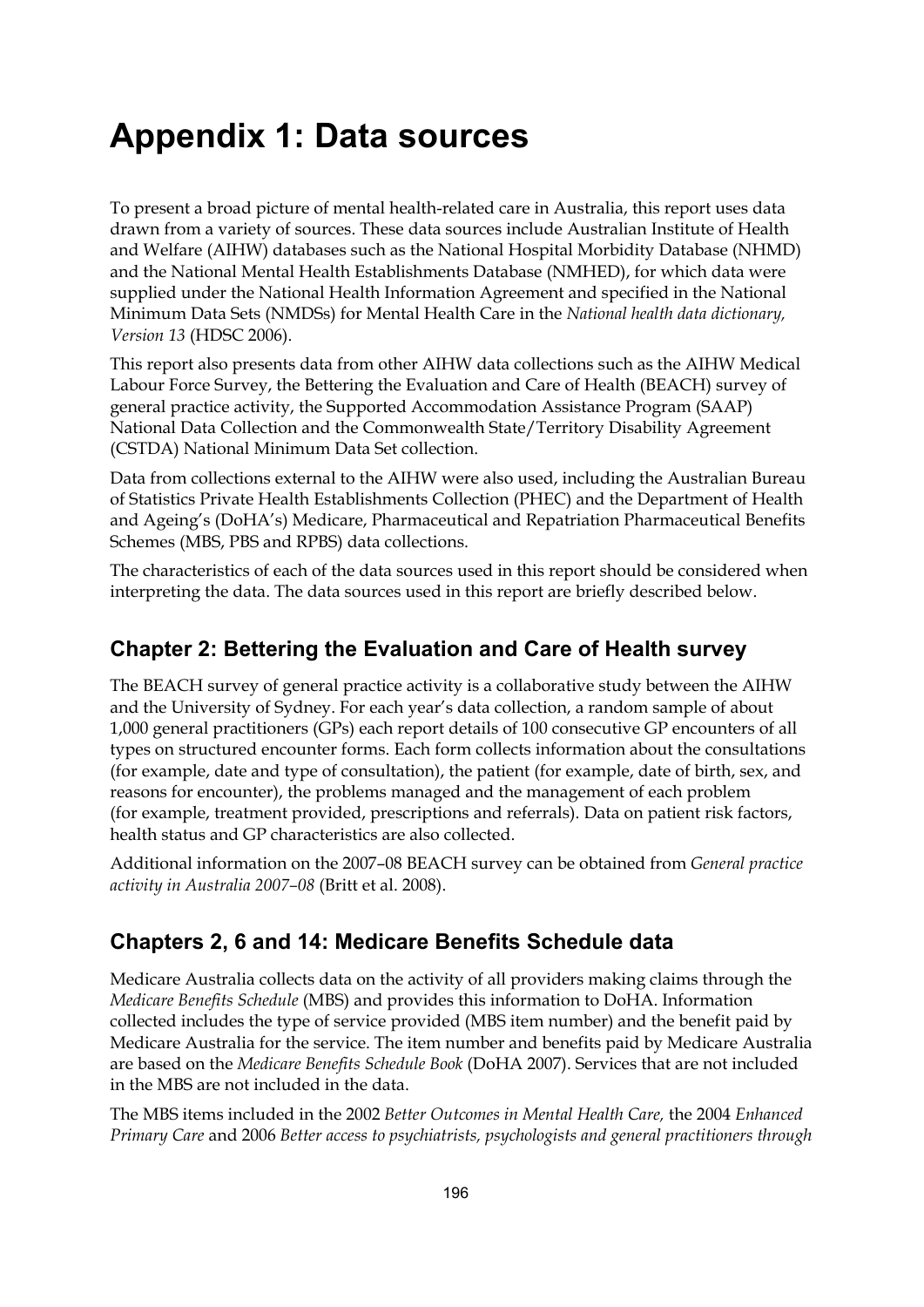*the Medicare Benefits Schedule* initiatives, as well as existing psychiatrist items, are at Table A1.1.

| <b>Initiative</b>                                      | Item group                                                      | <b>MBS Group &amp;</b><br>Subgroup | <b>MBS</b> item numbers                                            |
|--------------------------------------------------------|-----------------------------------------------------------------|------------------------------------|--------------------------------------------------------------------|
| Better Outcomes in Mental<br>Health Care (BOIMHC) 2002 | 3 Step Mental Health Process<br>$-GP(a)$                        | Group A18<br>Subgroup 4            | 2574, 2575, 2577, 2578                                             |
|                                                        | 3 Step Mental Health Process<br>$-MP(a)$                        | Group A19<br>Subgroup 4            | 2704, 2705, 2707, 2708                                             |
|                                                        | Focussed Psychological<br><b>Strategies</b>                     | Group A20<br>Subgroup 2            | 2721, 2723, 2725, 2727                                             |
|                                                        | Case conferencing<br>-psychiatrist                              |                                    | 855, 857, 858, 861, 864, 866                                       |
| Enhanced Primary Care, 2004                            | <b>Enhanced Primary Care</b><br>- mental health worker          | Group M3                           | 10956                                                              |
|                                                        | <b>Enhanced Primary Care</b><br>-psychologist                   | Group M3                           | 10968                                                              |
| Better Access, 2006                                    | <b>GP Mental Health Care Plans</b>                              | Group A20<br>Subgroup 1            | 2710, 2712, 2713                                                   |
|                                                        | <b>Psychological Therapy Services</b><br>-clinical psychologist | Group M6                           | 80000, 80005, 80010, 80015, 80020                                  |
|                                                        | Focussed Psychological<br>Strategies (Allied Mental Health)     | Group M7                           |                                                                    |
|                                                        | -psychologist                                                   |                                    | 80100, 80105, 80110, 80115, 80120                                  |
|                                                        | -occupational therapist                                         |                                    | 80125, 80130, 80135, 80140, 80145                                  |
|                                                        | -social worker                                                  |                                    | 80150, 80155, 80160, 80165, 80170                                  |
|                                                        | Initial consultation new patient<br>-psychiatrist               | Group A8                           | 296, 297, 299                                                      |
| Psychiatrist items                                     | Patient attendances-consulting<br>room                          | Group A8                           | 291, 293, 300, 302, 304, 306, 308,<br>310, 312, 314, 316, 318, 319 |
|                                                        | Patient attendances-hospital                                    | Group A8                           | 320, 322, 324, 326, 328                                            |
|                                                        | Patient attendances-other<br>locations                          | Group A8                           | 330, 332, 334, 336, 338                                            |
|                                                        | Group psychotherapy                                             | Group A8                           | 342, 344, 346                                                      |
|                                                        | Interview with non-patient                                      | Group A8                           | 348, 350, 352                                                      |
|                                                        | Telepsychiatry <sup>(b)</sup>                                   | Group A8                           | 353, 355, 356, 357, 358, 359, 361,<br>364, 366, 367, 369, 370      |
|                                                        | Electroconvulsive therapy                                       | Group T1<br>Subgroup 13            | 14224                                                              |

**Table A1.1: MBS items (2002 Better Outcomes in Mental Health Care, 2004 Enhanced Primary Care and 2006 Better Access)** 

(a) This item discontinued April 2008.

(b) This item group includes two new items 359 and 361 which were introduced from 1 November 2007 to allow psychiatrists to provide initial tele-consultations on new patients and review referred assessment and management plans created under item 291. There have been few uses of these items since their introduction and so they have not been separately identified in the data presented in this publication.

The MBS data presented in this report relate to services provided on a 'fee-for-service' basis for which MBS benefits were paid. The year is determined from the date the service was processed by Medicare Australia, rather than the date the service was provided. The state or territory is determined according to the postcode of the patient's mailing address at the time of making the claim. In some cases, this will not be the same as the postcode of the patient's residential address.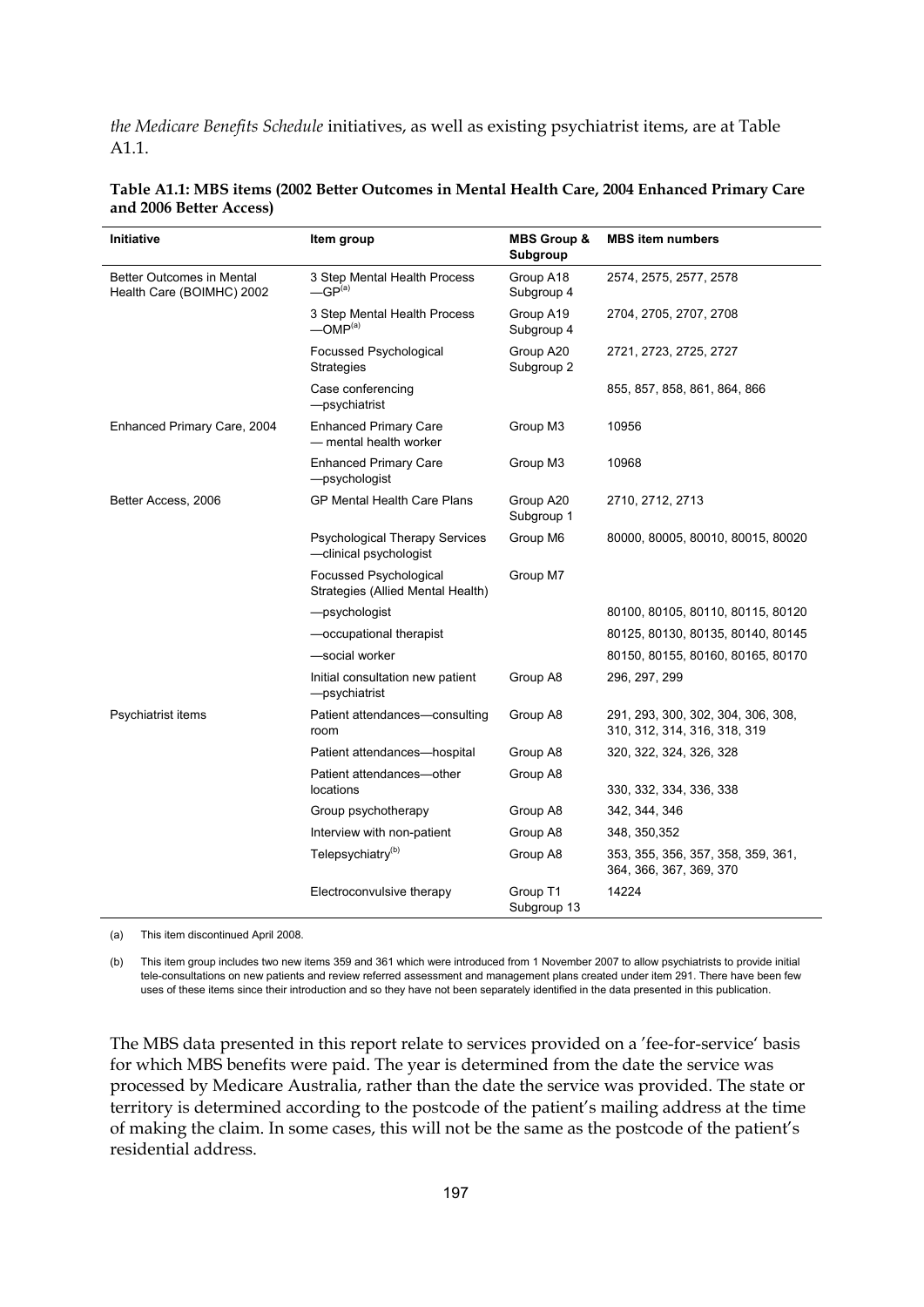### **Chapter 3: Mental health-related emergency department data**

While there is no national agreement on the collection of information on mental health-related services provided by emergency departments in hospitals in Australia, states and territories agreed to provide the AIHW with aggregate data to compile national information on mental health-related occasions of service provided by emergency departments in public hospitals.

All state and territory health authorities collect a core set of nationally comparable information on most of the emergency department occasions of service in public hospitals within their jurisdiction. The AIHW compiles these episode-level data annually to form the National Non-admitted Patient Emergency Department Care Database (NNAPEDCD) (AIHW 2008a). The data are collected by state and territory health authorities according to definitions in the Non-admitted Patient Emergency Department National Minimum Data Set (NMDS) and cover occasions of service provided in emergency departments of public hospitals categorised in the previous financial year as peer groups A (that is, principal referral and specialist women's and children's hospitals) and B (large hospitals). For 2006–07, data were also collected by some states and territories for hospitals in peer groups other than A and B.

The total number of emergency department occasions of service for all public hospitals in 2006–07 was 6.7 million. Episode-level data were collected by state and territory health authorities departments for 78% of these occasions of service (a total of 5 million occasions of service) (AIHW 2008a). Episode-level data were available for approximately 100% of all emergency department occasions of service for public hospitals in peer groups A and B, and approximately 32% of emergency department occasions of service for other public hospitals.

#### **Definition of mental health-related emergency department occasions of service**

While there is a national data compilation of episode-level data on emergency department occasions of service (NNAPEDCD), there is currently no national agreement to collect information on the principal diagnosis for emergency department occasions of service. In addition, there is no standard or agreed classification for diagnoses in use across emergency departments that could be used uniformly to identify mental health-related care, or any other data item (for example, reason for the occasion of service, intentional self-harm codes, mental health flags) collected in a nationally consistent manner that would allow for the identification of mental health-related occasions of service in emergency departments. Thus, it is difficult to identify and report on mental health-related emergency department occasions of service in a comparable manner across jurisdictions.

However, in 2006–07, all jurisdictions did collect some information on the principal diagnosis of an estimated 92% of emergency service department occasions of service for which they reported episode-level data to the NNAPEDCD. As a result, it was determined that a definition of 'mental health-related' based on the collected diagnosis information could be applied nationally, for the purposes of compiling data for this publication.

Data on mental health-related emergency department occasions of service reported in Chapter 3 of this report have been provided by the state and territory health authorities according to the following definition: occasions of service in public hospital emergency departments that have a principal diagnosis of *Mental and behavioural disorders* (that is, codes F00–F99) in ICD-10-AM or the equivalent codes in ICD-9-CM.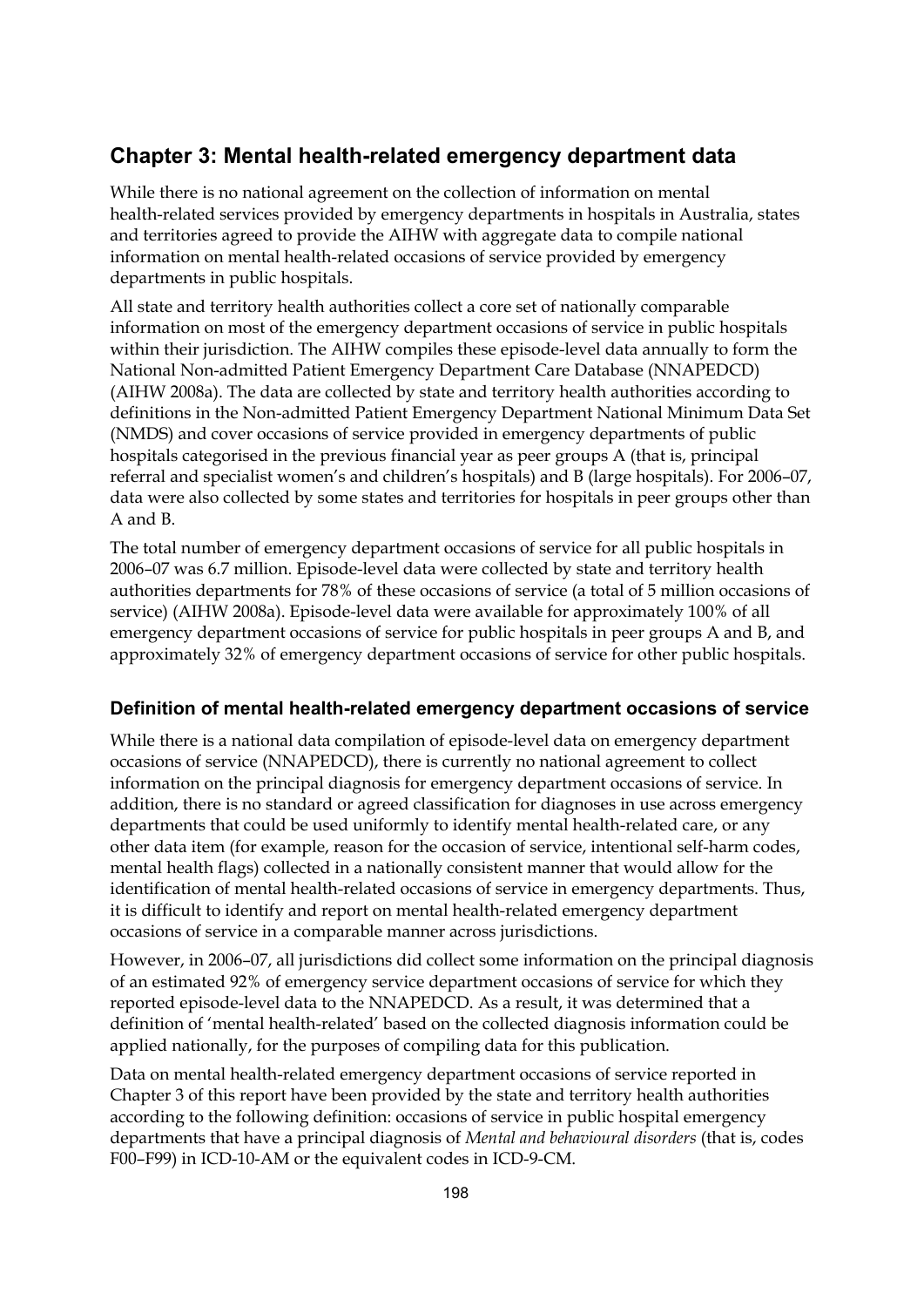| $ICD-10-AM(a) codes$ |                                                                                                  | $ICD-9-CM(b) codes$                                                                                                                          |
|----------------------|--------------------------------------------------------------------------------------------------|----------------------------------------------------------------------------------------------------------------------------------------------|
| F00-F09:             | Organic, including symptomatic, mental disorders                                                 | 290, 293, 294, 310                                                                                                                           |
| F10-F19:             | Mental and behavioural disorders due to<br>psychoactive substance use                            | 291, 292, 303, 304, 305 (excluding 305.8 and 305.9)                                                                                          |
| F20-F29:             | Schizophrenia, schizotypal and delusional<br>disorders                                           | 295, 297, 298 (excluding 298.0, 298.1, 298.2), 301.22                                                                                        |
| F30-F39:             | Mood (affective) disorders                                                                       | 296, 298.0, 298.1, 300.4, 301.1, 311                                                                                                         |
| F40-F48:             | Neurotic, stress-related and somatoform disorders                                                | 2982, 300 (excluding 300.4, 300.19), 306 (excluding 306.3,<br>306.51, 306.6), 307.53, 307.80, 307.89, 308, 309 (excluding<br>309.21, 309.22) |
| F50-F59:             | Behavioural syndromes associated with<br>physiological disturbances and physical factors         | 302.7, 305.8, 305.9, 306.3, 306.51, 306.6, 307.1, 307.4,<br>307.5 (excluding 307.53), 316, 648.44                                            |
| F60-F69:             | Disorders of adult personality and behaviour                                                     | 300.19, 301 (excluding 301.1, 301.22), 302 (excluding<br>302.7), 312.3                                                                       |
| F70-F79:             | Mental retardation                                                                               | 317, 318, 319                                                                                                                                |
| F80-F89:             | Disorders of psychological development                                                           | 299, 315, 330.8                                                                                                                              |
| F90-F98:             | Behavioural and emotional disorders with onset<br>usually occurring in childhood and adolescence | 307.0, 307.2, 307.3, 307.6, 307.7, 307.9, 309.21, 309.22,<br>312 (excluding 312.3), 313, 314                                                 |
| F99:                 | Unspecified mental disorder                                                                      |                                                                                                                                              |

#### **Table A1.2: Mental health-related emergency department occasions of service, principal diagnosis codes included, ICD-10-AM and ICD-9-CM**

(a) *International Statistical Classification of Diseases and Related Health Problems, 10th revision, Australian Modification.* 

(b) *International Classification of Diseases, 9th revision, Clinical Modification.*

This definition does not capture all mental health-related presentation to emergency departments, and the caveats listed below should be taken into consideration when interpreting the data presented on mental health-related emergency department occasions of service.

Most jurisdictions had coded the principal diagnosis of emergency department occasions of service in 2006–07 using ICD-10-AM. However, for those using ICD-9-CM, mapping of the relevant ICD-10-AM codes to ICD-9-CM codes was undertaken by the relevant state or territory (Table A1.2).

Aggregate data on the demographic characteristics of the patients, the triage category, episode end status and the diagnosis category were provided by all states and territories to AIHW for occasions of service that met the definition of a mental health-related occasion of service.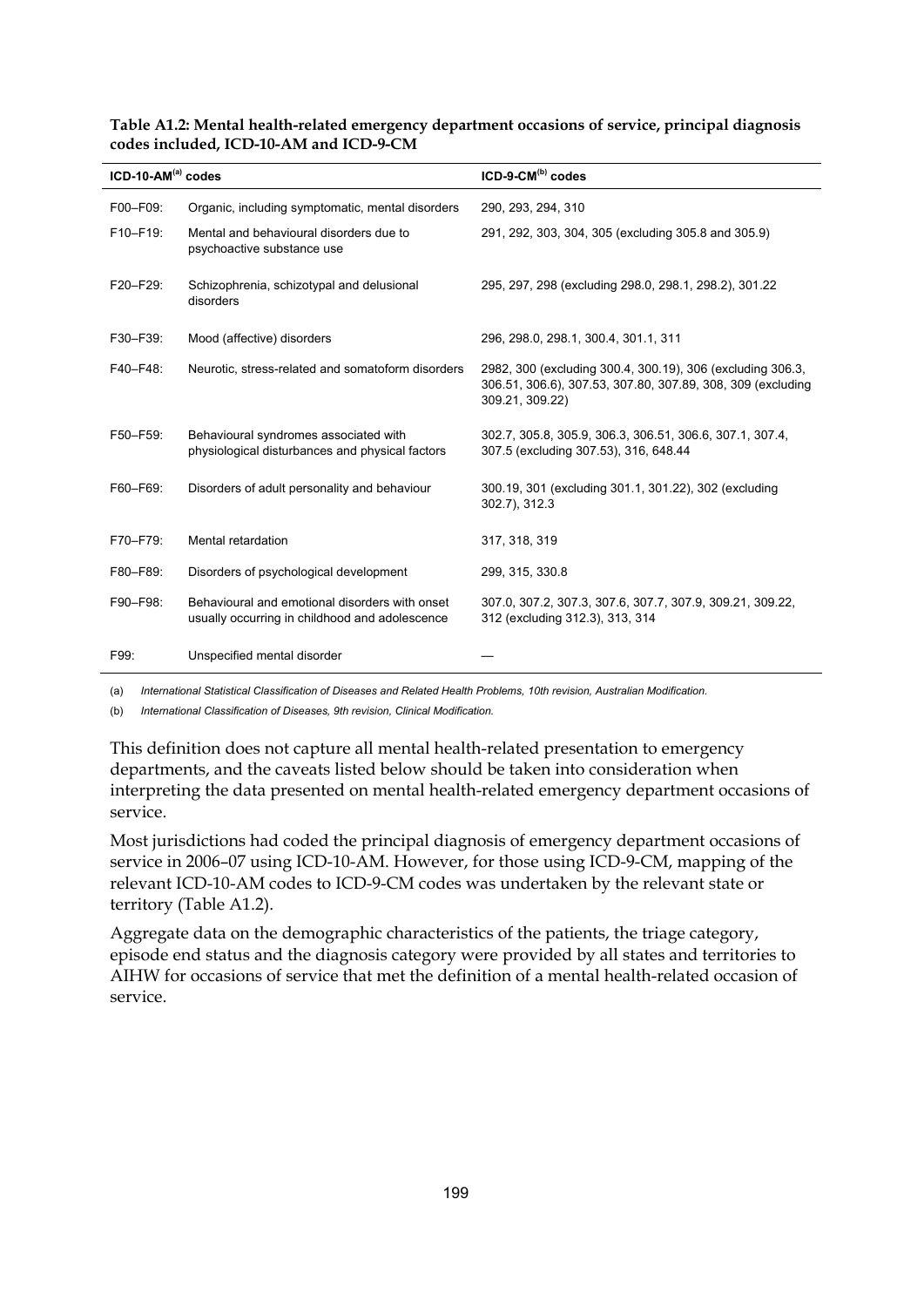#### **Caveats**

To ensure that the data on emergency department mental health-related occasions of service are interpreted correctly, the following should be noted:

- There is no nationally agreed-upon method of identifying mental health-related occasions of service in emergency departments.
- There is no standard diagnosis classification in use across states and territories in relation to emergency department data.
- There is no standard way to disaggregate those occasions of service identified as mental health-related into subcategories of mental health conditions.
- Not all potential mental health-related emergency department occasions of service are represented in the data, for the following reasons:
	- not all emergency department occasions of service are collected by state and territory authorities at the episode level
	- not all occasions of service episode-level data collected by state and territory authorities include diagnosis information
	- the principal diagnosis codes included in the definition do not cover all mental health-related conditions
	- the mental health-related condition or illness may not have been coded as the diagnosis, if it was either not diagnosed by the emergency department or was not recognised as a reason for presentation at an emergency department.
- The definition is based on a single diagnosis only. As a result, if a mental health-related condition was reported as a second or other diagnosis and not as the *principal diagnosis*, the occasion of service will not be included as mental health-related.
- The data refer to occasions of service and not to individuals. An individual may have had multiple occasions of service within the same year.

#### **Coverage**

As noted above, episode-level data were available for 78% of public hospital emergency department occasions of service for public hospitals in 2006–07, and these data are mainly from the larger metropolitan hospitals (Table A1.3). Of the data available on emergency department occasions of service, it is estimated that 92% had a diagnosis code.

Using these figures, and assuming that mental health-related occasions of service are evenly distributed, it can be roughly estimated that the number of mental health-related occasions of service reported in this publication represents 72% of all public hospital emergency department mental health-related occasions of service as defined above. Taking this into account, the actual number of such occasions of service would be about 248,500 rather than the reported 178,595 (Table A1.3).

In addition, it should be noted that coverage of the data are biased toward the larger metropolitan emergency departments. Mental health-related occasions of service in smaller rural hospitals may differ from those in the larger metropolitan hospitals.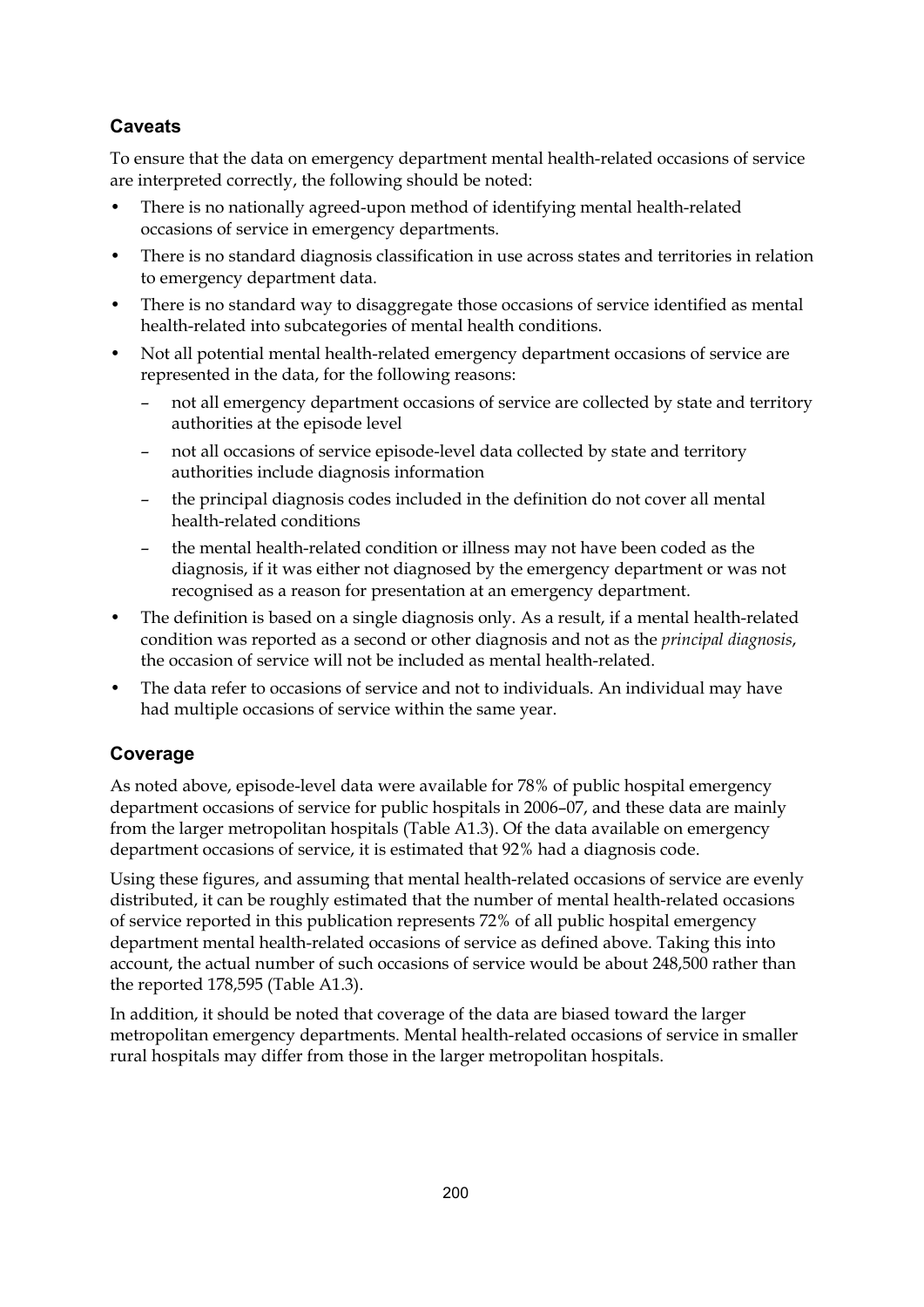|                                                                                                                                                               | <b>NSW</b> | Vic    | Qld       | <b>WA</b> | SΑ     | Tas                  | <b>ACT</b> | NT    | Total   |
|---------------------------------------------------------------------------------------------------------------------------------------------------------------|------------|--------|-----------|-----------|--------|----------------------|------------|-------|---------|
| Estimated per cent of total public<br>hospital emergency department<br>occasions of service with episode-level<br>data for the following hospital groups: (a) |            |        |           |           |        |                      |            |       |         |
| Peer group A and $B^{(b)(c)}$                                                                                                                                 | 100        | 100    | 98        | 99        | 100    | 100                  | 100        | 100   | 100     |
| Other hospitals <sup>(c)</sup>                                                                                                                                | 49         | 36     | $\ddotsc$ | 31        | 23     | $\ddot{\phantom{a}}$ | $\ddotsc$  | 100   | 32      |
| Total estimated per cent <sup>(c)</sup>                                                                                                                       | 81         | 89     | 64        | 72        | 69     | 96                   | 100        | 100   | 78      |
| Estimated per cent of occasions of<br>service reported at episode-level that<br>have a principal diagnosis code <sup>(d)</sup>                                | 95         | 90     | 100       | 70        | 91     | 100                  | 100        | 94    | 92      |
| Estimated per cent of total emergency<br>department occasions of service with a<br>principal diagnosis <sup>(e)</sup>                                         | 77         | 80     | 64        | 50        | 63     | 96                   | 100        | 94    | 72      |
| Number of emergency department<br>occasions of service with a mental<br>health-related principal diagnosis <sup>(1)</sup>                                     | 77,699     | 33.743 | 28,608    | 13,518    | 14,164 | 4,704                | 2,635      | 3,524 | 178,595 |
| Estimated actual number of emergency<br>department occasions of service with a<br>mental health-related principal<br>diagnosis(g)                             | 100,973    | 42,126 | 44,700    | 26,821    | 22.558 | 4,900                | 2,635      | 3,749 | 248,463 |

**Table A1.3: Emergency department occasions of service in public hospitals, estimated coverage and estimated actual number, states and territories, 2006–07**

(a) The proportion of all occasions of service in emergency departments in public hospitals in 2006–07 that are reported at episode-level to the NNAPEDCD.

(b) Peer group A: Principal referral and specialist women's and children's hospitals; Peer group B: Large hospitals.

(c) The number of presentations reported to NNAPEDCD divided by the number of accident and emergency (A+E) occasions of service reported to the National Public Hospital Establishments Database (NPHED) as a percentage. This may underestimate the NNAPEDCD coverage because some A+E occasions of service are for other than emergency presentations. As A+E occasions of service may have been under-enumerated for some jurisdictions and peer groups, coverage may also be overestimated. The coverage has been adjusted to 100% for jurisdictions and peer groups, coverage may also be overestimated. The coverage has been adjusted to 100% for jurisdictions where the number of presentations reported to NNAPEDCD exceeded the number of A+E occasions of service reported to the NPHED. See *Australian hospital statistics 2006–07* (AIHW 2008a).

- (d) The proportion of emergency department occasions of service reported at episode-level to the NNAPEDCD that had a diagnosis. Total is estimated based on state and territory proportions and numbers.
- (e) Calculated by multiplying the total per cent of all occasions of service in emergency departments in public hospitals in 2006–07 that are reported at episode-level to the NNAPEDCD by the per cent of emergency department occasions of service reported at episode-level to the NNAPEDCD that had a diagnosis (divided by 100).
- (f) Number of *mental health-related emergency department occasions of service* as defined for the purposes of this publication, and provided by state and territory health authorities.
- (g) Estimate of the actual number of *mental health-related emergency department occasions of service*, as defined for the purposes of this publication, if coverage were 100 per cent.
- Not applicable

*Source:* Data provided by state and territory health authorities, AIHW 2008.

#### **Chapter 4: National Community Mental Health Care Database**

#### **Scope**

The National Community Mental Health Care Database (NCMHCD) contains data on all ambulatory mental health service contacts provided by government-operated community mental health care services as specified by the Community Mental Health Care National Minimum Data Set (CMHC NMDS). Data collated include information relating to each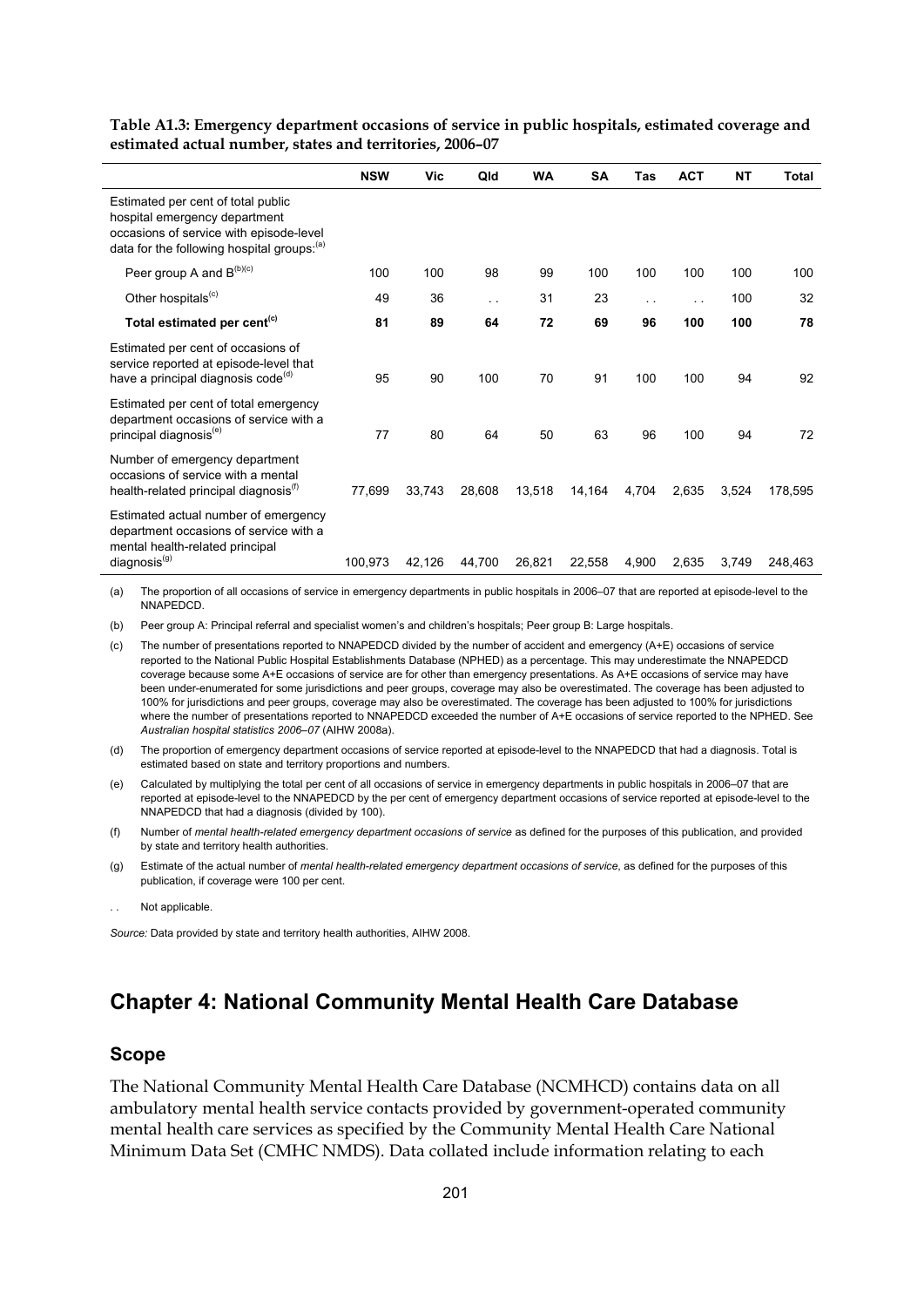individual service contact provided by the relevant mental health services. Examples of data elements are demographic information of patients such as age and sex and clinical information like principal diagnosis and mental health legal status. Detailed data specifications for the CMHC NMDS can be found in METeOR, the AIHW's online metadata registry, at <www.aihw.gov.au>.

The scope for this collection is all services mentioned above that are included in the Mental Health Establishments National Minimum Data Set (MHE NMDS) which was inaugurated in 2005–06. A list of the government-operated community mental health care services which contribute patient-level data to NCMHCD can be found online in the 'Internet only tables' that accompany this publication on the AIHW website <www.aihw.gov.au/mentalhealth/> (follow the link to *Mental health services in Australia 2006–07*).

A mental health service contact for the purposes of this collection is defined as the provision of a clinically significant service by a specialised mental health service provider(s) for patients/clients, other than those admitted to psychiatric hospitals or designated psychiatric units in acute care hospitals, and those resident in 24-hour staffed specialised residential mental health services where the nature of the service would normally warrant a dated entry in the clinical record of the patient/client in question. Any one patient can have one or more service contacts over the relevant period (that is, 2006–07). Service contacts are not restricted to face-to-face communication but can include telephone, video link or other forms of direct communication. Service contacts can also either be with the patient or with a third party, such as a carer or family member, and/or other professional or mental health workers or other service providers*.* 

It should be noted that there are variations across jurisdictions on the scope and definition of a service contact. For example, New South Wales, Queensland, South Australia and Tasmania may include written correspondences as service contacts while others do not. Data on contacts with unregistered clients are not included by all jurisdictions.

#### **Quality of Indigenous identification**

Data from the NCMHCD on Indigenous status should be interpreted with caution. Across the jurisdictions, the data quality and completeness of Indigenous identification varies or is unknown.

States and territories provided information on the quality of the Indigenous data for the NCMHCD 2006–07 as follows:

- New South Wales stated that the quality of Indigenous data has not been evaluated.
- Victoria considered the quality of Indigenous data was not acceptable due to lack of consistency in data entry across its services.
- Queensland reported that the quality of Indigenous data is acceptable at the broad level; that is, in distinguishing Indigenous Australians and other Australians. However, they believe that there are quality issues regarding the coding of more specific details (that is, *Aboriginal*, *Torres Strait Islander*, or *Both Aboriginal and Torres Strait Islander*). Queensland reported that several strategies have been implemented to improve the quality of Indigenous data and noted that a replacement for the existing collection system with in-built validation checks would further improve the quality of this data.
- Western Australia reported that the quality of Indigenous status data for 2006–07 was acceptable. However, the data could be improved with the appropriate resources, training and reporting standards.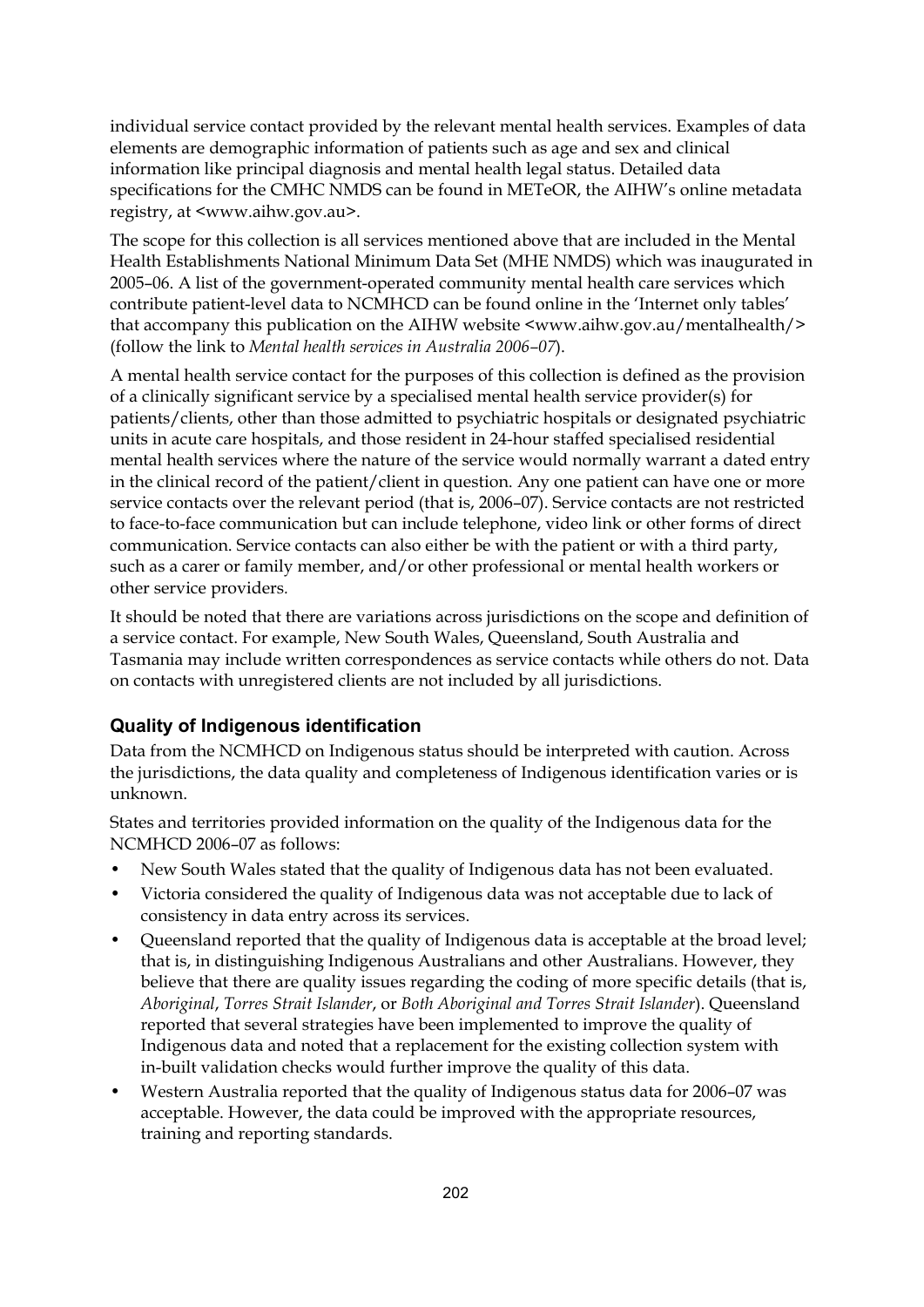- South Australia indicated that there has been limited analysis of the quality of Indigenous status data. Therefore, the quality of the data is uncertain at this stage.
- Tasmania reported the quality of its data to be acceptable.
- The Australian Capital Territory considered the quality of its Indigenous status data to be acceptable.
- The Northern Territory indicated its Indigenous status data to be of acceptable quality.

#### **Principal diagnosis data quality**

The quality of principal diagnosis data in the NCMHCD may also be affected by the variability in collection and coding practices across jurisdictions. In particular, there are:

- a. differences among states and territories in the classification used:
	- Five of the state and territory health authorities used the complete ICD-10-AM classification to code principal diagnosis.
	- New South Wales used a combination of National Centre for Classification in Health (NCCH) Mental Health Manual, ICD-10-AM, *International Classification of Diseases, 10th revision, Primary Care* (ICD-10-PC), and local codes where there were no ICD-10-PC equivalents.
	- Queensland used a combination of *ICD-10-AM Fifth Edition* and NCCH *ICD-10-AM Mental Health Manual*.
	- Northern Territory used the NCCH *ICD-10-AM Mental Health Manual*.
- b. differences according to the size of the facility (for example, large versus small) in the ability to accurately code principal diagnosis
- c. differences in the availability of appropriate clinicians to assign principal diagnoses (diagnoses are generally to be made by psychiatrists, whereas service contacts are mainly provided by non-psychiatrists)
- d. differences according to whether the principal diagnosis is applied to an individual service contact or to a period of care. New South Wales and the Australian Capital Territory mainly report the current diagnosis for each service contact rather than a principal diagnosis for a longer period of care. The remaining jurisdictions mainly report principal diagnosis as applying to a longer period of care.

#### **Estimating the number of patients**

Some states and territories were able to provide actual counts of patients (Northern Territory, Queensland, Victoria, Western Australia and the Australian Capital Territory). For the remaining states and territories the estimated number of patients in the NCMHCD has been calculated by counting the number of unique person identifier—establishment identifier combinations. Within each establishment or facility, a patient is allocated a unique identifier. However, this means that persons who used services in more than one establishment will be counted more than once; therefore the number of patients may be overestimated.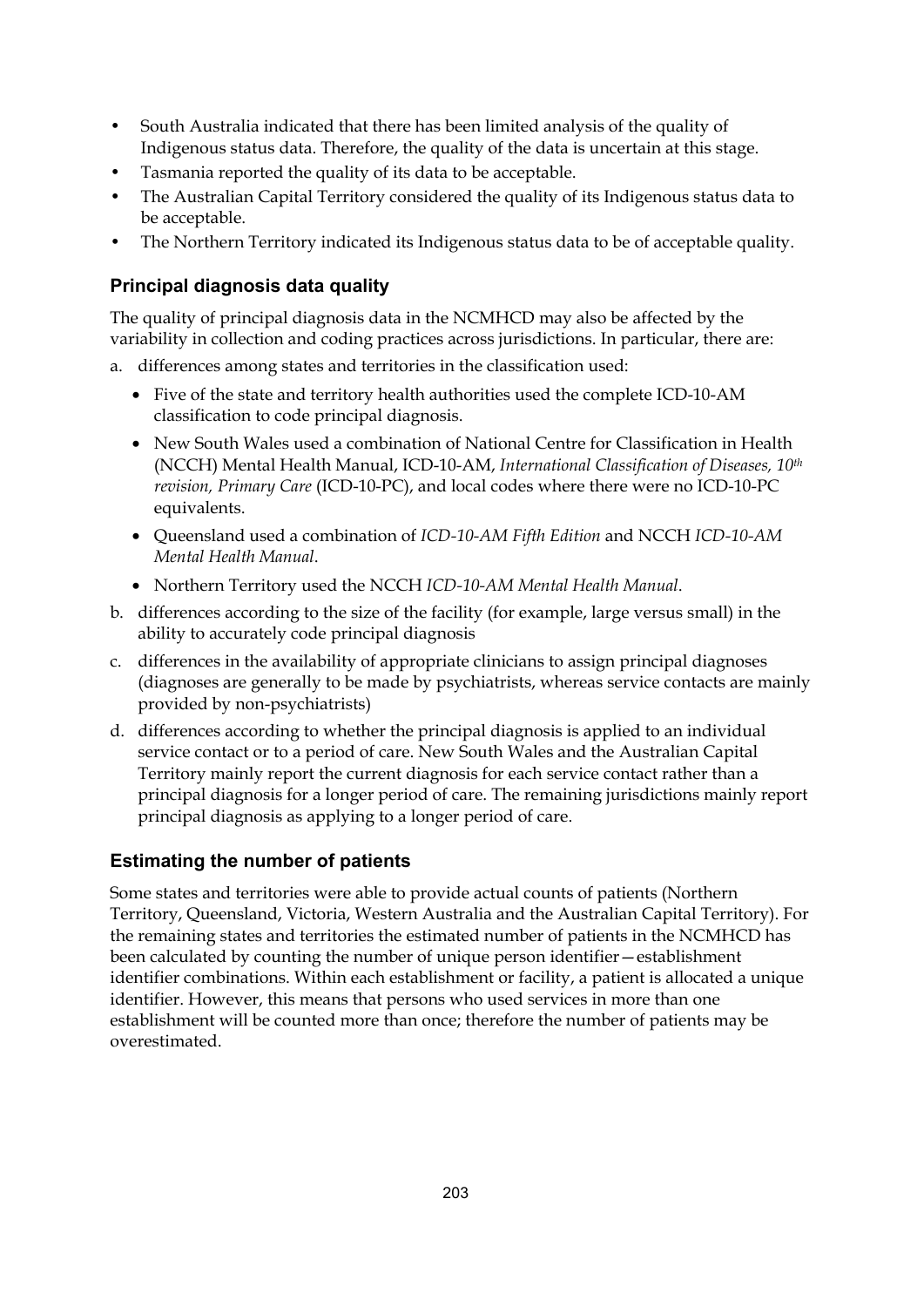#### **Chapters 5 and 7: National Hospital Morbidity Database**

The National Hospital Morbidity Database (NHMD) is a compilation of electronic summary separation records from admitted patient morbidity data collections in Australian hospitals. It includes demographic, administrative and length of stay data for each hospital separation. Clinical information such as diagnoses, procedures undergone, external causes of injury and poisoning and the Australian Refined Diagnosis Related Groups (AR-DRG) information are also recorded.

The 2006–07 collection contains data for hospital separations that occurred between 1 July 2006 and 30 June 2007. Data on separations which commenced before 1 July 2006 are included provided that the discharge dates fell within the collection period (2006–07). A record is generated for each separation rather than each patient. Therefore, patients who separated more than once in the reference year have more than one record in the database.

Data relating to admitted patients in almost all hospitals are included. The coverage is described in greater detail in *Australian hospital statistics 2006–07* (AIHW 2008a).

Specialised mental health care is identified through the fact that a patient had one or more psychiatric care days recorded—that is, care was received in a specialised psychiatric unit or ward. In acute care hospitals, a 'specialised' episode of care or separation may comprise some psychiatric care days and some days in general care or psychiatric care days only. An episode of care from a public psychiatric hospital is deemed to comprise psychiatric care days only and to be 'specialised', unless some care was given in a unit other than a psychiatric unit, such as a drug and alcohol unit.

Before interpreting any NHMD data presented in this report, note that mental health care for admitted patients in Australia is provided in a large and complex system, and there are state and territory differences in the scope of services provided for admitted patients. Differences in the data presented by jurisdiction may reflect different service delivery practices, differences in admission practices and/or differences in the types of establishments categorised as hospitals. Interpretation of the differences between jurisdictions therefore needs to be done with care.

## **Chapter 8: National Residential Mental Health Care Database**

#### **Scope**

The National Residential Mental Health Care Database (NRMHCD) contains data on episodes of residential care provided by government-funded residential mental health services as specified by the Residential Mental Health Care National Minimum Data Set (RMHC NMDS). Data collated include information relating to each episode of residential care provided by the relevant mental health services. Examples of data elements are demographic information of residents, such as age and sex, and clinical information, like principal diagnosis and mental health legal status. Detailed data specifications for the RMHC NMDS can be found in METeOR, the AIHW's online metadata registry, at <www.aihw.gov.au>.

The scope for this collection is all episodes of residential care for residents in all government-funded and operated residential mental health services in Australia, except those residential care services that are in receipt of funding under the Aged Care Act and subject to Commonwealth reporting requirements (that is, they report to the System for the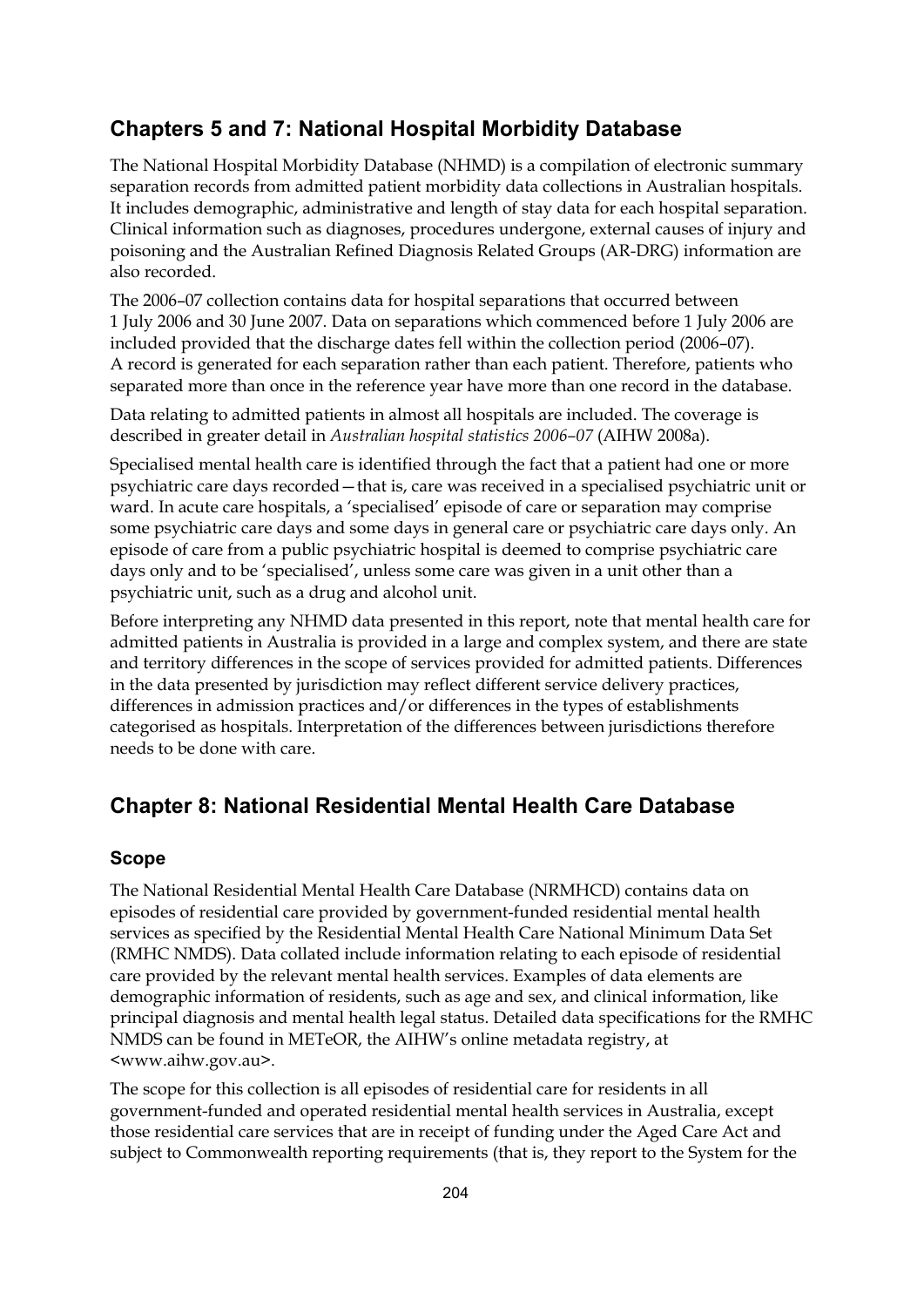Payment of Aged Residential Care collection). Government-funded,

non-government-operated services and non-24-hour staffed services could be included optionally. For the 2006–07 data collection, all the data providers have mental health trained staff on-site 24 hours a day except for one South Australian facility which was staffed for 13 hours a day and one Northern Territory facility which was staffed on average 9 hours a day. Data from six Tasmanian non-government organisations staffed 24 hours a day were also included in the 2006–07 collection. A list of the residential mental health services contributing data to the NRMHCD can be found online in the 'Internet only tables' that accompany this publication on the AIHW website <www.aihw.gov.au/mentalhealth/> (follow the link to *Mental health services in Australia 2006–07*).

Queensland does not have any in-scope government-operated residential mental health services and therefore does not report to this collection.

#### **Coverage**

States and territories provided estimates of their data from government-operated residential mental health services for 2006–07 as a proportion of full coverage:

- Victoria, New South Wales, the Northern Territory, the Australian Capital Territory and Tasmania estimated their data coverage to be 100%.
- Data coverage for South Australia was estimated to be 75% based upon number of in-scope services.
- Western Australia did not report any undercounting of residential care from service units within scope.
- Queensland does not have any residential mental health services.

#### **Indigenous data quality**

Data from the NRMHCD on Indigenous status should be interpreted with caution due to the varying quality and completeness of Indigenous identification across all jurisdictions. Only Western Australia, Tasmania, the Northern Territory and the Australian Capital Territory considered their Indigenous status data of acceptable quality. New South Wales have not evaluated the quality of their Indigenous data. Likewise, limited analysis was done on the quality of Indigenous data in South Australia. Victoria considered the quality of Indigenous data not to be acceptable due to the lack of consistency in data entry across their services.

#### **Principal diagnosis coding**

Victoria, Western Australia, South Australia, Tasmania and the Australian Capital Territory used the complete ICD-10-AM classification to code principal diagnosis. New South Wales used a combination of National Centre for Classification in Health (NCCH) Mental Health Manual, ICD-10-AM, *International Classification of Diseases, 10th revision, Primary Care*  (ICD-10-PC), and local codes where there were no ICD-10-PC equivalents. For the Northern Territory, principal diagnosis codes were inherited from the referring mental health organisation clinical summary details. It was not possible to ascertain the classification used.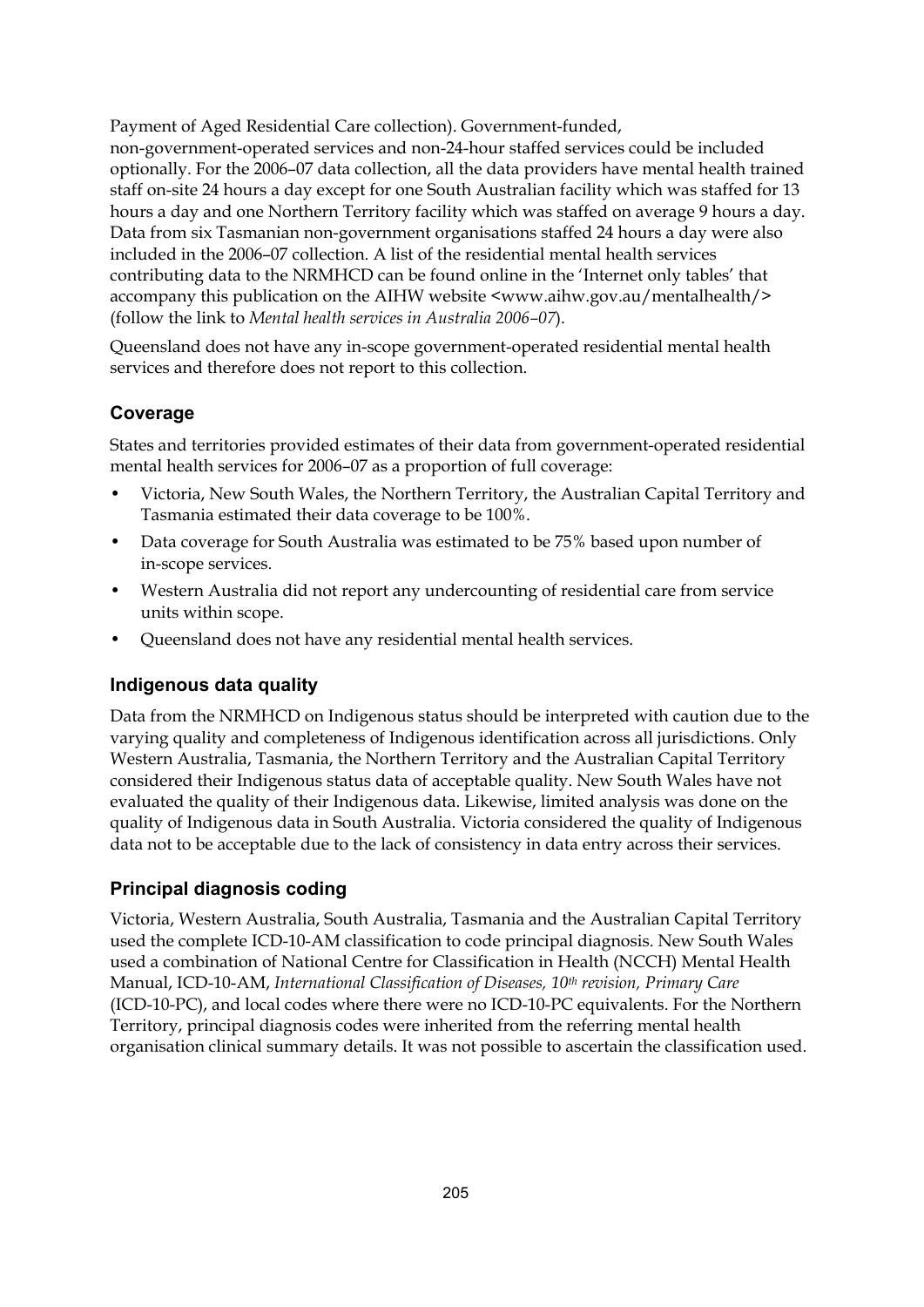## **Chapter 9: Supported Accommodation Assistance Program National Data Collection**

The Supported Accommodation Assistance Program (SAAP) National Data Collection (NDC) is a nationally consistent information system that combines information from SAAP agencies, state and territory and Australian Government funding departments. The AIHW manages the collection.

The scope of the SAAP NDC includes all agencies that receive funding through the national SAAP agreement and/or state and territory SAAP funds. In 2006–07, 1,523 non-government, community and local government agencies were funded nationally under the program. Of the agencies required to participate in the collection, 87.2% participated in the data collection.

The data presented in this report were extracted from the Client Collection component of the SAAP NDC, which includes information about all clients receiving SAAP accommodation or support that is of an ongoing nature or that generally lasts for more that 1 hour on a given day. Data recorded by service providers during or immediately following contact with clients are then forwarded to the AIHW after the clients' support periods have ended or, for ongoing clients, at the end of the reporting period (30 June of each year).

Data collected include basic socio-demographic information and information on the services needed by, and provided to, each client. Information about each client's situation before and after receiving SAAP services is also collected.

There are high levels of non-response to particular questions in the data collection forms received by the AIHW. This means that caution should be exercised when interpreting the data because the results may not fully reflect the entire population of interest.

Furthermore, the protocols established for the NDC require that SAAP clients provide information in a climate of informed consent. If a client's consent is not obtained, only a limited number of questions can be completed on data collection forms. In 2006–07, valid consent was obtained from clients in 81.1% of support periods in participating agencies.

While data reported from the SAAP Client Collection are generally weighted to take non-participation of agencies and non-consent of clients into account, unweighted data are presented in this report. Based on unweighted responses, there were a total of 164,896 closed support periods reported in the SAAP Client Collection for 2006–07. For the same period, the number of closed support periods using weighted data was estimated to be 178,082.

For further information on the SAAP collection, refer to the 2006–07 AIHW publication *Homeless people in SAAP: SAAP National Data Collection annual report* (AIHW 2008e).

# **Chapter 10: Commonwealth State/Territory Disability Agreement National Minimum Data Set collection**

Data pertaining to the Commonwealth State/Territory Disability Agreement (CSTDA) are collected through the CSTDA National Minimum Data Set (NMDS). This NMDS, which is managed by the AIHW, facilitates the annual collation of nationally comparable data about CSTDA-funded services. Services within the scope of the collection are those for which funding has been provided during the specified period by a government organisation operating under the CSTDA. A funded agency may receive funding from multiple sources. Where a funded agency is unable to differentiate service users according to funding source (that is, CSTDA or other), they are asked to provide details of all service users or to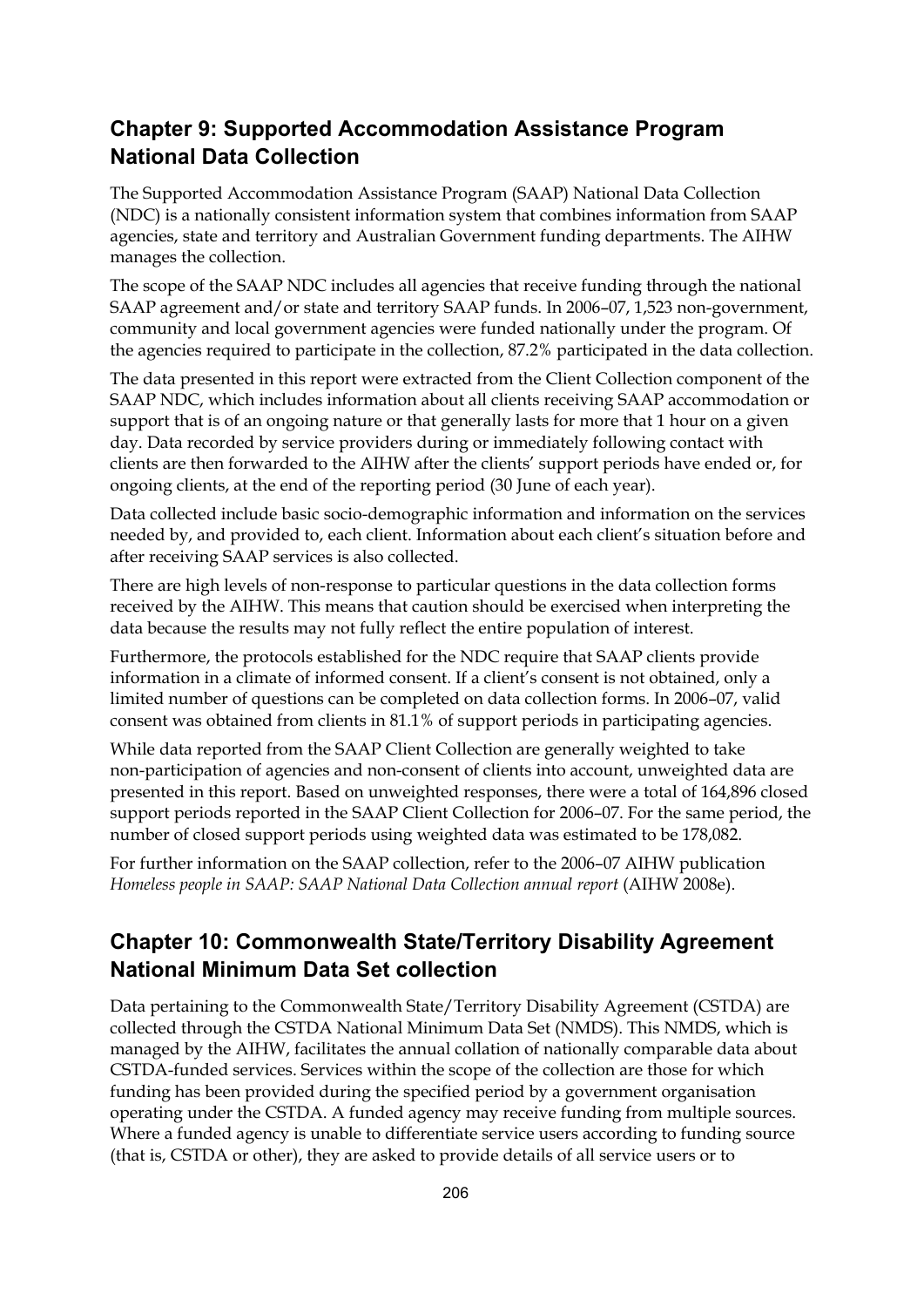apportion the number of service users against the amount of funding provided (that is, if 50% of funding is from CSTDA then services are asked to report 50% of their service users).

With the exceptions noted below, agencies funded under the CSTDA are asked to provide information about:

- each of the service types they are funded to provide (that is, service type outlets they operate)
- all service users who received support over a specified period
- the CSTDA NMDS service type(s) the service users received.

However, certain service type outlets—such as those providing advocacy or information and referral services—are not requested to provide any service user details while other service type outlets (such as recreation and holiday programs) are only asked to provide minimal service user details.

The most recent data available for the 2006–07 collection period was released in *Disability support services 2006–07* (AIHW 2008b). For the 2006–07 collection, there was an overall service type outlet response rate of 94%. The user response rate within these outlets cannot be estimated.

The collection includes those disability support service providers that receive funding under the CSTDA, including psychiatric-specific disability service providers, as well as other disability service providers that may be accessed by persons with a psychiatric disability. It should be noted that the CSTDA does not apply to the provision of services with a specialist clinical focus. In addition, the collection does not include psychiatric-specific disability support services that are not funded through the CSTDA.

There is some variation between jurisdictions in the services included under the CSTDA as follows:

- In New South Wales, psychiatric-specific disability services are provided by the New South Wales Department of Health and are not included in the CSTDA NMDS collection.
- In Victoria, psychiatric-specific disability services are included in the CSTDA NMDS collection and all service users accessing these services are identified as having a psychiatric disability.
- In Queensland, psychiatric-specific disability services that receive CSTDA funding through Disability Services Queensland are included in the CSTDA NMDS collection.
- In Western Australia, only some psychiatric disability services are included in the CSTDA NMDS collection. The health department is the main provider of services for people with a psychiatric disability and these services are not included.
- Tasmania, the Australian Capital Territory and the Northern Territory do not include any services classified as 'psychiatric disability services'. However, these jurisdictions do provide 'mental health services'. There appears to be no sharp distinction between what is classified as a 'psychiatric disability service' and a 'mental health service', with some mental health services providing support to people with psychiatric disability.

In addition, there was a change that occurred in the way Victoria reports psychiatric service users since the *Mental health services in Australia 2005–06* publication was prepared. Previously most service users accessing specialised psychiatric disability rehabilitation and support services in Victoria were not identified as having a psychiatric disability. For 2005–06 data, and retrospectively for 2003–04 and 2004–05, these previously unidentified users of Victorian psychiatric services were incorporated in the total numbers of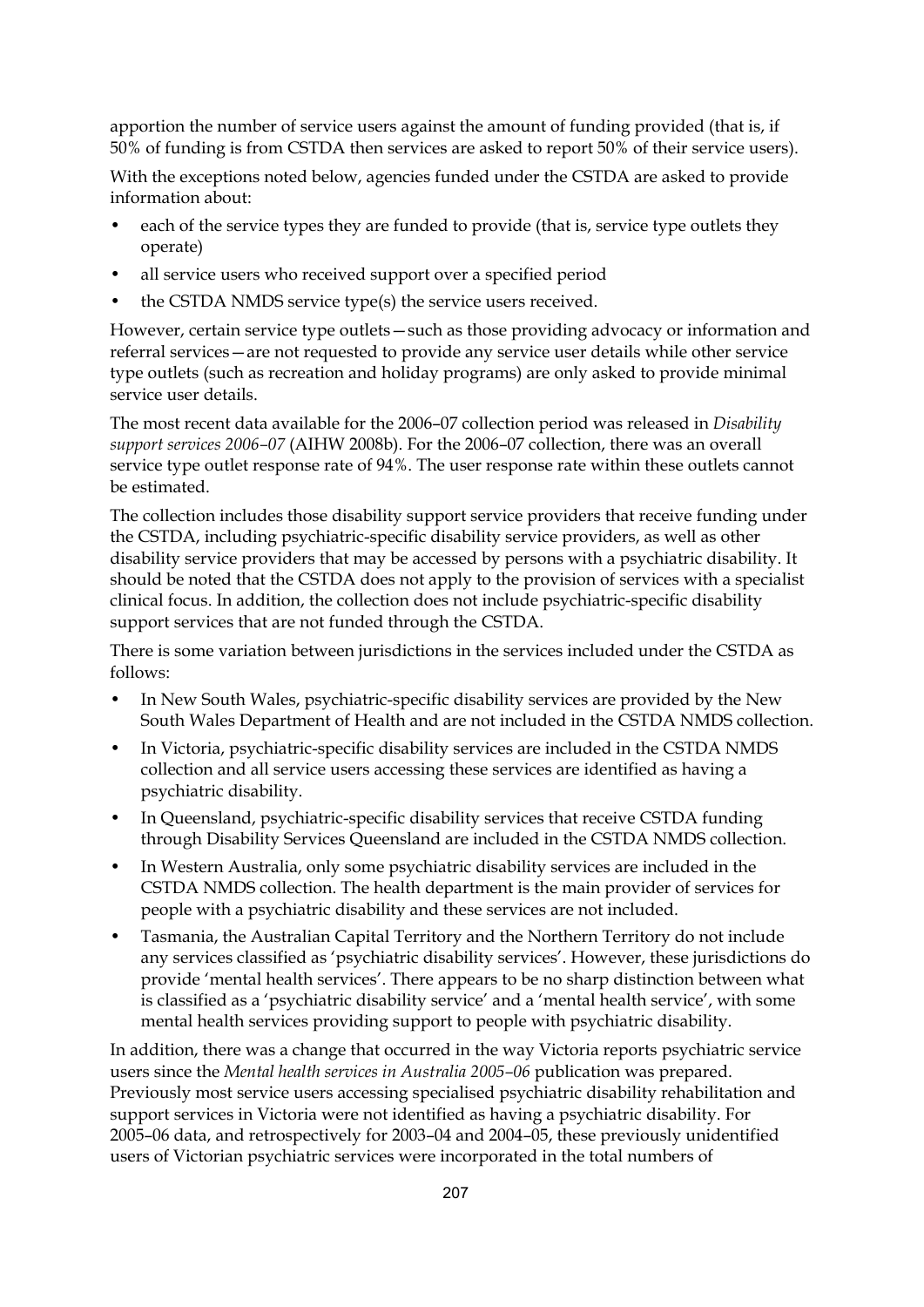non-residential and residential mental health-related service user counts. This doubled the number of non-residential service users recorded for Victoria for 2005–06, however there was a relatively small impact on the number of residential service users. Comparisons of CSTDA data between *Mental health services in Australia* publications should therefore be approached with caution.

#### **Response rates**

Service outlet response rates vary across jurisdictions. The response rates estimate the number of service outlets providing patient data. Information on which services provided information between collection periods is not available. Therefore, there is the possibility that between collection periods, different outlets, with different proportions of psychiatric disability users, are providing service user information to the CSTDA NMDS. In addition, the number of non-responses for the item 'Primary disability group' also vary considerably between jurisdictions. The service outlet response rates and the non-response rates for states and territories, for 2005–06 and 2006–07 are shown in Table A1.4.

|                                                                          | <b>NSW</b> | Vic  | Qld | WA                            | SΑ  | Tas | <b>ACT</b> | NΤ   | Aus<br>Gov | <b>Total</b> |
|--------------------------------------------------------------------------|------------|------|-----|-------------------------------|-----|-----|------------|------|------------|--------------|
|                                                                          |            |      |     | Service outlet response rates |     |     |            |      |            |              |
| 2005-06                                                                  | 89         | 90   | 99  | 100                           | 100 | 100 | 100        | 100  | 100        | 94           |
| 2006-07                                                                  | 89         | 90   | 100 | 100                           | 100 | 100 | 100        | 100  | 100        | 94           |
| 'Not stated' and 'not known' response rates for Primary disability group |            |      |     |                               |     |     |            |      |            |              |
| 2005-06                                                                  | 11.1       | 41.8 | 0.8 | 3.5                           | 1.8 | 0.6 | 21.0       | 27.6 | 13.9       | 19.7         |
| 2006-07                                                                  | 9.1        | 23.8 | 0.9 | 1.0                           | 1.4 | 4.5 | 9.5        | 26.6 | 0.7        | 9.2          |

**Table A1.4: CSTDA response rates, by states and territories, 2005–06 to 2006–07 (per cent)** 

*Source: Disability support services 2006–07* (AIHW 2008b).

# **Chapters 11 and 14: Pharmaceutical Benefits Scheme and Repatriation Pharmaceutical Benefits Scheme data**

Medicare Australia collects data on prescriptions funded through the *Pharmaceutical Benefits Scheme* (PBS) and *Repatriation Pharmaceutical Benefits Scheme* (RPBS) and provides the data to DoHA. Information collected includes the characteristics of the person who is provided with the prescription, the medication prescribed (for example, type and cost), the prescribing practitioner and the supplying pharmacy (for example, location). The figures reported in this publication relate to the number of mental health-related prescriptions processed by Medicare Australia in the reporting period, the number of the persons provided with the prescriptions and their characteristics, as well as the prescription costs funded by the PBS and RPBS.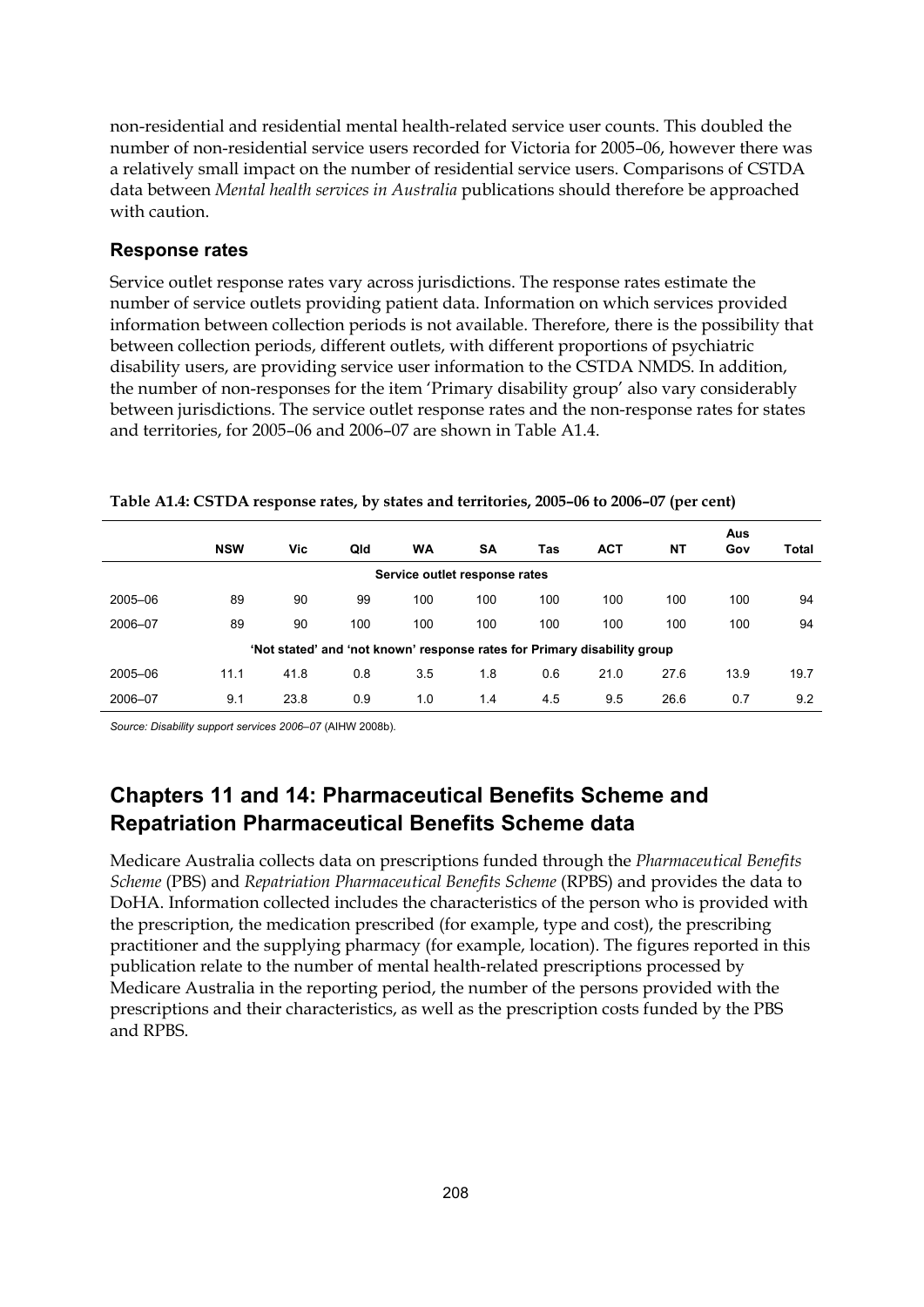Although the PBS and RPBS data capture the majority of prescribed medicines dispensed in Australia, it has the following limitations:

- It refers only to prescriptions scripted by registered medical practitioners who are approved to work within the PBS and RPBS and to paid services processed from claims presented by approved pharmacists who comply with certain conditions. It excludes adjustments made against pharmacists' claims, any manually paid claims, or any benefits paid as a result of retrospective entitlement or refund of patient contributions.
- It excludes non-subsidised medications, such as private and below copayment prescriptions (where the patient copayment covers the total costs of the prescribed medication) and over-the-counter medications.
- The level of the copayment increases annually, which means that some medicines that were captured in previous years might be below the copayment level and thus excluded in following years.
- Programs funded by PBS which do not use the Medicare Australia PBS processing system, include:
	- most Section 100 drugs funded through public hospitals (though the pharmaceutical reform measures for public hospitals under the Australian Health Care Agreement and the Chemotherapy Pharmaceutical Access Program are paid through Medicare Australia)
	- Aboriginal health services program
	- Opiate Dependence Treatment Program
	- Special Authority Program
	- Botox (including Dysport)
	- in vitro fertilisation
	- human growth hormones.

The only one of these that has a significant bearing on the mental health-related prescriptions data published in chapters 11 and 14 of this publication is the Aboriginal health services program. Most affected are the data for *Remote* and *Very remote* areas and the data for the Northern Territory. Consequently, the mental health-related prescriptions data in these chapters will not fully reflect Australian government expenditure on mental health-related medications (DoHA 2008a).

The number of prescriptions issued through community pharmacies that are not covered by the PBS and RPBS is estimated through the Pharmacy Guild Survey, which is an ongoing survey of community pharmacies that provide records of all dispensed prescriptions for medicines listed on the PBS/RPBS (AIHW 2007b). These survey data are combined with PBS and RPBS data from Medicare Australia in the Drug Utilisation Sub-Committee (DUSC) database. Tabulation of the data from this database shows the number and proportion of prescriptions covered by the PBS and RPBS within each of the mental health-related Anatomical Therapeutic Chemical (ATC) groups (Table A1.5).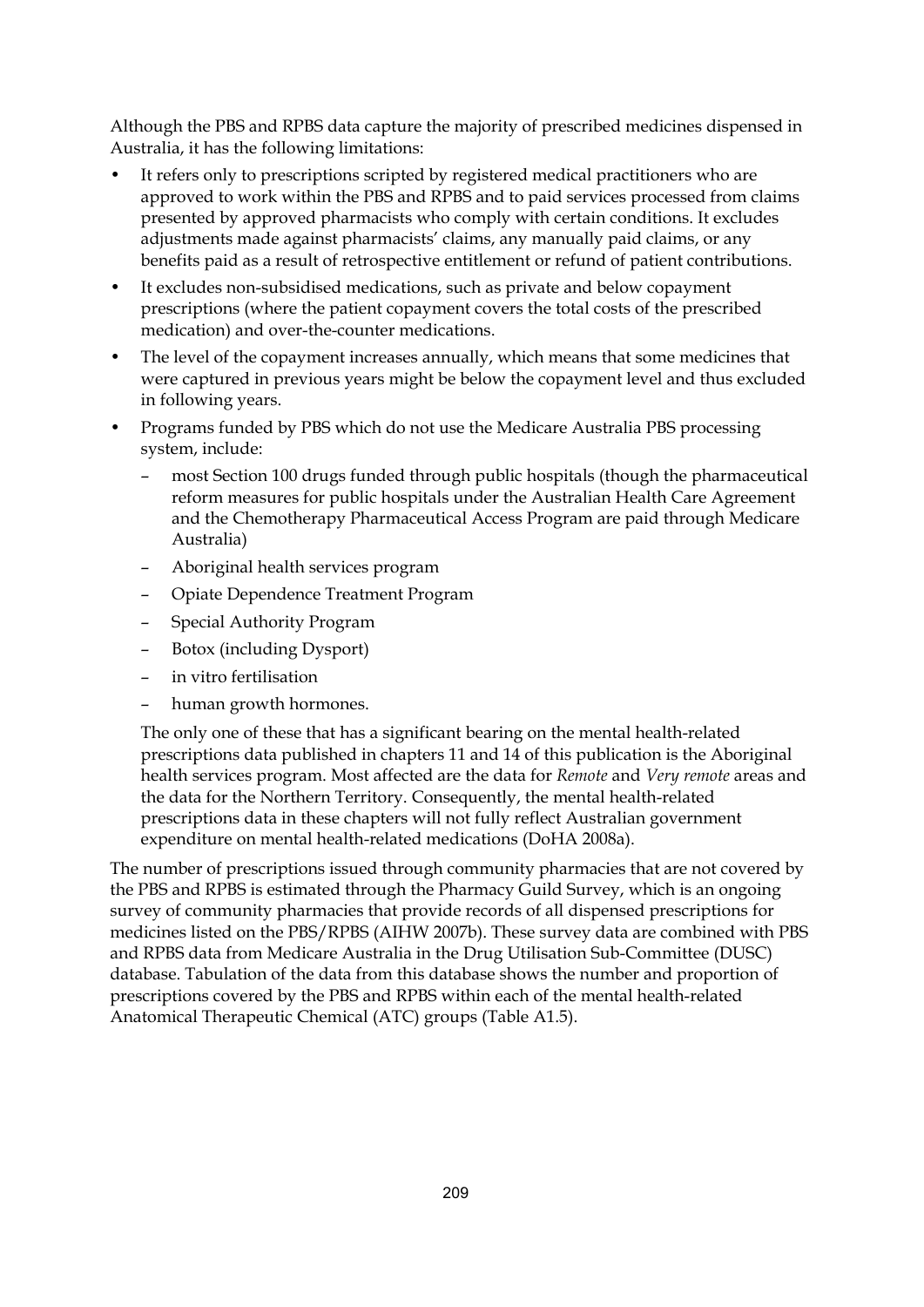|                              | <b>PBS</b> | <b>RPBS</b> | <b>Subtotal</b><br>$(PBS + RPBS)$ | <b>Under</b><br>co-payment | <b>Private</b> | <b>Total</b> |
|------------------------------|------------|-------------|-----------------------------------|----------------------------|----------------|--------------|
| <b>Number of scripts</b>     |            |             |                                   |                            |                |              |
| <b>N05A</b>                  | 2,179,140  | 92,480      | 2,271,620                         | 33,204                     | 161,048        | 2,465,872    |
| N <sub>05</sub> B            | 3,028,160  | 196,759     | 3.224,919                         | 671,677                    | 541,212        | 4,437,808    |
| <b>N05C</b>                  | 2,341,480  | 334,269     | 2,675,749                         | 472,899                    | 962,624        | 4,111,272    |
| <b>N06A</b>                  | 11,183,246 | 669,201     | 11,852,447                        | 3,676,251                  | 183,444        | 15,712,142   |
| N <sub>06</sub> B            | 405,745    | 1,174       | 406,919                           | 115,447                    | 74,395         | 596,761      |
| <b>Total</b>                 | 19,137,771 | 1,293,883   | 20,431,654                        | 4,969,478                  | 1,922,723      | 27,323,855   |
| Per cent of scripts          |            |             |                                   |                            |                |              |
| <b>N05A</b>                  | 88.4       | 3.8         | 92.1                              | 1.3                        | 6.5            | 100.0        |
| N <sub>05</sub> B            | 68.2       | 4.4         | 72.7                              | 15.1                       | 12.2           | 100.0        |
| <b>N05C</b>                  | 57.0       | 8.1         | 65.1                              | 11.5                       | 23.4           | 100.0        |
| <b>N06A</b>                  | 71.2       | 4.3         | 75.4                              | 23.4                       | 1.2            | 100.0        |
| N06B                         | 68.0       | 0.2         | 68.2                              | 19.3                       | 12.5           | 100.0        |
| <b>Total</b>                 | 70.0       | 4.7         | 74.8                              | 18.2                       | 7.0            | 100.0        |
| Per cent (excluding private) |            |             |                                   |                            |                |              |
| <b>N05A</b>                  | 94.5       | 4.0         | 98.6                              | 1.4                        | $\sim$         | 100.0        |
| N <sub>05</sub> B            | 77.7       | 5.0         | 82.8                              | 17.2                       | $\sim$         | 100.0        |
| <b>N05C</b>                  | 74.4       | 10.6        | 85.0                              | 15.0                       | i.             | 100.0        |
| <b>N06A</b>                  | 72.0       | 4.3         | 76.3                              | 23.7                       | $\sim$ $\sim$  | 100.0        |
| N06B                         | 77.7       | 0.2         | 77.9                              | 22.1                       | $\sim$ $\sim$  | 100.0        |
| Total                        | 75.3       | 5.1         | 80.4                              | 19.6                       | $\sim$         | 100.0        |

**Table A1.5: Community-dispensed prescriptions(a) by patient category group for mental health-related ATC groups, 2007–08** 

(a) Prescriptions data using date of service basis. PBS Schedule ATC used except for some private prescriptions where the item does not exist in the PBS schedule and WHO ATC was used.

Not applicable.

*Source:* Drug Utilisation Sub-Committee database.

The ATC classification version used is the primary classification as it appears in the Schedule of Pharmaceutical Benefits. This can differ slightly from the WHO version. There are two differences between the WHO ATC classification and the PBS Schedule classification that have a bearing on mental health data. *Prochlorperazine* is regarded as an *Other antiemetics* (A04AD) in the PBS Schedule while it is an *Antipsychotic* according to the WHO classification. *Lithium carbonate* on the other hand is classified as an *Antidepressant* in the PBS Schedule while it is an *Antipsychotic* according to the WHO classification (Table A1.6).

| Drug Name         | <b>WHO ATC Code</b> | <b>PBS Schedule Code</b> | Scripts dispensed in 2007–08 <sup>(a)</sup> |
|-------------------|---------------------|--------------------------|---------------------------------------------|
| Prochlorperazine  | N05AB04             | A04AD                    | 641.619                                     |
| Lithium carbonate | N05AN01             | N06AX                    | 100.534                                     |

(a) Prescriptions data using date of service basis.

*Source:* Drug Utilisation Sub-Committee database.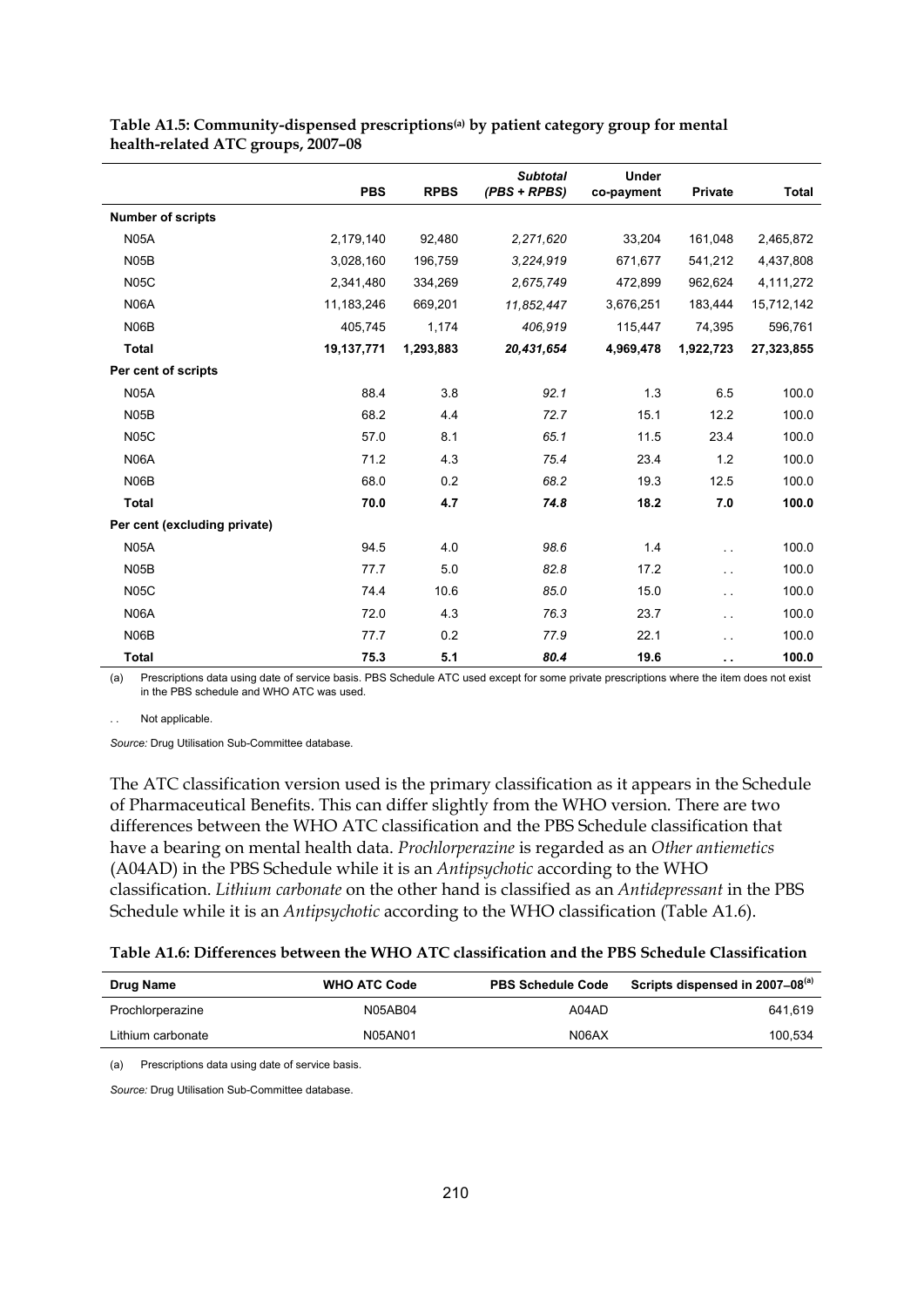To avoid double counting in the demographic tabulations, patients are allocated to the last category in which they appear. The category most affected by this will be the age group data as the age is calculated at the time of supply, and patients' ages will be one year greater for prescriptions supplied after their birthday than before it.

State and territory are determined by DoHA according to the patient's residential address. If the patient's state/territory is unknown, then the state or territory of the pharmacy supplying the item is reported.

The year was determined from the date the service was processed by Medicare Australia, rather than the date of prescribing or the date of supply by the pharmacy.

### **Chapter 12: National Mental Health Establishments Database**

Collection for the National Mental Health Establishments Minimum Database (MHE NMDS) commenced on 1 July 2005, replacing the Community Mental Health Establishments National Minimum Data Set (CMHE NMDS) and the National Survey of Mental Health Services. The main aim of the development of the MHE NMDS was to expand on the CMHE NMDS and replicate the data previously collected by the National Survey of Mental Health Services. The Mental Health Establishments Database is compiled as specified by the MHE NMDS.

The scope of the MHE NMDS includes all specialised mental health services managed or funded by state or territory health authorities. Specialised mental health services are those with a primary function to provide treatment, rehabilitation or community health support targeted towards people with a mental disorder or psychiatric disability. These activities are delivered from a service or facility that is readily identifiable as both specialised and serving a mental health care function.

The MHE NMDS data are reported at a number of levels: state, regional, organisational and individual mental health service unit. The data elements at each level in the NMDS collect information appropriate to that level. The state, regional and organisational levels include data elements for revenue, grants to non-government organisations and indirect expenditure. The organisational level also includes data elements for salary and non-salary expenditure, numbers of full-time-equivalent staff and consumer and carer consultant participation arrangements. The individual mental health service unit level comprises data elements that describe the function of the unit. Where applicable these include target population, program type, number of beds, number of accrued mental health care days, number of separations, number of contacts and episodes of residential care. In addition, the service unit level also includes salary and non-salary expenditure and depreciation.

#### **Chapters 12 and 14: Private Health Establishments Collection**

The ABS conducts an annual census of all private hospitals licensed by state and territory health authorities and all freestanding day hospitals facilities approved by DoHA. As part of that census, data on the staffing, finances and activity of these establishments are collected and compiled in the Private Health Establishments Collection.

The data definitions used in the Private Health Establishments Collection are largely based on definitions in the *National health data dictionary*, *Version 13* (HDSC 2006). The ABS defines private psychiatric hospitals as those licensed or approved by a state or territory health authority and which cater primarily for admitted patients with psychiatric, mental or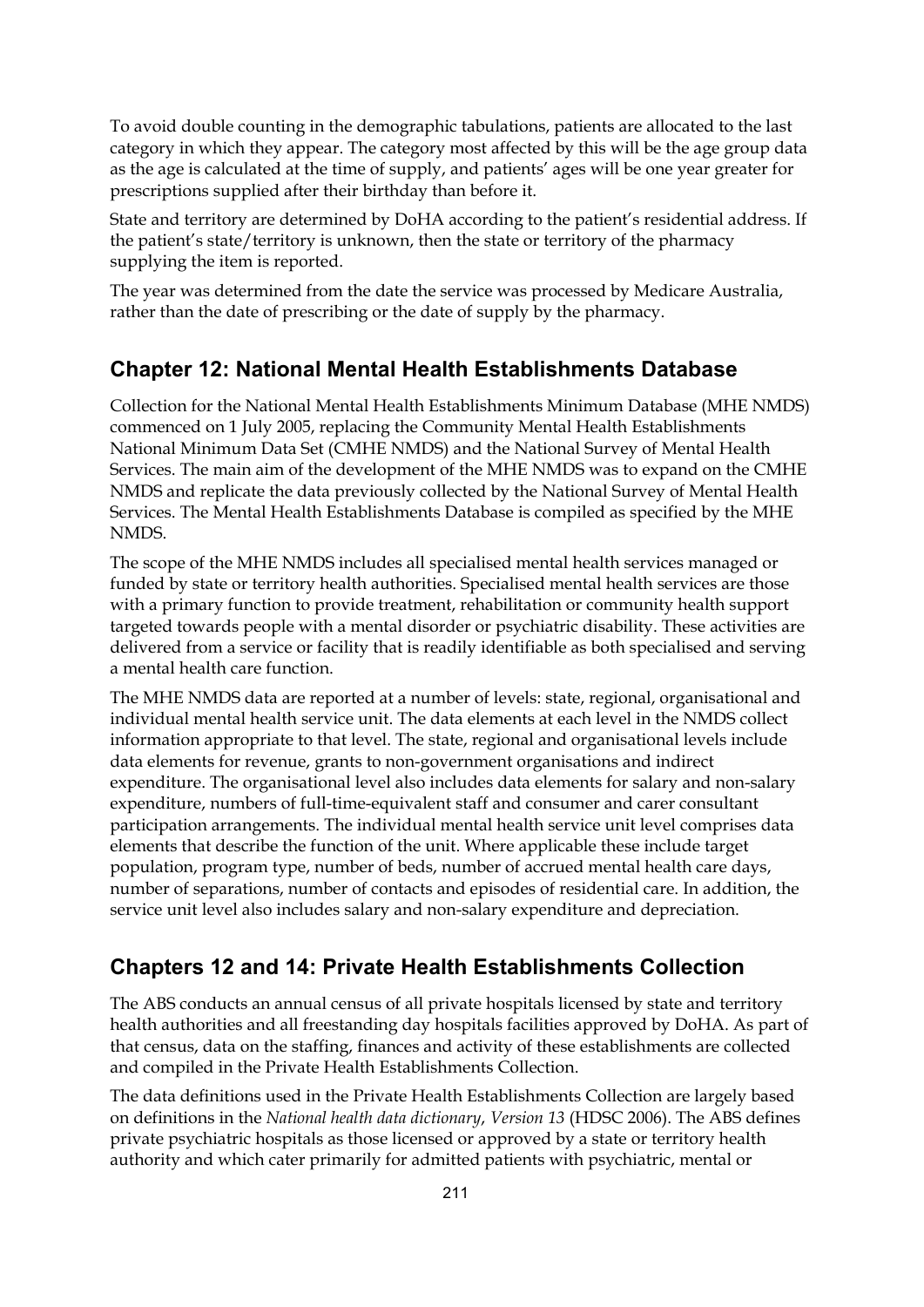behavioural disorders (ABS 2008b). This is further defined as those hospitals providing 50% or more of the total patient days for psychiatric patients.

Additional information on the Private Health Establishments Collection can be obtained from the annual ABS publication *Private hospitals, Australia* (ABS 2008b).

### **Chapter 13: AIHW Medical Labour Force Survey**

The AIHW Medical Labour Force Survey is conducted by the state and territory departments of health with the cooperation of the medical registration boards in each jurisdiction, and in consultation with the AIHW. The AIHW is the data custodian for these national collections and is responsible for collating, editing and weighting the survey data.

The Medical Labour Force Survey is a census of all registered medical practitioners in each state and territory in Australia. The survey is a mail-out survey conducted in association with the annual registration renewal process. The Medical Labour Force Survey has been conducted annually since 1993.

In the survey, information on demographic details, main areas and specialty of work, qualifications and hours worked are collected from registered professionals. The data collected for medical practitioners generally relate to the 4 weeks before the survey. Average weekly hours worked refers to average total hours worked per week in the main, second and third medical job for medical practitioners.

Survey responses are weighted by state, age and sex to produce state and territory and national estimates of the total medical labour force. Benchmarks for weighting come from registration information provided by state and territory registration boards.

The response rates to these surveys vary from year to year and across jurisdictions. In 2006, the estimated national response rate for the Medical Labour Force Survey was 70.2%, ranging from 28.6% for the Northern Territory to 79.7% for Queensland. Estimates for the Northern Territory should be treated with caution as they are derived from responses to the 2007 Medical Labour Force Survey weighted to 2006 registration figures, equivalent to a response rate of 28.6%. In addition, from 2002 to 2005, the response rate in Western Australia was artificially around 12–19% higher than 2006 due to the survey being administered to both general and conditional registrants, however benchmark figures were for general registrants only. In 2006, the scope is consistent, that is, the survey population and the benchmark figures are based on general and conditional registrants. This has resulted in a fall in response rates for Western Australia between 2005 and 2006.

It should also be noted that the questionnaire has varied over time and across jurisdictions. Mapping of data items has been undertaken to provide time series data. However, because of this and the variation in response rates, some caution should be used in interpreting change over time and differences across jurisdictions.

More detailed information about how these surveys were conducted is available from the *Medical labour force 2006* (AIHW 2008f).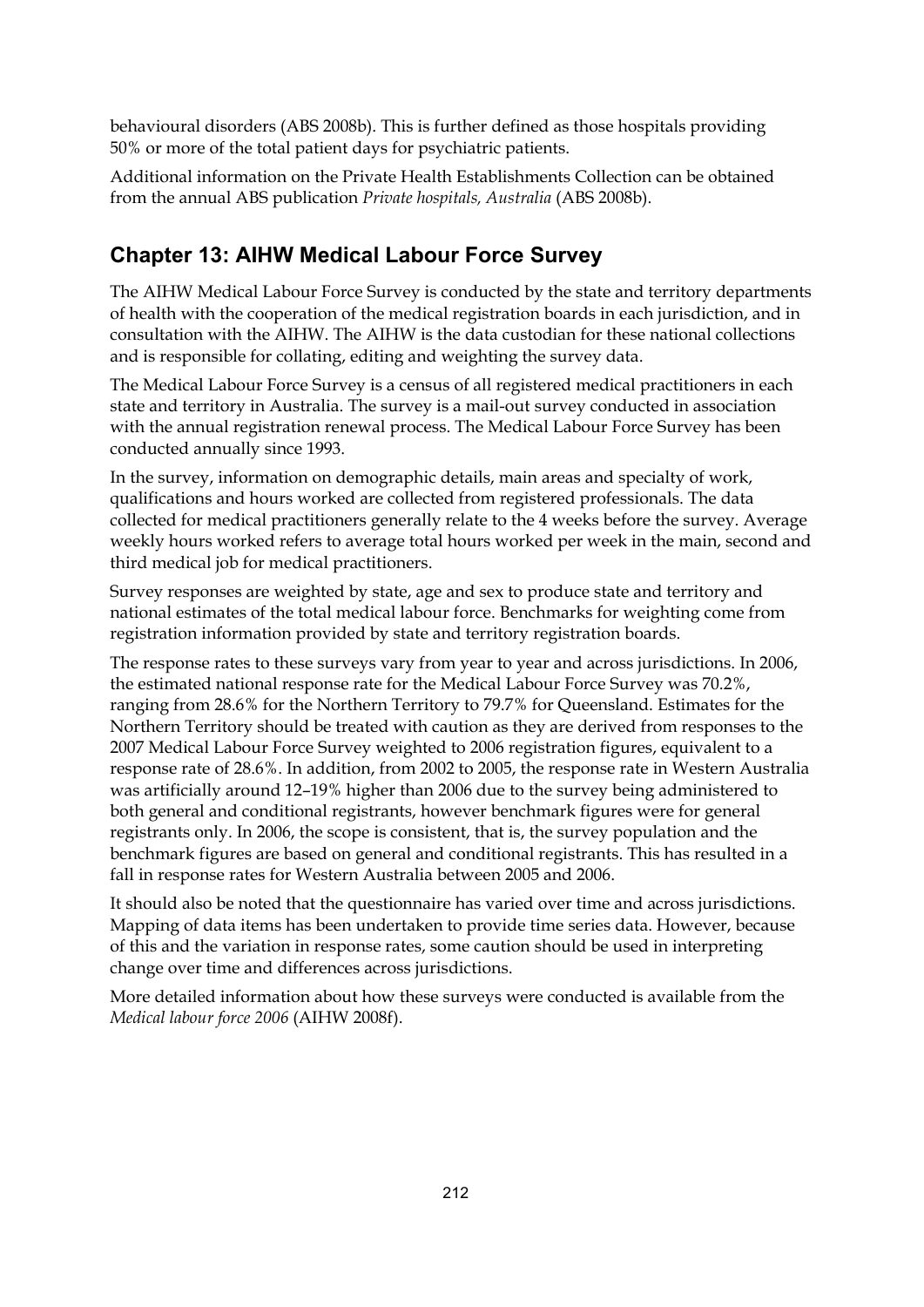## **Chapter 14: National Mental Health Report series**

The *National Mental Health Report* is an irregular series produced by the Australian Government. It provides a summary of fourteen years of reform in Australia's mental health services under the *National Mental Health Strategy*, 1993–2007. The current report primarily draws on the *2007 National Mental Health Report* which covers progress under the Strategy to 2004–05.

The 2006−07 data in Table 14.15 include the introduction of the Medicare-subsidised *Better access to psychiatrists, psychologists and general practitioners through the Medicare Benefits Schedule* initiative described in Section 14.4 and chapters 2 and 6. However, as these new Medicare items were introduced in November 2006, the 2006–07 data do not represent a full financial year for these specific items. The data for this item prior to November 2006, was estimated as 6.1% of total MBS benefits paid for GP attendances, based on data and assumptions as detailed in the *National Mental Health Report* (DoHA 2008c). To incorporate these changes, GP expenditure reported for 2006–07 was based on total MBS benefits paid against these new mental health specific items, plus 6.1% of total GP benefits paid in the period preceding the introduction of the new items (July to November 2006). In future years, expenditure on GP mental health care will be fully based on actual benefits paid and not on derived estimates. Comparisons of GP mental health related expenditure reported in Table 14.15 should be approached with caution.

Expenditure on the Department of families, housing, community services and indigenous affairs (FaHCSIA) managed Council of Australian Governments (COAG) Action Plan programs refers to funding outlays on three new initiatives funded by the Australian Government under the *COAG Action Plan on Mental Health*. These programs are *personal helpers and mentors*, *More respite care places to help families and carers* and *Community based programmes to help families coping with mental illness*. Expenditure is as reported in the annual progress report on the *COAG National Action Plan for Mental Health 2006–2011* (COAG 2008).

Expenditure on Department of Health and Ageing (DoHA) managed COAG Action Plan programs covers all programs funded by the Australian Government under the Action Plan and administered by DoHA not reported elsewhere. A small number of initiatives funded by the Australian Government under the Action Plan are not included in the data reported here because they are components of general assistance programs and do not meet the criteria for classification as 'specialised mental health services' expenditure.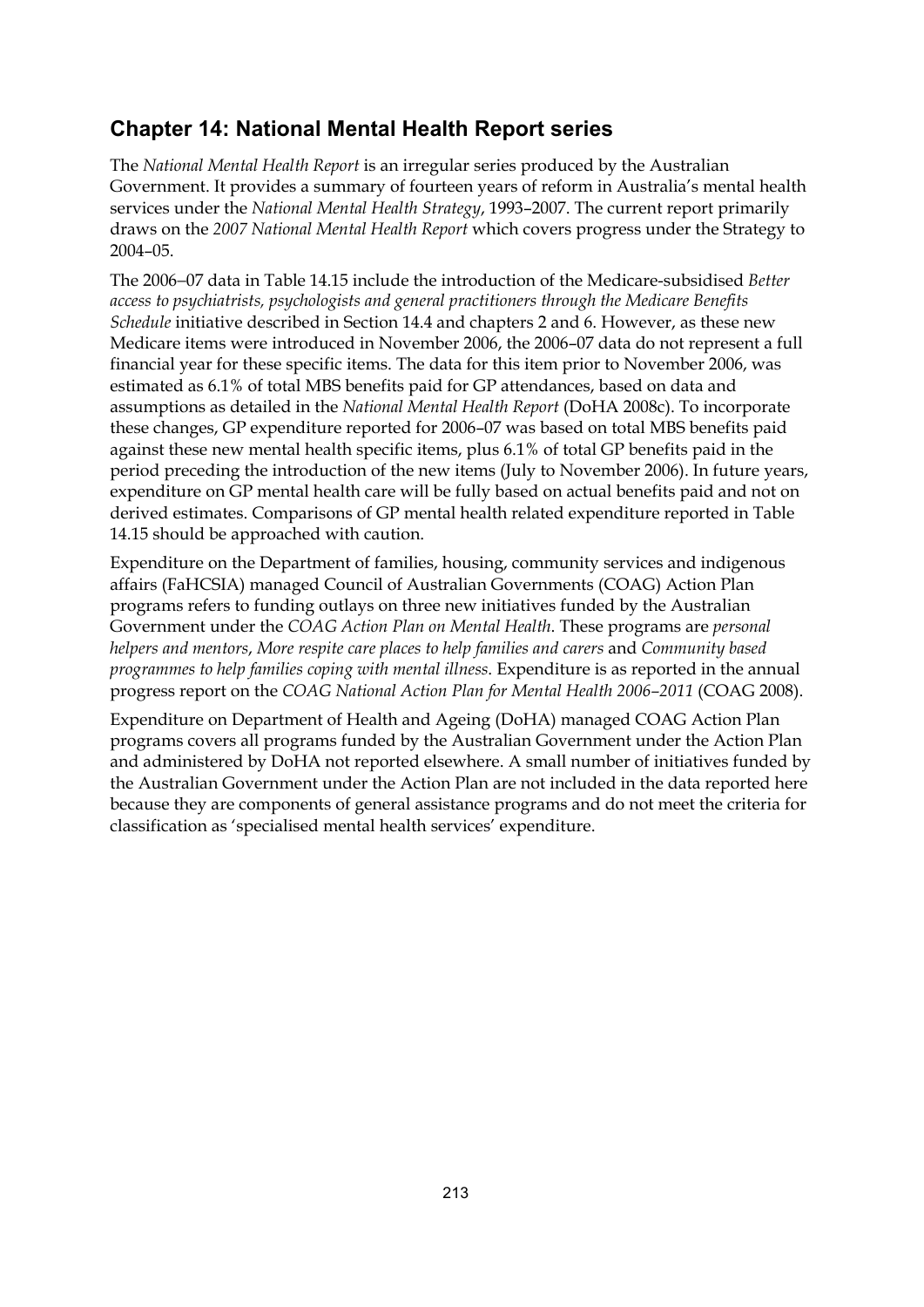# **Appendix 2: Technical notes**

## **Data presentation**

Throughout this publication, data may not sum to the totals shown due to missing and/or not stated values, as well as rounding. Totals reported include missing and/or not stated values. The percentages shown within the tables are calculated excluding the missing and/or not stated figures, unless indicated otherwise. Percentage distributions may not sum to 100 due to rounding.

Cells may be suppressed for confidentiality reasons or where estimates are based on small numbers, resulting in low reliability.

## **Population rates**

Crude rates were calculated using the ABS Estimated Resident Population (ERP) at the midpoint of the data range (for example, rates for 2006–07 data were calculated using ERP at 31 December 2006, while rates for 2006 calendar year data were calculated using ERP at 30 June 2006). Rates for 2007–08 data were calculated using preliminary ERP at 31 December 2007.

Crude rates for Indigenous status, country of birth and remoteness area data were calculated using ERP at 30 June of the relevant year.

## **Age-standardised rates**

Rates are adjusted for age to facilitate comparisons between populations that have different age structures, for example, between states and territories. In this publication we use direct standardisation in which age-specific rates are multiplied against a standard population (the Australian Estimated Resident Population as at 30 June 2001 unless otherwise specified). This effectively removes the influence of age structure on the calculated rate that is described as the age-standardised rate. The method used for this calculation comprises three steps.

- *Step 1* Calculate the crude age-specific rate for each 5-year age group.
- *Step 2* Calculate the expected number of cases in each 5-year age group by multiplying the age-specific rates by the corresponding standard population and dividing by the base number for the rate calculation (for example 100,000), giving the expected number of cases.
- *Step 3* Sum the expected number of cases in each age group to give the age-standardised total expected number. Divide this sum by the total of the standard population and multiply by applicable base number (100,000 in this example).

In some instances in this publication where the numbers in particular 5-year age groups are very small (less than 5), neighbouring age groups have been combined to enable calculation of a meaningful crude rate.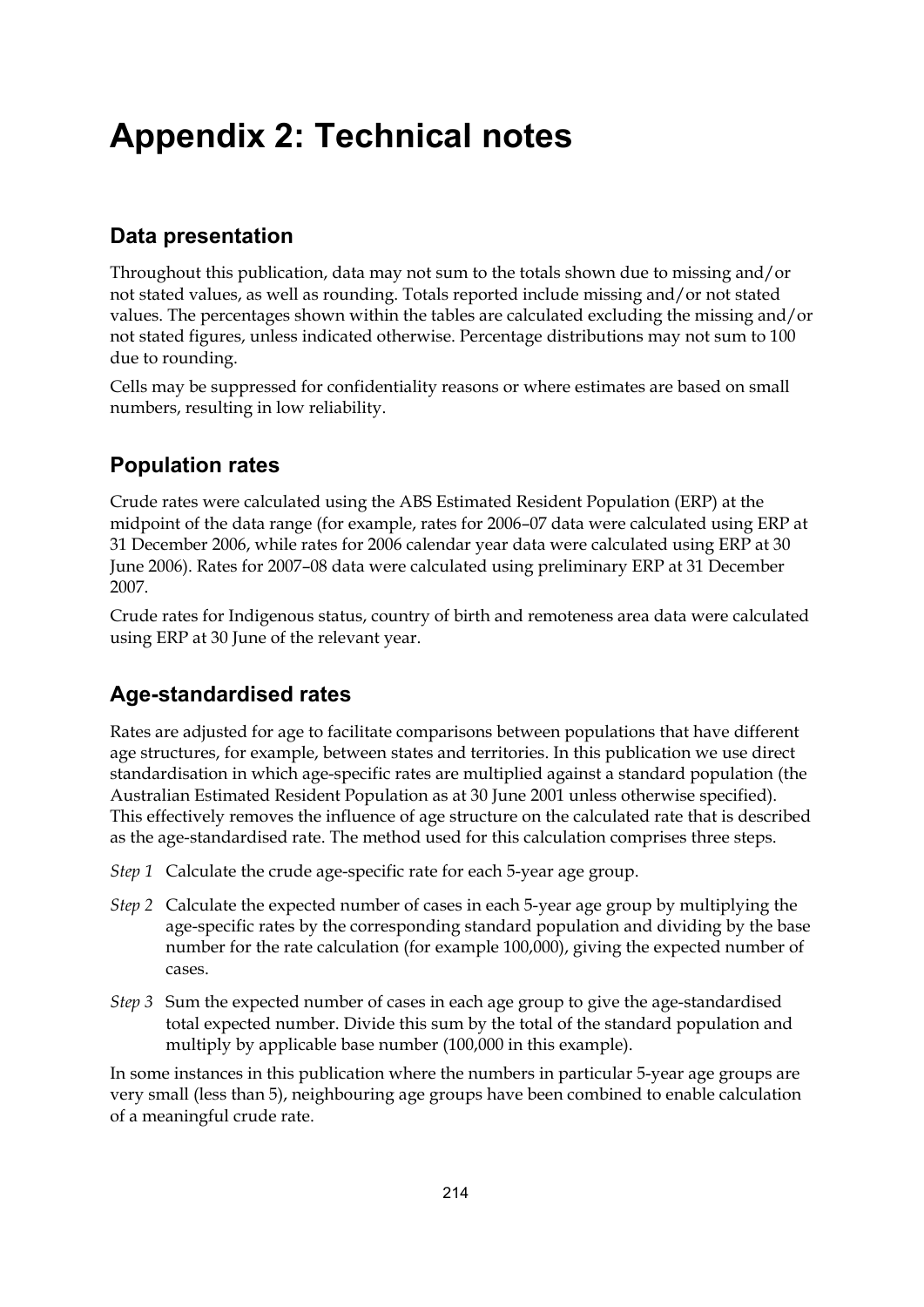## **Average annual rates of change**

Average annual rates of change or growth rates have been calculated as geometric rates:

Average rate of change =  $((P_n/P_0)^{1/N} -1) \times 100$ 

where  $P_n$  = value in the later time period

 $P<sub>o</sub>$  = value in the earlier time period

 $N =$  number of years between the two time periods.

### **Confidence intervals**

A confidence interval is a range of values that is used to describe the uncertainty around an estimate, usually from a sample survey. Generally speaking, confidence intervals describe how much difference the estimate could have been if the underlying conditions stayed the same, but chance had led to a different set of data. Confidence intervals are calculated with a stated probability (commonly 95%), and we say that there is a 95% chance that the confidence interval covers the true value.

## **Indirect expenditure**

The National Mental Health Establishments Database collects information on direct and indirect recurrent expenditure. Direct recurrent expenditure comprises salaries and wages and selected non-salary expenditure, and is collected at the individual mental health service unit level.

Indirect recurrent expenditure is additional expenditure associated with the provision of mental health services, not incurred or reported at the individual service unit level. Indirect expenditure is reported at three overarching levels above the individual service unit level:

- at the organisational level, which may or may not comprise a number of individual services
- the regional level
- at the state/territory level.

Some of these indirect expenditure items can be directly linked to the provision of services within the reported level. Specifically, at the organisational and regional levels the expenditure on the following items are directly related to individual mental health service units and thus have been apportioned to units within the organisation or region reporting the indirect funds:

- expenditure on program administration
- support services
- academic chairs
- superannuation
- workers compensation
- insurance
- patient transport services
- property leasing
- other indirect expenditure.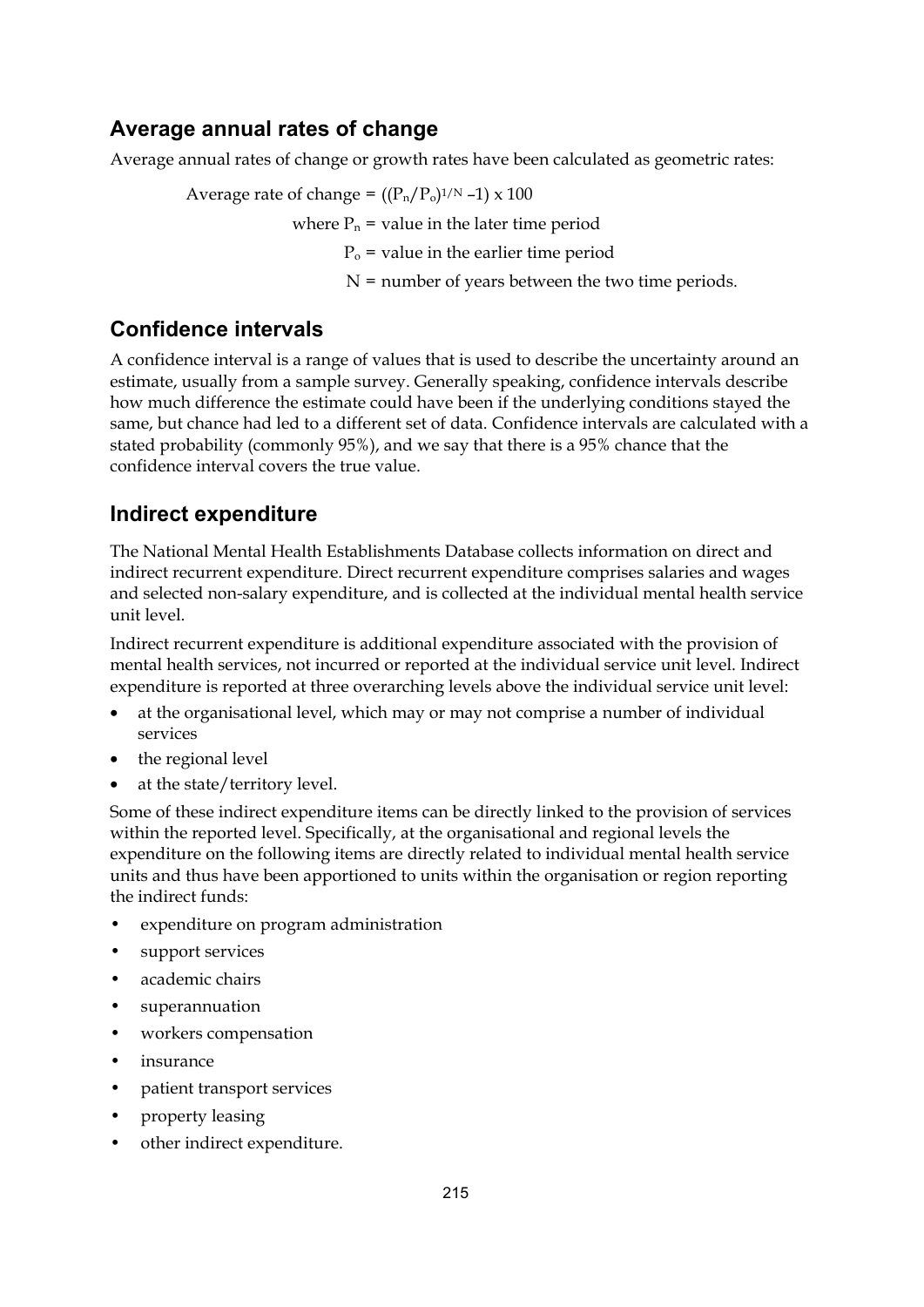The apportioning of indirect expenditure is calculated on the total direct funds for the service, as a proportion of the total for the organisation or region. The total allocation or apportioning of funds is reported in the indirect expenditure rows in Table 14.1.

The remaining indirect expenditure categories of: education and training, research, mental health promotion and costs associated with the establishment and operation of Mental Health Act review bodies are not apportioned to mental health service units. State level indirect expenditure is also not apportioned to mental health service units. The total for these residual categories is reported in the row 'Other indirect expenditure' in Table 14.1. Note that grants to non-government organisations are excluded from the indirect fund calculations.

#### **Deflators**

Expenditure aggregates in this report are expressed in current prices and/or constant prices. The transformation of current prices to constant prices is termed 'deflation', using price indexes or 'deflators'. There are a variety of deflators that can be used to translate current prices into constant prices. The deflators that were used for the various items in Chapter 14 are outlined in Table A2.2. For further information on the methodology used to calculate deflators refer to *Health expenditure Australia 2006–07* (AIHW 2008d).

| Area of expenditure                                                                            | <b>Table reference</b>                                                 | Deflator applied                                                                          |
|------------------------------------------------------------------------------------------------|------------------------------------------------------------------------|-------------------------------------------------------------------------------------------|
| Public psychiatric hospitals/acute<br>hospitals with a specialised psychiatric<br>unit or ward | 14.2, 15.5, 15.10, 15.15, 15.20, 15.25,<br>15.30, 15.35, 15.40, 15.45  | Government final consumption expenditure<br>on hospitals and nursing homes <sup>(a)</sup> |
| Community mental health care<br>services                                                       | 14.2, 15.5, 15.10, 15.15, 15.20, 15.25,<br>15.30, 15.35, 15.40, 15.45  | Professional health care workers wage<br>rate index <sup>(a)</sup>                        |
| Residential mental health services                                                             | 14.2, 15.5, 15.10, 15.15, 15.20, 15.25,<br>15.30, 15.35, 15.40, 15.45  | Professional health care workers wage<br>rate index <sup>(a)</sup>                        |
| Grants to non-government-operated<br>organisations                                             | 14.2                                                                   | Professional health care workers wage<br>rate index $(a)$                                 |
| Other indirect expenditure                                                                     | 14.2                                                                   | Government final consumption expenditure<br>on hospitals and nursing homes <sup>(a)</sup> |
| Private psychiatric hospital expenditure                                                       | 14.8, 15.5, 15.10, 15.15, 15.20, 15.25,<br>15.30, 15.35, 15.40, 15.45  | Government final consumption expenditure<br>on hospitals and nursing homes <sup>(a)</sup> |
| Medicare expenditure on mental<br>health-related services                                      | 14.10, 15.5, 15.10, 15.15, 15.20, 15.25,<br>15.30, 15.35, 15.40, 15.45 | Medicare fees charged per service by<br>specialists <sup>(b)</sup>                        |
| Expenditure on mental health-related<br>medications subsidised under the<br><b>PBS/RPBS</b>    | 14.14, 15.5, 15.10, 15.15, 15.20, 15.25,<br>15.30, 15.35, 15.40, 15.45 | PBS pharmaceuticals <sup>(b)</sup>                                                        |
| Australian Government expenditure of<br>mental health-related services                         | 14.15                                                                  | Government final consumption expenditure<br>on hospitals and nursing homes <sup>(a)</sup> |
| Expenditure on specialised mental<br>health services                                           | 14.17                                                                  | Government final consumption expenditure<br>on hospitals and nursing homes <sup>(a)</sup> |

(a) ABS, unpublished.

(b) AIHW health expenditure database (AIHW 2008d).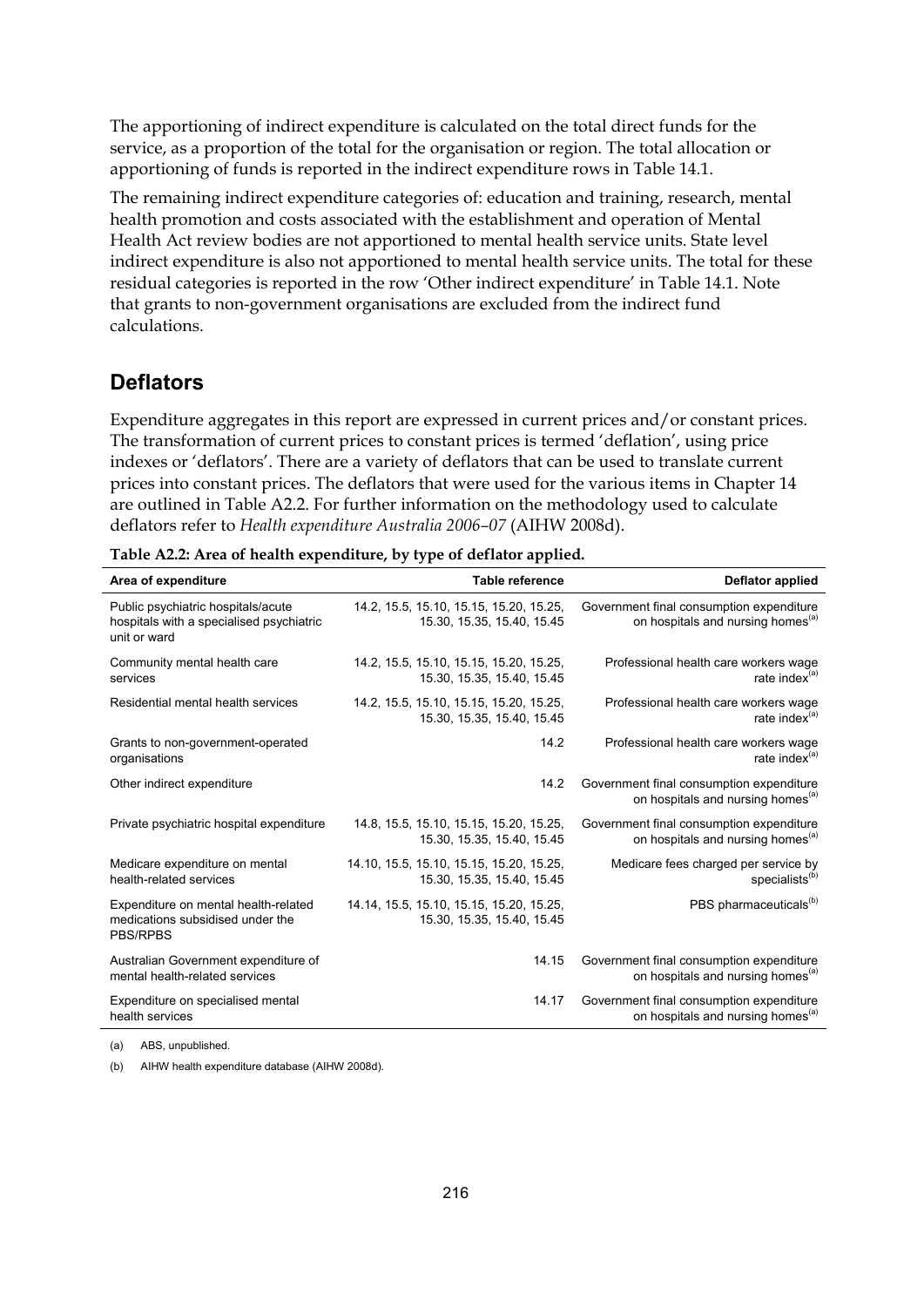# **Appendix 3: Classifications used**

Health-related classifications have multiple purposes, including the facilitation of data collection and management in the clinical setting, the analysis of data to inform public policy and the allocation of financial and other resources. This section provides a short description of the classification systems referenced in this report.

### **Australian Classification of Health Interventions**

The Australian Classification of Health Interventions (ACHI) is the Australian national standard for procedure and intervention coding in Australian hospitals.

The National Centre for Classification in Health (NCCH) developed ACHI based on the *Medicare Benefits Schedule* (MBS). The MBS is a fee schedule for Medicare services including general practice consultations, specialist consultations, operations and other medical services, such as diagnostic investigations and optometric services. DoHA updates the MBS at least twice each year and these code changes are either incorporated into ACHI or the MBS codes are mapped to existing ACHI codes.

ACHI classifies procedures and interventions performed in public and private Australian hospitals, day centres and ambulatory settings, as well as allied health interventions, dentistry and imaging. The structure of ACHI is anatomically based, rather than based on the surgical specialty.

To maintain parity with disease classification, ACHI chapters resemble the chapter headings of the ICD-10. ACHI is updated biennially by the NCCH in line with the disease section of ICD-10-AM. Use of the codes is guided by the *Australian Coding Standards, volume 5* of ICD-10-AM.

Further information on ACHI is available from the NCCH website: <http://nis-web.fhs.usyd.edu.au/ncch\_new/2.15.aspx>.

## **Australian Standard Geographical Classification**

The Australian Standard Geographical Classification (ASGC) was developed by the ABS for the collection and dissemination of geographically classified statistics. It is an essential reference for understanding and interpreting the geographical context of statistics in Australia.

In this report the ASGC applies to the data presented by remoteness area. This is based on the Accessibility/Remoteness Index of Australia, which measures the remoteness of a point based on the physical road distance to the nearest urban centre.

This report uses the ASGC to present data in the following categories:

- Major cities
- Inner regional
- Outer regional
- Remote
- Very remote*.*

For further information on this classification system, refer to *Australian Standard Geographical Classification* (ABS 2007a).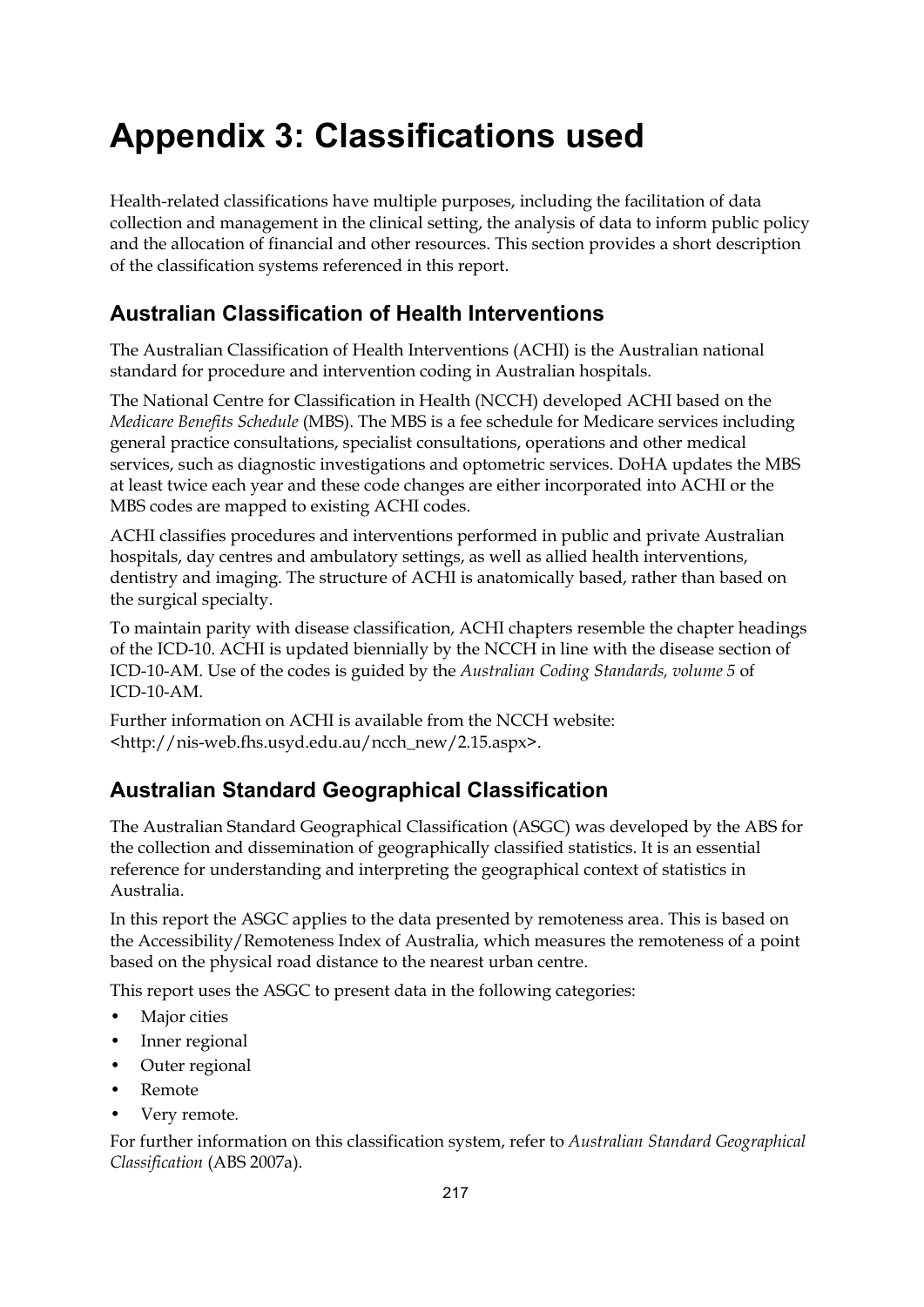### **Anatomical Therapeutic Chemical Classification System**

The Anatomical Therapeutic Chemical (ATC) Classification System, developed by the WHO, assigns therapeutic drugs to different groups according to the organ or system on which they act, as well as their therapeutic and chemical characteristics.

The coding of pharmaceutical products within the Schedule of Pharmaceutical Benefits is based on the ATC Classification System.

For further information on this classification system, refer to the WHO website <http://www.whocc.no/atcddd/>.

### **English Proficiency Country Groups**

The English Proficiency Country Groups were developed by the (then) Bureau of Immigration, Multicultural and Population Research, based on the 1991 Census. It is a classification of countries of birth to enable the analysis and presentation of data on immigrants to Australia. Countries are classified to one of four groups depending on the proportion of immigrants in the 5 years prior to the Census who spoke good English (the EP index).

The latest published version of the English Proficiency Country Groups (often abbreviated to EP groups) was based on the 2001 Census (DIMIA 2003). They are:

- EP1 − All countries rating 98.5% or higher on the EP index with at least 10,000 residents in Australia
- EP2 − Countries rating 84.5% or higher on the EP index, other than those in EP1
- EP3 − Countries rating 57.5% to less than 84.5%
- EP4 − Countries rating less than 57.5%.

#### **International Classification of Diseases**

The International Classification of Diseases (ICD), which was developed by the WHO, is the international standard for coding morbidity and mortality statistics. It was designed to promote international comparability in the collection, processing, classification and presentation of these statistics. The ICD is periodically reviewed to reflect changes in clinical and research settings (WHO 2009a).

Although the ICD is primarily designed for the classification of diseases and injuries with a formal diagnosis, it also classifies a wide variety of signs, symptoms, abnormal findings, complaints and social circumstances that may stand in place of a diagnosis.

Further information on the ICD is available from the WHO website <http://www.who.int/classifications/icd/en/>.

#### **International Statistical Classification of Diseases, 9th revision, Clinical Modification**

The *International Statistical Classification of Diseases, 9th revision, Clinical Modification* (ICD-9-CM) is based on the ninth revision of the ICD (NCC 1996). The ICD-9-CM was the official system of assigning codes to diagnoses and procedures associated with hospital use in Australia before it was superseded by the ICD-10-AM.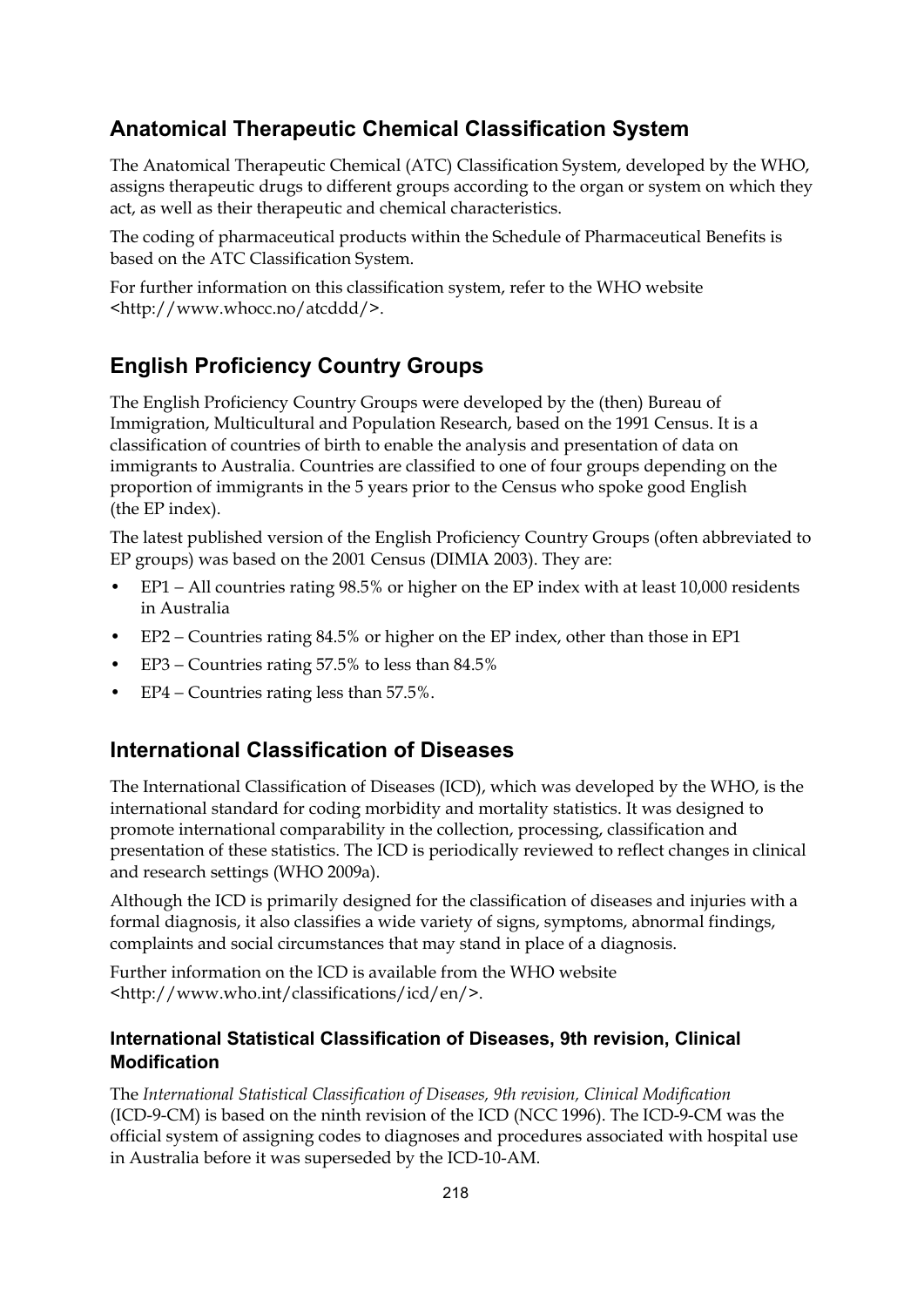#### **International Statistical Classification of Diseases and Related Health Problems, 10th revision, Australian Modification**

The Australian Modification of ICD-10 (called ICD-10-AM) is used to classify diagnoses in the health sector in Australia. It is used in public and private hospitals, and in community and residential mental health care services. The ICD-10-AM was developed in Australia by the National Centre for Classification in Health (NCCH) with the purpose of making ICD-10 more relevant to Australian clinical practice (NCCH 2006).

# **International Classification of Primary Care, version 2, and ICPC-2 PLUS**

The *International Classification of Primary Care, version 2* (ICPC-2) is a classification method for primary care (that is, general practice) encounters; this method has been adopted by the WHO. It allows for the classification of three elements of a health care encounter in relation to the patient: reasons for encounter; diagnoses or problems; and process of care.

The ICPC-2 PLUS (which is also known as the BEACH coding system) is an extended vocabulary of terms classified according to the ICPC-2, which enables greater specificity in coding. The ICPC-2 PLUS is primarily used in the context of the Australian general practice.

The ICPC-2 is currently being used in electronic health records within the clinical general practice, as well as in the research of general practice (that is, BEACH) and other statistical collections such as the ABS National Health Survey.

Further information on ICPC-2 is available from the WHO website <http://www.who.int/classifications/icd/adaptations/icpc2/en/> and information on ICPC-2 PLUS is available from the BEACH website: <http://www.fmrc.org.au/icpc2plus/>.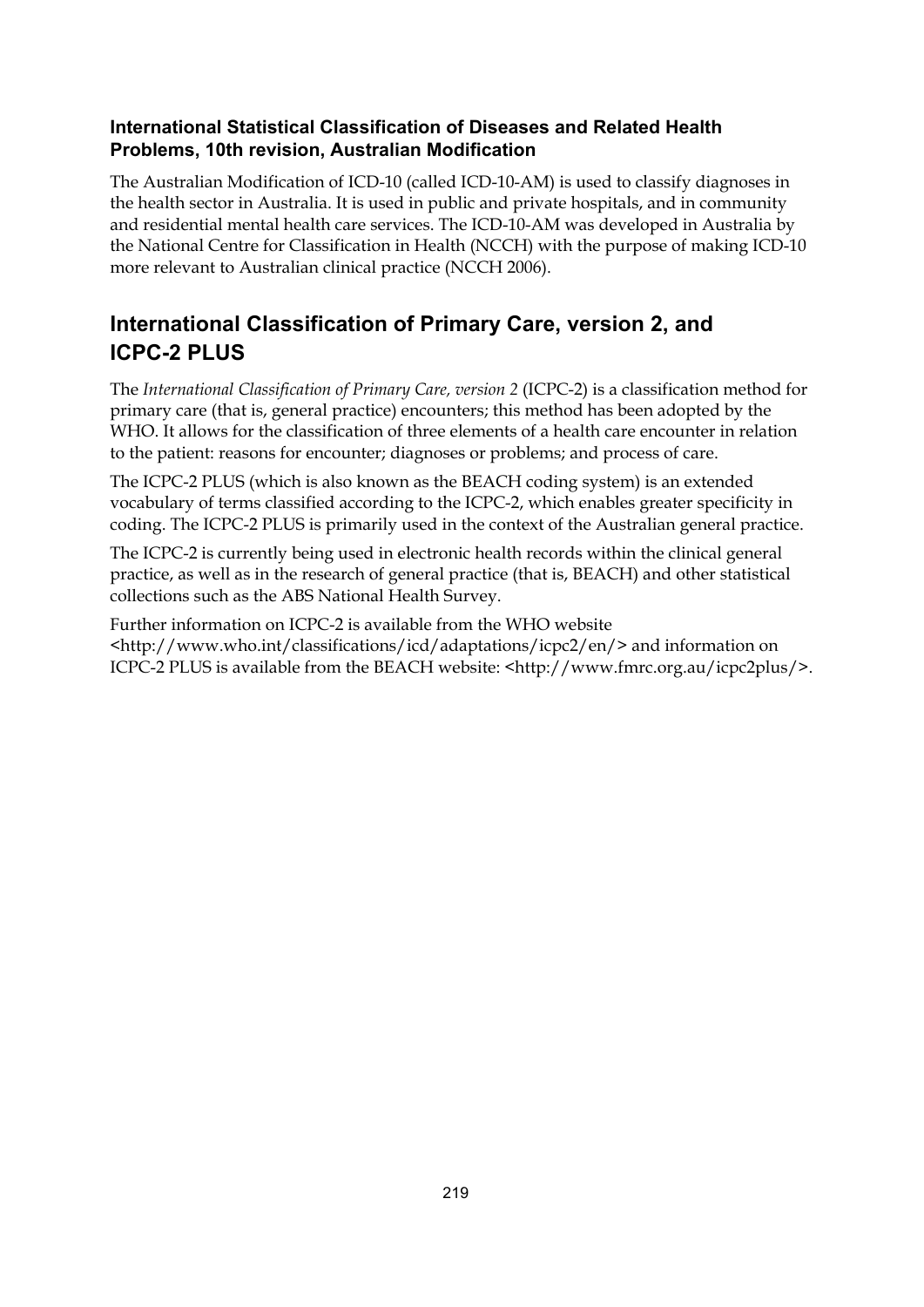# **Appendix 4: Codes used to define mental health-related general practice encounters and mental health-related hospital separations**

This appendix provides a list of codes used to define 'mental health-related' general practice encounters from the BEACH database (as used in Chapter 2) and 'mental health-related' hospital separations from the National Hospital Morbidity Database (as used in chapters 5 and 7).

## **BEACH survey of general practice activity data**

For the purpose of this report, 'mental health-related' general practice encounters are defined as those encounters where a mental health-related problem was managed. Mental health-related problems are those that are classified in the psychological chapter (that is, the 'P' chapter) of the *International Classification of Primary Care*, *version 2* (ICPC-2). While in the great majority of cases the codes appearing in the diagnosis/problem fields of the BEACH survey form are those listed in this appendix under the 'Problems managed' heading, occasionally a code more relevant to treatments or referrals has appeared. These cases (accounting for 2.4% of all mental health-related problems managed in BEACH, 2007–08) are still counted as 'mental health-related' general practice encounters for the purpose of the report, in particular the estimates in Table 2.1.

For treatments and referrals, codes that are classified in the psychological chapter of the ICPC-2 PLUS have been used as these enable greater specificity in coding.

For medications, Anatomical Therapeutic Chemical (ATC) classification codes (WHO 2009b) have been used, where the medication falls into one of four groups.

Table A4.1 presents a list of the ICPC-2, ICPC-2 PLUS and ATC codes classed as 'psychological' for problems managed, treatments, referrals and medications.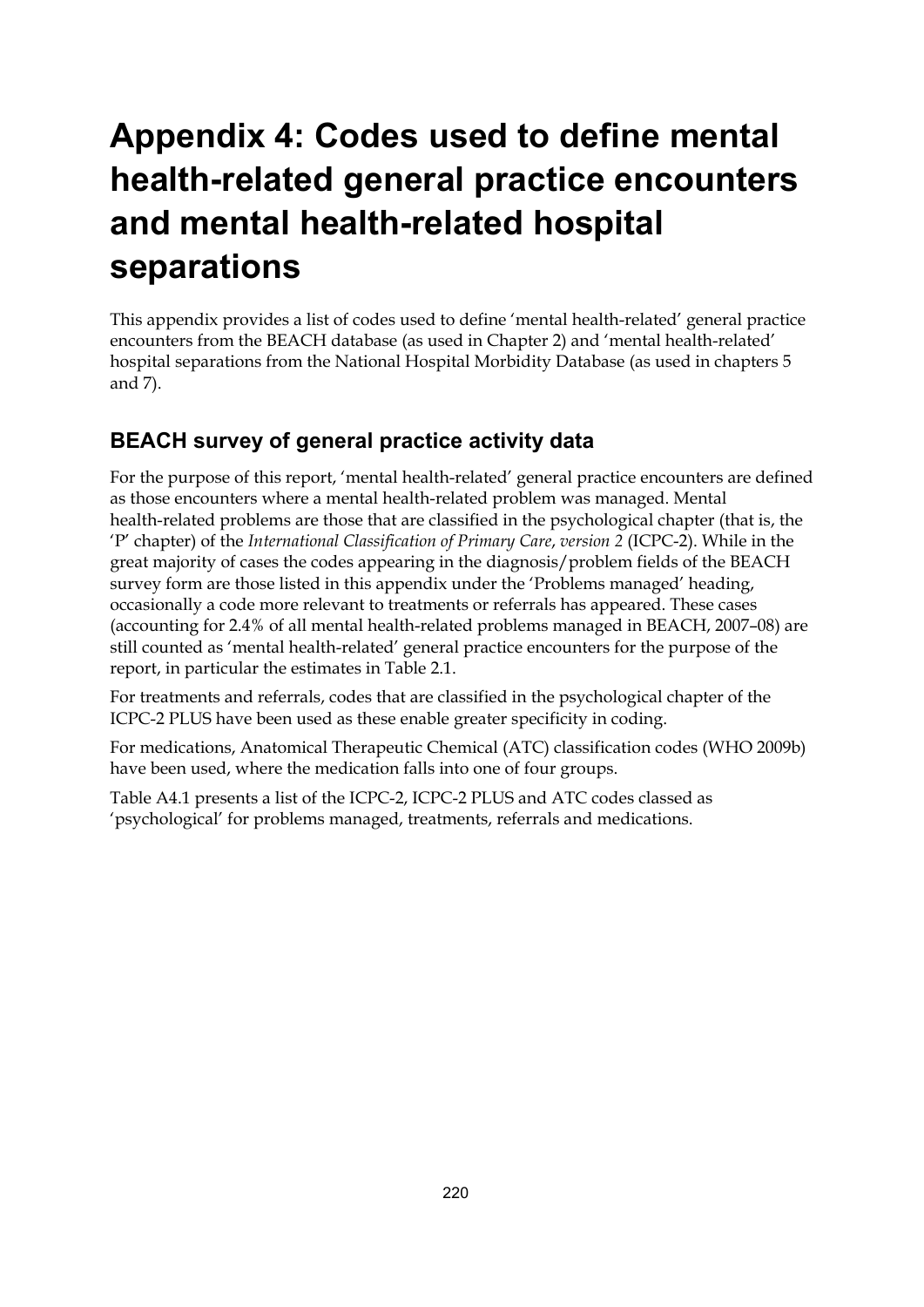| ICPC-2 code             | <b>ICPC-2 PLUS code</b> | ATC code | ICPC-2/ICPC-2 PLUS/ATC label              |
|-------------------------|-------------------------|----------|-------------------------------------------|
| <b>Problems managed</b> |                         |          |                                           |
| P01                     |                         |          | Feeling anxious/nervous/tense             |
| P02                     |                         |          | Acute stress reaction                     |
| P <sub>0</sub> 3        |                         |          | Feeling depressed                         |
| P04                     |                         |          | Feeling/behaving irritable/angry          |
| P <sub>05</sub>         |                         |          | Senility, feeling/behaving old            |
| P06                     |                         |          | Sleep disturbance                         |
| P07                     |                         |          | Sexual desire reduced                     |
| P08                     |                         |          | Sexual fulfilment reduced                 |
| P <sub>09</sub>         |                         |          | Concern about sexual preference           |
| P <sub>10</sub>         |                         |          | Stammering, stuttering, tics              |
| P11                     |                         |          | Eating problems in children               |
| P <sub>12</sub>         |                         |          | Bed-wetting, enuresis                     |
| P <sub>13</sub>         |                         |          | Encopresis/bowel training problem         |
| P <sub>15</sub>         |                         |          | Chronic alcohol abuse                     |
| P <sub>16</sub>         |                         |          | Acute alcohol abuse                       |
| P <sub>17</sub>         |                         |          | Tobacco abuse                             |
| P <sub>18</sub>         |                         |          | Medication abuse                          |
| P <sub>19</sub>         |                         |          | Drug abuse                                |
| P <sub>20</sub>         |                         |          | Memory disturbance                        |
| P <sub>22</sub>         |                         |          | Child behaviour symptom/complaint         |
| P <sub>23</sub>         |                         |          | Adolescent behaviour symptom/complaint    |
| P <sub>24</sub>         |                         |          | Specific learning problem                 |
| P <sub>25</sub>         |                         |          | Phase of life problem in adult            |
| P <sub>27</sub>         |                         |          | Fear of mental disorder                   |
| P <sub>28</sub>         |                         |          | Limited function/disability psychological |
| P <sub>29</sub>         |                         |          | Psychological symptom/complaint, other    |
| P70                     |                         |          | Dementia (including senile, Alzheimer's)  |
| P71                     |                         |          | Organic psychoses, other                  |
| P72                     |                         |          | Schizophrenia                             |
| P73                     |                         |          | Affective psychoses                       |
| P74                     |                         |          | Anxiety disorder/anxiety state            |
| P75                     |                         |          | Somatisation disorder                     |
| P76                     |                         |          | Depressive disorder                       |
| P77                     |                         |          | Suicide/suicide attempt                   |
| P78                     |                         |          | Neurasthenia                              |
| P79                     |                         |          | Phobia, compulsive disorder               |
| P80                     |                         |          | Personality disorder                      |

**Table A4.1: ICPC-2, ICPC-2 PLUS and ATC codes classified as psychological for problems managed, treatments, referrals and medications in the BEACH database, 2007–08**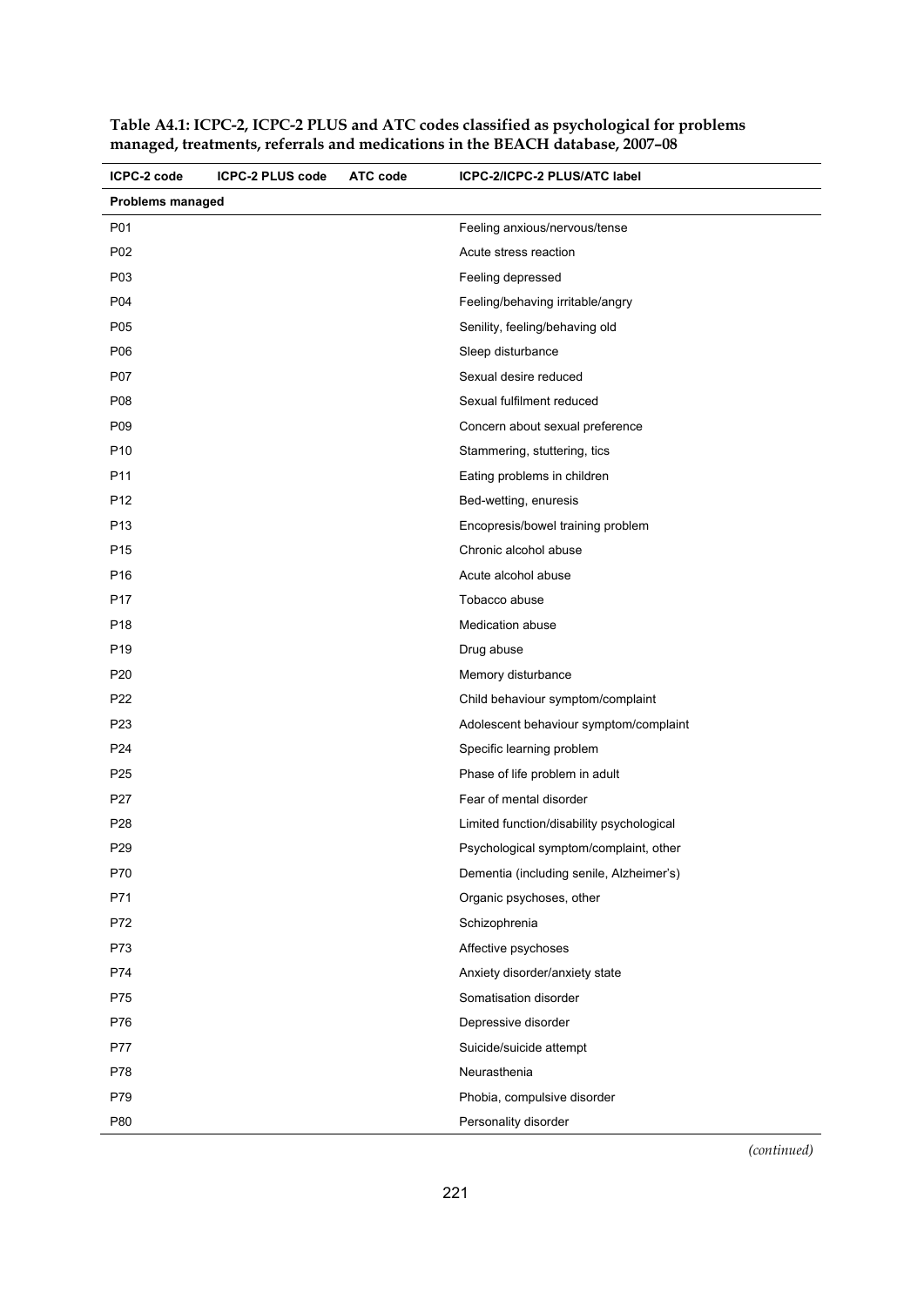**Table A4.1 (continued): ICPC-2, ICPC-2 PLUS and ATC codes classified as psychological for problems managed, treatments, referrals and medications in the BEACH database, 2007–08** 

| ICPC-2 code              | <b>ICPC-2 PLUS code</b>           | <b>ATC code</b> | ICPC-2/ICPC-2 PLUS/ATC label            |
|--------------------------|-----------------------------------|-----------------|-----------------------------------------|
|                          | Problems managed (continued)      |                 |                                         |
| P81                      |                                   |                 | Hyperkinetic disorder                   |
| P82                      |                                   |                 | Post-traumatic stress disorder          |
| P85                      |                                   |                 | Mental retardation                      |
| P86                      |                                   |                 | Anorexia nervosa, bulimia               |
| P98                      |                                   |                 | Psychoses not otherwise specified/other |
| P99                      |                                   |                 | Psychological disorders, other          |
|                          | Treatments, including counselling |                 |                                         |
| Check-ups                |                                   |                 |                                         |
|                          | P30001                            |                 | Exploration; psychological; complete    |
|                          | P30002                            |                 | Check up; complete; psychological       |
|                          | P30003                            |                 | Exam; complete; psychological           |
|                          | P31001                            |                 | Exploration; psychological; partial     |
|                          | P31002                            |                 | Check up; partial; psychological        |
|                          | P31003                            |                 | Exam; partial; psychological            |
|                          | P31004                            |                 | Exam; mental state                      |
|                          | P31005                            |                 | Monitoring; drug rehab                  |
| Tests and investigations |                                   |                 |                                         |
|                          | P34001                            |                 | Test; blood; psychological              |
|                          | P34002                            |                 | Test; lithium                           |
|                          | P34003                            |                 | Test; methadone                         |
|                          | P35001                            |                 | Test; urine; psychological              |
|                          | P38001                            |                 | Test; other lab; psychological          |
|                          | P39001                            |                 | Test; physical function; psychological  |
|                          | P41001                            |                 | Radiology; diagnostic; psychological    |
|                          | P43001                            |                 | Test; psychological                     |
|                          | P43003                            |                 | Procedures; diagnostic; psychological   |
|                          | P43004                            |                 | Exam; mini mental state                 |
| Advice/counselling       |                                   |                 |                                         |
|                          | P45001                            |                 | Advice/education; psychological         |
|                          | P45002                            |                 | Observe/wait; psychological             |
|                          | P45004                            |                 | Advice/education; smoking               |
|                          | P45005                            |                 | Advice/education; alcohol               |
|                          | P45006                            |                 | Advice/education; illicit drugs         |
|                          | P45007                            |                 | Advice/education; relaxation            |
|                          | P45008                            |                 | Advice/education; lifestyle             |
|                          | P45009                            |                 | Advice/education; sexuality             |
|                          | P45010                            |                 | Advice/education; life stage            |
|                          | P45013                            |                 | Anger management                        |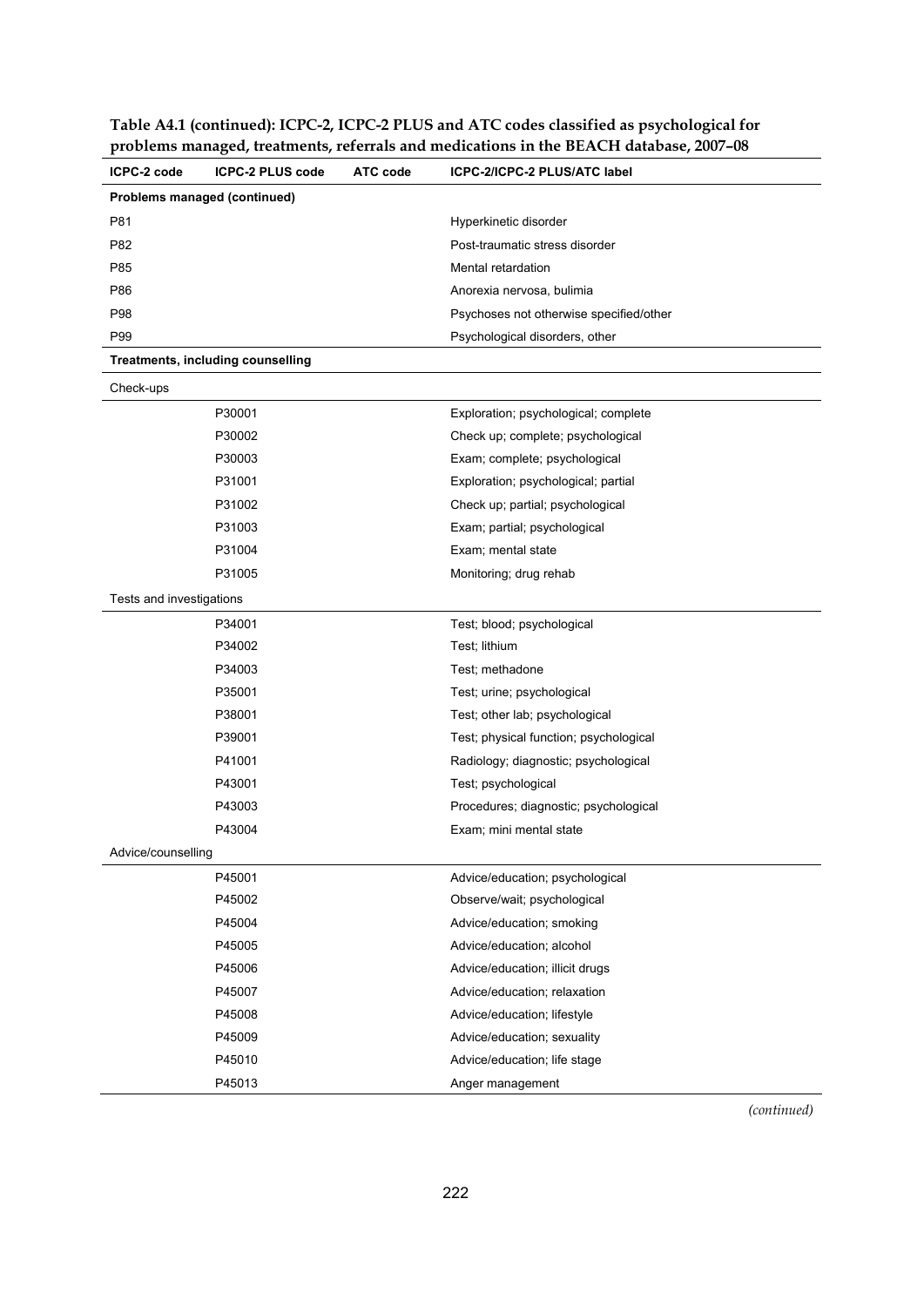| ICPC-2 code            | <b>ICPC-2 PLUS code</b>                       | <b>ATC code</b> | ICPC-2/ICPC-2 PLUS/ATC label                                                          |
|------------------------|-----------------------------------------------|-----------------|---------------------------------------------------------------------------------------|
|                        | Treatments, including counselling (continued) |                 |                                                                                       |
|                        | P58001                                        |                 | Counselling; psychiatric                                                              |
|                        | P58002                                        |                 | Psychotherapy                                                                         |
|                        | P58004                                        |                 | Counselling; psychological                                                            |
|                        | P58005                                        |                 | Counselling; sexual; psychological                                                    |
|                        | P58006                                        |                 | Counselling; individual; psychological                                                |
|                        | P58007                                        |                 | Counselling; bereavement                                                              |
|                        | P58008                                        |                 | Counselling; smoking                                                                  |
|                        | P58009                                        |                 | Counselling; alcohol                                                                  |
|                        | P58010                                        |                 | Counselling; drug abuse                                                               |
|                        | P58011                                        |                 | Counselling; relaxation                                                               |
|                        | P58012                                        |                 | Counselling; life style                                                               |
|                        | P58013                                        |                 | Counselling; anger                                                                    |
|                        | P58014                                        |                 | Counselling; self-esteem                                                              |
|                        | P58015                                        |                 | Counselling; assertiveness                                                            |
|                        | P58016                                        |                 | Counselling; life stage                                                               |
|                        | P58017                                        |                 | Counselling; stress management                                                        |
|                        | P58018                                        |                 | Therapy; group                                                                        |
|                        | P58019                                        |                 | Cognitive behavioural therapy                                                         |
|                        | P58020                                        |                 | Rehabilitation; drug                                                                  |
|                        | P58021                                        |                 | Rehabilitation; alcohol                                                               |
|                        | P58022                                        |                 | Counselling; body image                                                               |
| Therapeutic procedures |                                               |                 |                                                                                       |
|                        | P59001                                        |                 | Therapeutic procedure; psychological                                                  |
|                        | P59002                                        |                 | Therapy; electroconvulsive                                                            |
|                        | P59003                                        |                 | Hypnosis/hypnotherapy                                                                 |
|                        | P59005                                        |                 | Therapy; relaxation                                                                   |
| Other management       |                                               |                 |                                                                                       |
|                        | P42001                                        |                 | Electrical tracings; psychological                                                    |
|                        | P46001                                        |                 | Consultation; other general practitioner/allied health<br>professional; psychological |
|                        | P46002                                        |                 | Consultation; primary care provider; psychological                                    |
|                        | P46003                                        |                 | Consultation; psychiatrist                                                            |
|                        | P46004                                        |                 | Consultation; mental health worker                                                    |
|                        | P47003                                        |                 | Consultation; psychiatrist                                                            |
|                        | P48002                                        |                 | Discuss; patient reason for encounter; psychological                                  |
|                        | P49001                                        |                 | Preventive; procedure; psychological                                                  |

**Table A4.1 (continued): ICPC-2, ICPC-2 PLUS and ATC codes classified as psychological for problems managed, treatments, referrals and medications in the BEACH database, 2007–08**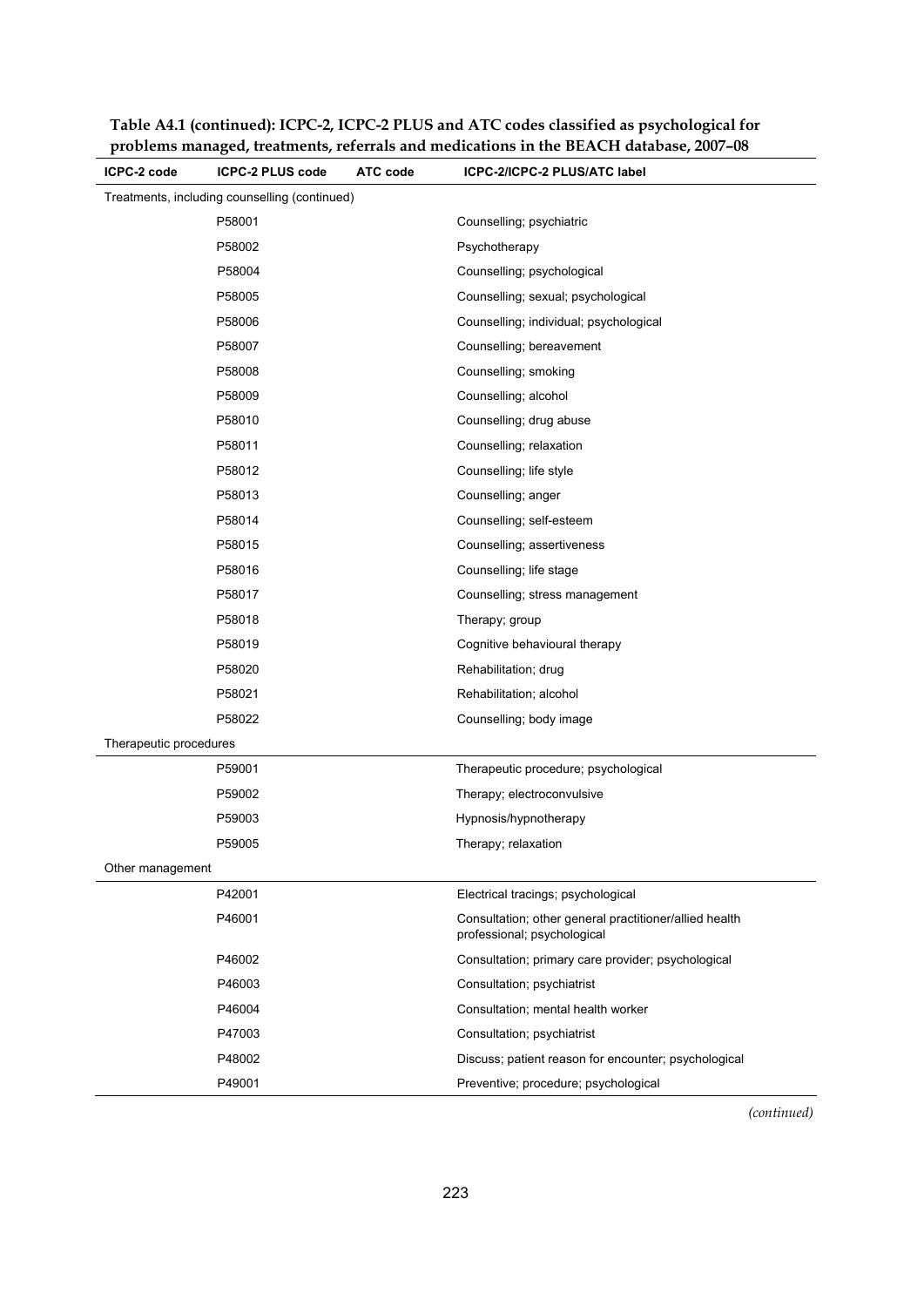| ICPC-2 code        | ICPC-2 PLUS code                              | <b>ATC</b> code | ICPC-2/ICPC-2 PLUS/ATC label                 |
|--------------------|-----------------------------------------------|-----------------|----------------------------------------------|
|                    | Treatments, including counselling (continued) |                 |                                              |
|                    | P49002                                        |                 | Exchange; needle/syringe                     |
|                    | P49003                                        |                 | Mental health plan                           |
|                    | P50001                                        |                 | Medications; psychological                   |
|                    | P50002                                        |                 | Medication; request; psychological           |
|                    | P50003                                        |                 | Medication; renew; psychological             |
|                    | P50004                                        |                 | Prescription; psychological                  |
|                    | P50006                                        |                 | Injection; psychological                     |
|                    | P60001                                        |                 | Test; result(s); psychological               |
|                    | P60002                                        |                 | Results; procedures; psychological           |
|                    | P62001                                        |                 | Administrative; psychological                |
|                    | P63001                                        |                 | Encounter; follow-up; psychological          |
|                    | P64002                                        |                 | Encounter; provider initiated; psychological |
|                    | P69001                                        |                 | Encounter; other; psychological              |
|                    | P69002                                        |                 | Assist at operation; psychological           |
| <b>Referrals</b>   |                                               |                 |                                              |
|                    | P66003                                        |                 | Referral; psychologist                       |
|                    | P66004                                        |                 | Referral; counsellor                         |
|                    | P66005                                        |                 | Referral; mental health team                 |
|                    | P66006                                        |                 | Referral; drug & alcohol                     |
|                    | P66007                                        |                 | Referral; hypnotherapy                       |
|                    | P67002                                        |                 | Referral; psychiatrist                       |
|                    | P67004                                        |                 | Referral; clinic; psychiatrist               |
|                    | P67005                                        |                 | Referral; hospital; psychiatrist             |
|                    | P67006                                        |                 | Referral; sleep clinic                       |
|                    | P68003                                        |                 | Referral; needle/syringe exchange            |
| <b>Medications</b> |                                               |                 |                                              |
|                    |                                               | <b>N05A</b>     | Antipsychotics                               |
|                    |                                               | <b>N05B</b>     | Anxiolytics                                  |
|                    |                                               | <b>N05C</b>     | Hypnotics and sedatives                      |
|                    |                                               | <b>N06A</b>     | Antidepressants                              |

**Table A4.1 (continued): ICPC-2, ICPC-2 PLUS and ATC codes classified as psychological for problems managed, treatments, referrals and medications in the BEACH database, 2007–08** 

## **National Hospital Morbidity Database data**

During the preparation of *Mental health services in Australia 1999–00*, attention was given to ensuring that for data on hospital separations from the National Hospital Morbidity Database (NHMD) the definition of a 'mental health-related diagnosis' included all codes which were either clinically or statistically relevant to mental health. This definition was revised for *Mental health services in Australia 2000–01* to increase the accuracy of the data.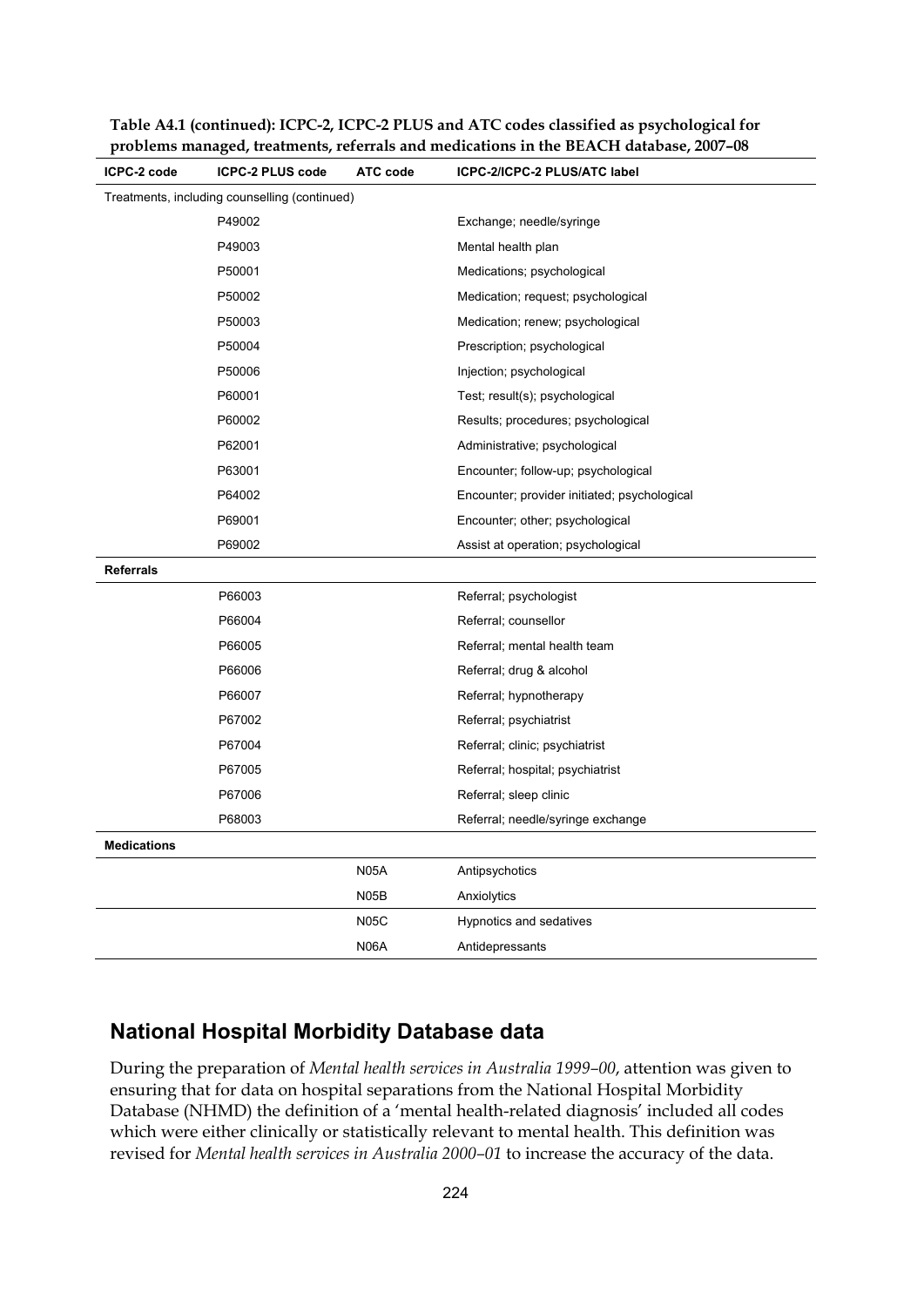More specifically, for the analyses of the 2000–01 National Hospital Morbidity data, a diagnosis was considered clinically relevant to mental health if:

- it was included as a principal diagnosis defining AR-DRG Version 4.2 Major Diagnostic Categories 19 (*Mental diseases and disorders)* and 20 (*Alcohol/drug use and alcohol/drug induced organic mental disorders*); or
- it appeared to be specific for a mental health-related condition based on expert advice.

A diagnosis was defined as being statistically relevant to mental health if:

- during 2000–01 there were more than 20 separations with specialised psychiatric care for that principal diagnosis at the 3-character level of ICD-10-AM or more than 10 at the 4-character level; or
- over 50% of separations with that principal diagnosis included specialised psychiatric care.

This method was developed in consultation with the National Mental Health Working Group Information Strategy Committee (which is now called the Mental Health Information Strategy Subcommittee) and the Clinical Casemix Committee of Australia.

Certain codes were statistically relevant during 1999–00 but not in 2000–01; these were examined and included if over 50% of total separations over the 2 years included specialised psychiatric care.

For this edition of *Mental health services in Australia*, the same codes used for the analysis of the 2000–01 data have been used to define 'mental health-related' hospital separations in Chapters 5 and 7. However, updates have been made to incorporate changes in codes that have occurred as new editions of ICD-10-AM have been released.

Thus, the full list of codes used to define mental health-related hospital separations is shown in Table A4.2.

| $ICD-10-$<br>AM codes | <b>Diagnosis</b>                                                                      | <b>MDC 19</b> | <b>MDC 20</b> | <b>Statistically</b><br>relevant | <b>Apparently</b><br>otherwise<br>relevant |
|-----------------------|---------------------------------------------------------------------------------------|---------------|---------------|----------------------------------|--------------------------------------------|
| F <sub>0</sub>        | Dementia in Alzheimer's disease                                                       |               |               |                                  |                                            |
| F01                   | Vascular dementia                                                                     |               |               |                                  |                                            |
| F <sub>02</sub>       | Dementia in other diseases classified elsewhere                                       |               |               | ✓                                |                                            |
| F <sub>03</sub>       | Unspecified dementia                                                                  |               |               |                                  | ✓                                          |
| F <sub>04</sub>       | Organic amnesic syndrome, not induced by alcohol and<br>other psychoactive substances |               |               |                                  | ✓                                          |
| F <sub>05</sub>       | Delirium, not induced by alcohol and other psychoactive<br>substances                 |               |               |                                  | ✓                                          |
| F06                   | Other mental disorders due to brain damage and<br>dysfunction and to physical disease |               |               | ✓                                |                                            |
| F <sub>0</sub> 7      | Personality and behavioural disorders due to brain disease,<br>damage and dysfunction |               |               | ✓                                |                                            |
| F <sub>09</sub>       | Unspecified organic or symptomatic mental disorder                                    |               |               | ✓                                |                                            |
| F <sub>10</sub>       | Mental and behavioural disorders due to use of alcohol                                |               | ✓             |                                  |                                            |
| F <sub>11</sub>       | Mental and behavioural disorders due to use of opioids                                |               |               |                                  |                                            |

| Table A4.2: ICD-10-AM diagnosis codes used to define mental health-related hospital separations |  |  |
|-------------------------------------------------------------------------------------------------|--|--|
|                                                                                                 |  |  |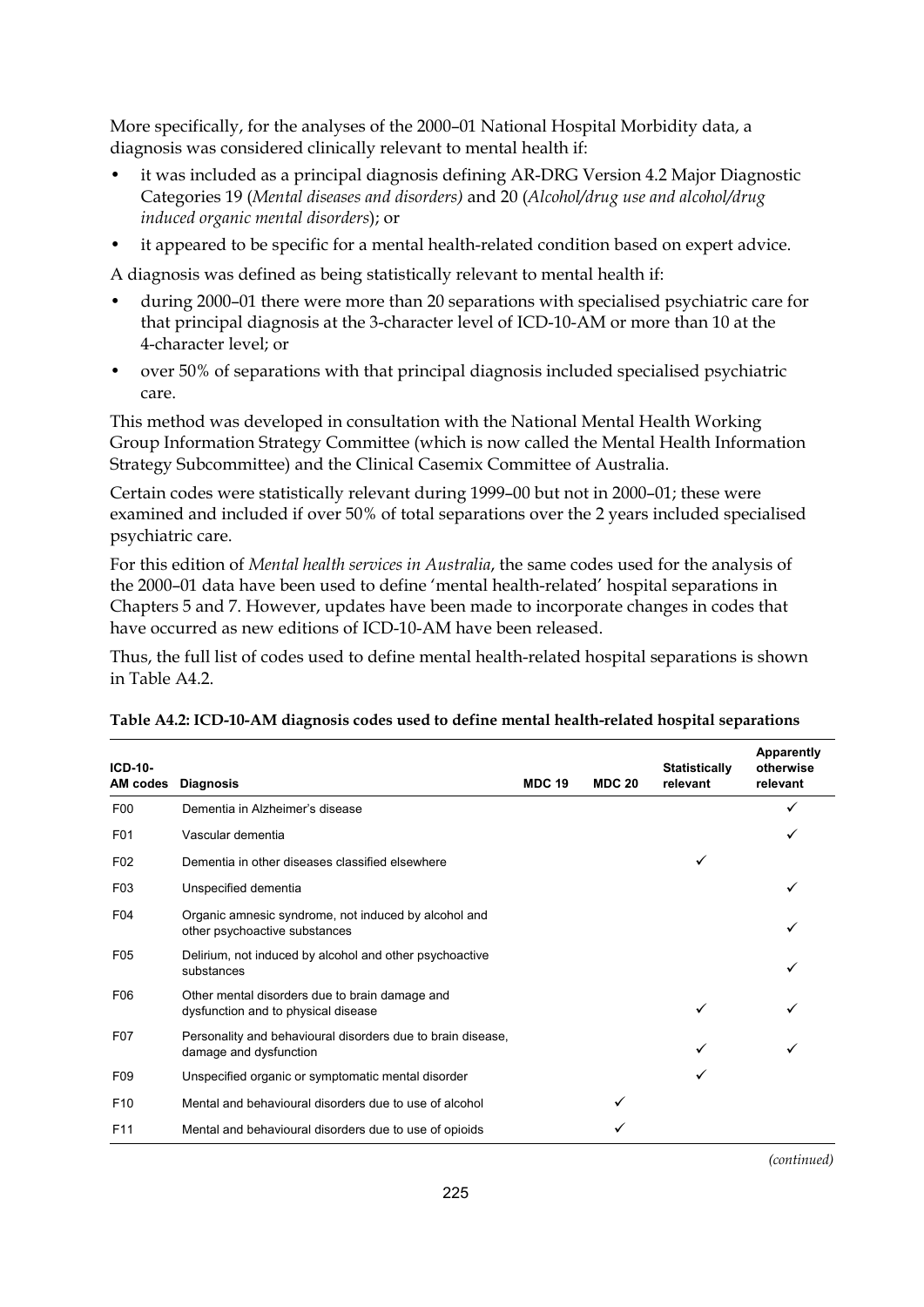| ICD-10-AM       |                                                                                                       |               |               | <b>Statistically</b> | <b>Apparently</b><br>otherwise |
|-----------------|-------------------------------------------------------------------------------------------------------|---------------|---------------|----------------------|--------------------------------|
| codes           | <b>Diagnosis</b>                                                                                      | <b>MDC 19</b> | <b>MDC 20</b> | relevant             | relevant                       |
| F <sub>12</sub> | Mental and behavioural disorders due to use of<br>cannabinoids                                        |               | $\checkmark$  | ✓                    |                                |
| F <sub>13</sub> | Mental and behavioural disorders due to use of sedatives or<br>hypnotics                              |               | ✓             |                      |                                |
| F14             | Mental and behavioural disorders due to use of cocaine                                                |               |               |                      |                                |
| F <sub>15</sub> | Mental and behavioural disorders due to use of other<br>stimulants, including caffeine                |               | ✓             | ✓                    |                                |
| F <sub>16</sub> | Mental and behavioural disorders due to use of<br>hallucinogens                                       |               | ✓             |                      |                                |
| F17             | Mental and behavioural disorders due to use of tobacco                                                |               |               |                      |                                |
| F18             | Mental and behavioural disorders due to use of volatile<br>solvents                                   |               | ✓             |                      |                                |
| F <sub>19</sub> | Mental and behavioural disorders due to multiple drug use<br>and use of other psychoactive substances |               | ✓             | ✓                    |                                |
| F <sub>20</sub> | Schizophrenia                                                                                         | ✓             |               |                      |                                |
| F21             | Schizotypal disorder                                                                                  | ✓             |               |                      |                                |
| F22             | Persistent delusional disorders                                                                       |               |               |                      |                                |
| F <sub>24</sub> | Induced delusional disorder                                                                           | ✓             |               |                      |                                |
| F <sub>25</sub> | Schizoaffective disorders                                                                             |               |               |                      |                                |
| F28             | Other non-organic psychotic disorders                                                                 |               |               |                      |                                |
| F <sub>29</sub> | Unspecified non-organic psychosis                                                                     | ✓             |               |                      |                                |
| F30             | Manic episode                                                                                         |               |               |                      |                                |
| F31             | Bipolar affective disorder                                                                            | ✓             |               |                      |                                |
| F32             | Depressive episode                                                                                    |               |               |                      |                                |
| F33             | Recurrent depressive disorder                                                                         |               |               |                      |                                |
| F34             | Persistent mood (affective) disorders                                                                 |               |               |                      |                                |
| F38             | Other mood (affective) disorders                                                                      |               |               |                      |                                |
| F39             | Unspecified mood (affective) disorder                                                                 |               |               |                      |                                |
| F40             | Phobic anxiety disorders                                                                              |               |               |                      |                                |
| F41             | Other anxiety disorders                                                                               |               |               |                      |                                |
| F42             | Obsessive-compulsive disorder                                                                         |               |               |                      |                                |
| F43             | Reaction to severe stress, and adjustment disorders                                                   |               |               |                      |                                |
| F44             | Dissociative (conversion) disorders                                                                   |               |               |                      |                                |
| F45             | Somatoform disorders                                                                                  |               |               |                      |                                |
| F48             | Other neurotic disorders                                                                              |               |               |                      |                                |
| F50             | Eating disorders                                                                                      |               |               |                      |                                |
| F51             | Non-organic sleep disorders                                                                           | ✓             |               |                      |                                |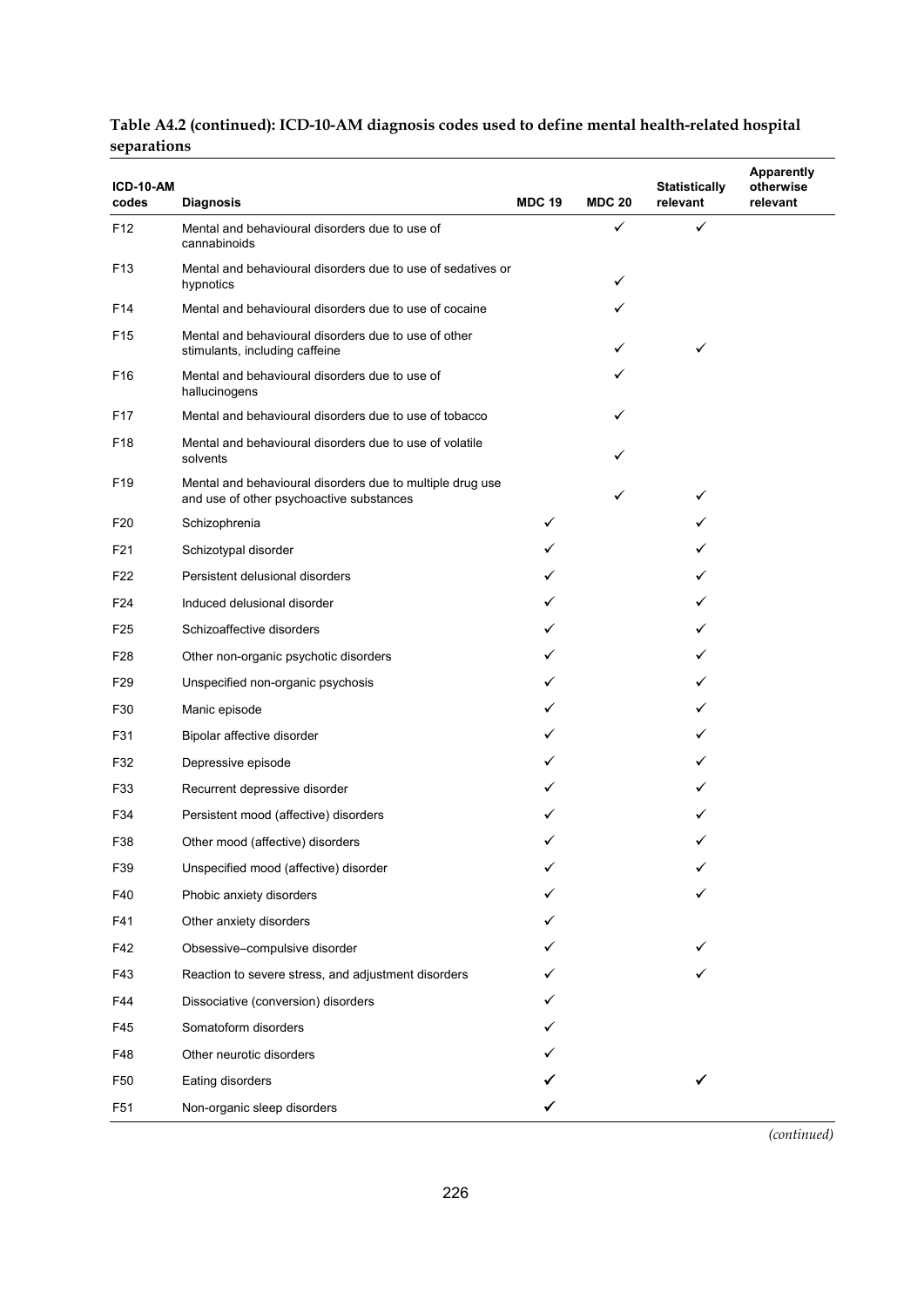| ICD-10-AM<br>codes | <b>Diagnosis</b>                                                                                     | <b>MDC 19</b>                                          | <b>MDC 20</b> | <b>Statistically</b><br>relevant | <b>Apparently</b><br>otherwise<br>relevant |
|--------------------|------------------------------------------------------------------------------------------------------|--------------------------------------------------------|---------------|----------------------------------|--------------------------------------------|
| F <sub>52</sub>    | Sexual dysfunction, not caused by organic disorder or<br>disease                                     | $\boldsymbol{\checkmark}^{(\textnormal{\texttt{a}})}$  |               |                                  | ✔                                          |
| F <sub>53</sub>    | Mental and behavioural disorders associated with the<br>puerperium, not elsewhere classified         |                                                        |               |                                  |                                            |
| F54                | Psychological and behavioural factors associated with<br>disorders or diseases classified elsewhere  |                                                        |               |                                  |                                            |
| F55                | Harmful use of non-dependence-producing substances                                                   |                                                        | ✓             |                                  |                                            |
| F59                | Unspecified behavioural syndromes associated with<br>physiological disturbances and physical factors |                                                        |               |                                  |                                            |
| F60                | Specific personality disorders                                                                       |                                                        |               |                                  |                                            |
| F61                | Mixed and other personality disorders                                                                |                                                        |               |                                  |                                            |
| F62                | Enduring personality changes, not attributable to brain<br>damage and disease                        |                                                        |               |                                  |                                            |
| F63                | Habit and impulse disorders                                                                          |                                                        |               |                                  |                                            |
| F64                | Gender identity disorders                                                                            |                                                        |               |                                  |                                            |
| F65                | Disorders of sexual preference                                                                       |                                                        |               |                                  |                                            |
| F66                | Psychological and behavioural disorders associated with<br>sexual development and orientation        |                                                        |               |                                  |                                            |
| F68                | Other disorders of adult personality and behaviour                                                   |                                                        |               |                                  |                                            |
| F69                | Unspecified disorder of adult personality and behaviour                                              |                                                        |               |                                  |                                            |
| F70                | Mild mental retardation                                                                              |                                                        |               |                                  |                                            |
| F71                | Moderate mental retardation                                                                          |                                                        |               |                                  |                                            |
| F72                | Severe mental retardation                                                                            |                                                        |               |                                  |                                            |
| F73                | Profound mental retardation                                                                          |                                                        |               |                                  |                                            |
| F78                | Other mental retardation                                                                             |                                                        |               |                                  |                                            |
| F79                | Unspecified mental retardation                                                                       |                                                        |               | ✓                                |                                            |
| F80                | Specific developmental disorders of speech and language                                              |                                                        |               |                                  |                                            |
| F81                | Specific developmental disorders of scholastic skills                                                |                                                        |               |                                  |                                            |
| F82                | Specific developmental disorder of motor function                                                    |                                                        |               |                                  |                                            |
| F83                | Mixed specific developmental disorders                                                               | ✓                                                      |               |                                  |                                            |
| F84                | Pervasive developmental disorders                                                                    | $\boldsymbol{\mathcal{S}}^{(\boldsymbol{\mathsf{b}})}$ |               | ✓                                |                                            |
| F88                | Other disorders of psychological development                                                         |                                                        |               |                                  |                                            |
| F89                | Unspecified disorder of psychological development                                                    |                                                        |               |                                  |                                            |
| F90                | Hyperkinetic disorders                                                                               |                                                        |               |                                  |                                            |
| F91                | Conduct disorders                                                                                    |                                                        |               |                                  |                                            |
| F92                | Mixed disorders of conduct and emotions                                                              |                                                        |               |                                  |                                            |
| F93                | Emotional disorders with onset specific to childhood                                                 | ✓                                                      |               | ✓                                |                                            |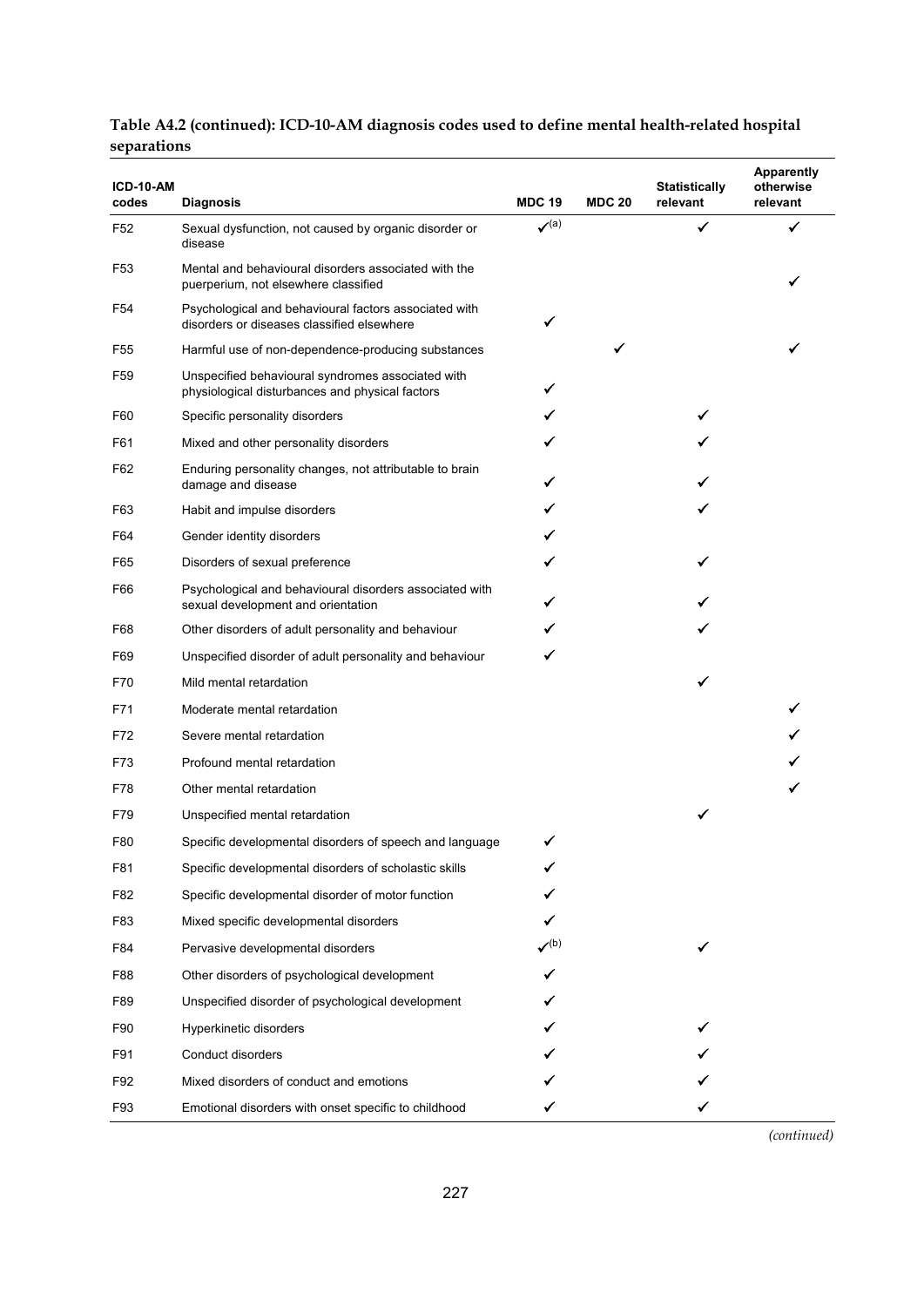| ICD-10-AM<br>codes | <b>Diagnosis</b>                                                                                       | <b>MDC 19</b>                           | <b>MDC 20</b> | <b>Statistically</b><br>relevant | <b>Apparently</b><br>otherwise<br>relevant |
|--------------------|--------------------------------------------------------------------------------------------------------|-----------------------------------------|---------------|----------------------------------|--------------------------------------------|
| F94                | Disorders of social functioning with onset specific to<br>childhood and adolescence                    | ✔                                       |               |                                  |                                            |
| F95                | Tic disorders                                                                                          |                                         |               |                                  |                                            |
| F98                | Other behavioural and emotional disorders with onset<br>usually occurring in childhood and adolescence | $\boldsymbol{\mathcal{p}}^{(\text{c})}$ |               |                                  |                                            |
| F99                | Mental disorder, not otherwise specified                                                               | ✓                                       |               |                                  |                                            |
| G30.0              | Alzheimer's disease with early onset                                                                   |                                         |               |                                  |                                            |
| G30.1              | Alzheimer's disease with late onset                                                                    |                                         |               |                                  |                                            |
| G30.8              | Other Alzheimer's disease                                                                              |                                         |               |                                  |                                            |
| G30.9              | Alzheimer's disease, unspecified                                                                       |                                         |               |                                  |                                            |
| G47.0              | Disorders initiating and maintaining sleep                                                             | ✔                                       |               |                                  |                                            |
| G47.1              | Disorders excessive somnolence                                                                         | ✓                                       |               |                                  |                                            |
| G47.2              | Disorders of the sleep-wake schedule                                                                   |                                         |               |                                  |                                            |
| G47.8              | Other sleep disorders                                                                                  | ✓                                       |               |                                  |                                            |
| G47.9              | Sleep disorder, unspecified                                                                            | ✓                                       |               |                                  |                                            |
| O99.3              | Mental disorder nervous system pregnancy and birth                                                     |                                         |               |                                  |                                            |
| R44.0              | Auditory hallucinations                                                                                | ✓                                       |               |                                  |                                            |
| R44.1              | Visual hallucinations                                                                                  |                                         |               |                                  |                                            |
| R44.2              | Other hallucination                                                                                    |                                         |               |                                  |                                            |
| R44.3              | Hallucinations, unspecified                                                                            |                                         |               |                                  |                                            |
| R44.8              | Other/not otherwise specified symptom involving general<br>sensation perception                        |                                         |               |                                  |                                            |
| R45.0              | Nervousness                                                                                            |                                         |               |                                  |                                            |
| R45.1              | Restlessness and agitation                                                                             |                                         |               |                                  |                                            |
| R45.4              | Irritability and anger                                                                                 |                                         |               |                                  |                                            |
| R48.0              | Dyslexia and alexia                                                                                    |                                         |               |                                  |                                            |
| R48.1              | Agnosia                                                                                                |                                         |               |                                  |                                            |
| R48.2              | Apraxia                                                                                                |                                         |               |                                  |                                            |
| R48.8              | Other and unspecified symbolic dysfunctions                                                            |                                         |               |                                  |                                            |
| Z00.4              | General psychiatric examination, not elsewhere classified                                              |                                         |               |                                  |                                            |
| Z03.2              | Observation for suspected mental and behavioural<br>disorder                                           |                                         |               |                                  |                                            |
| Z04.6              | General psychiatric examination, requested by authority                                                |                                         |               |                                  |                                            |
| Z09.3              | Follow-up examination after psychotherapy                                                              |                                         |               |                                  |                                            |
| Z13.3              | Special screening examination for mental and behavioural<br>disorders                                  |                                         |               |                                  |                                            |
| Z50.2              | Alcohol rehabilitation                                                                                 |                                         |               |                                  |                                            |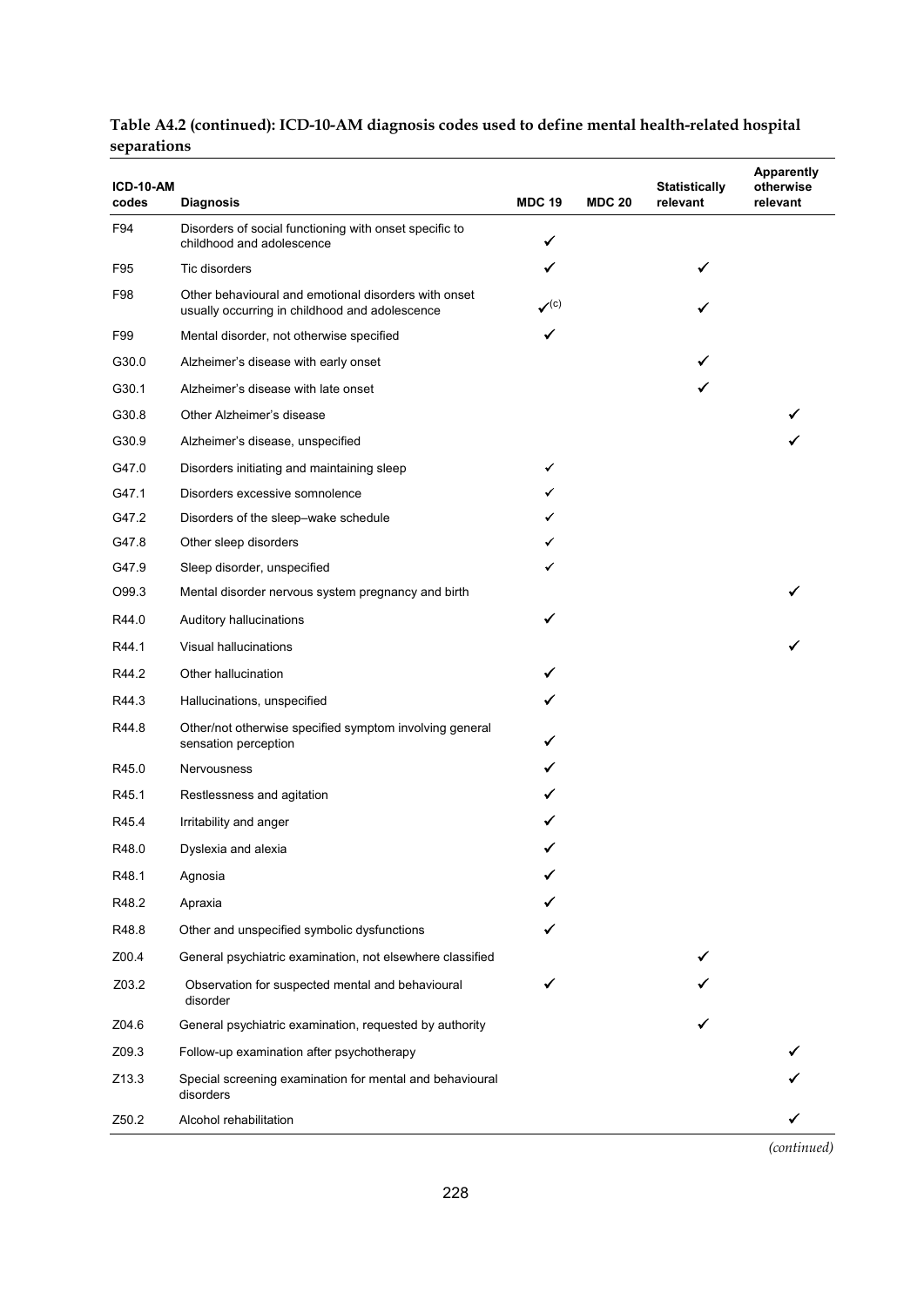| $ICD-10-$         | <b>AM codes Diagnosis</b>                                         | <b>MDC 19</b> | <b>MDC 20</b> | <b>Statistically</b><br>relevant | Apparently<br>otherwise<br>relevant |
|-------------------|-------------------------------------------------------------------|---------------|---------------|----------------------------------|-------------------------------------|
| Z <sub>50.3</sub> | Drug rehabilitation                                               |               |               |                                  | ✔                                   |
| Z54.3             | Convalescence following psychotherapy                             |               |               |                                  |                                     |
| Z61.9             | Negative life event in childhood, unspecified                     |               |               | ✓                                |                                     |
| Z63.1             | Problems relationship w parents & in-laws                         |               |               |                                  |                                     |
| Z63.8             | Other spec problems related to prim support group                 |               |               |                                  |                                     |
| Z63.9             | Problem related to primary support group, unspecified             |               |               |                                  |                                     |
| Z65.8             | Other specified problems related to psychosocial<br>circumstances |               |               |                                  |                                     |
| Z65.9             | Problem related to unspecified psychosocial circumstances         |               |               |                                  | ✔                                   |
| Z71.4             | Counselling and surveillance for alcohol use disorder             |               |               |                                  |                                     |
| Z71.5             | Counselling and surveillance for drug use disorder                |               |               |                                  |                                     |
| Z76.0             | Issue of repeat prescription                                      |               |               | ✔                                |                                     |

(a) Excluding F52.5.

(b) Excluding F84.2.

(c) Excluding F98.5 and F98.6.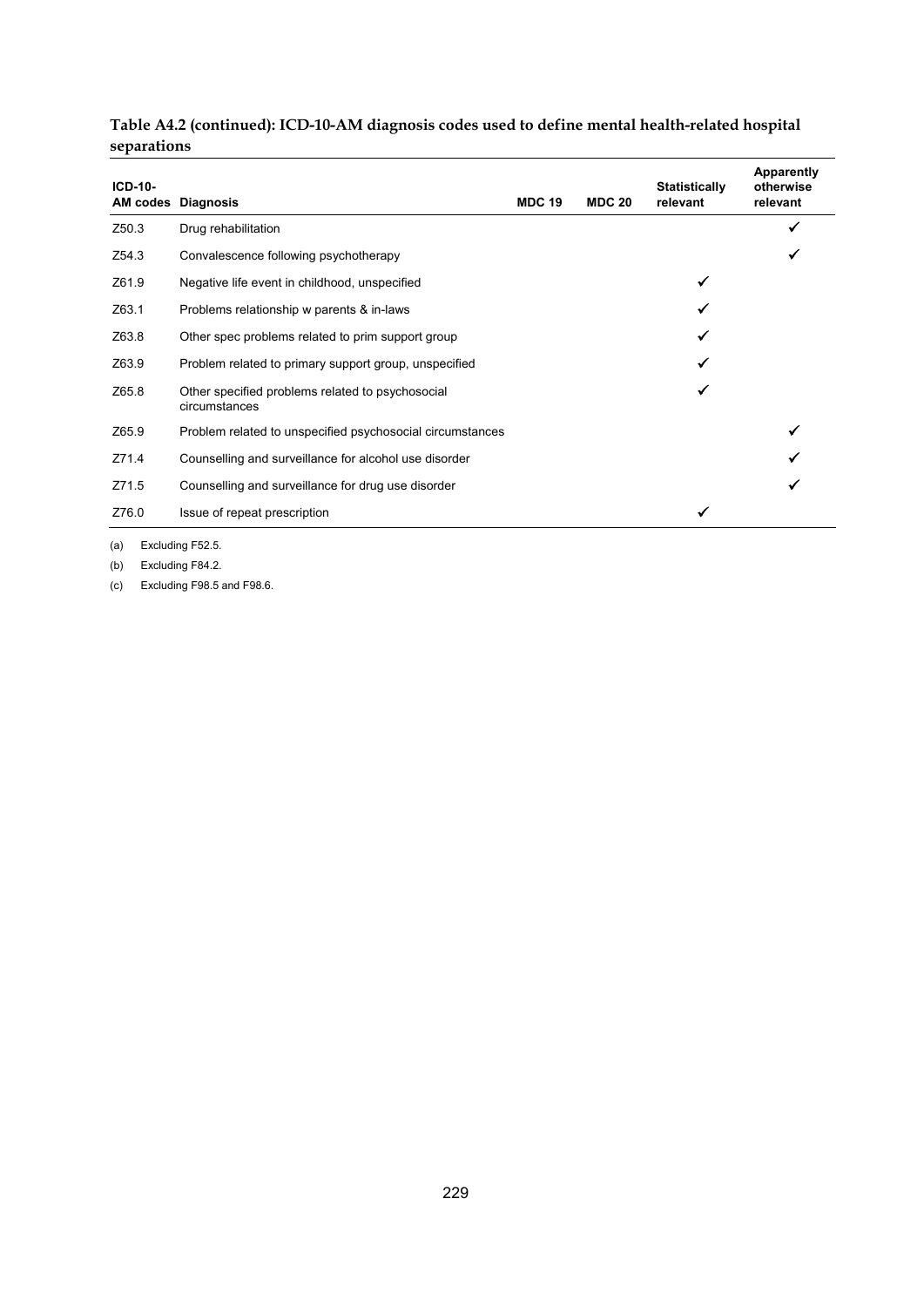# **Abbreviations**

| <b>ABS</b>    | <b>Australian Bureau of Statistics</b>                                                                                      |
|---------------|-----------------------------------------------------------------------------------------------------------------------------|
| <b>ACT</b>    | <b>Australian Capital Territory</b>                                                                                         |
| <b>ACHI</b>   | Australian Classification of Health Interventions                                                                           |
| <b>ADHD</b>   | attention-deficit hyperactivity disorder                                                                                    |
| <b>AHCA</b>   | Australian Health Care Agreement                                                                                            |
| <b>AIHW</b>   | Australian Institute of Health and Welfare                                                                                  |
| <b>ASA</b>    | Australian Society of Anaesthesiologists                                                                                    |
| <b>ASGC</b>   | Australian Standard Geographical Classification                                                                             |
| <b>ATC</b>    | Anatomical Therapeutic Chemical                                                                                             |
| $A + E$       | Accident and emergency                                                                                                      |
| <b>BEACH</b>  | Bettering the Evaluation and Care of Health                                                                                 |
| <b>BOIMHC</b> | Better Outcomes in Mental Health Care                                                                                       |
| <b>COAG</b>   | <b>Council of Australian Governments</b>                                                                                    |
| <b>CSTDA</b>  | Commonwealth State/Territory Disability Agreement                                                                           |
| <b>DoHA</b>   | Department of Health and Ageing                                                                                             |
| <b>DVA</b>    | Department of Veterans' Affairs                                                                                             |
| ECT           | Electroconvulsive therapy                                                                                                   |
| EP            | English proficiency                                                                                                         |
| <b>ERP</b>    | Estimated resident population                                                                                               |
| FaCS          | Department of Family and Community Services                                                                                 |
| <b>FTE</b>    | full-time-equivalent                                                                                                        |
| GP            | general practitioner                                                                                                        |
| <b>GRIM</b>   | General Record of Incidence of Mortality                                                                                    |
| <b>HDSC</b>   | Health Data Standards Committee                                                                                             |
| ICD-9-CM      | International Statistical Classification of Diseases, 9th revision, Clinical<br>Modification                                |
| $ICD-10$      | International Statistical Classification of Diseases and Related Health<br>Problems, 10 <sup>th</sup> Revision              |
| ICD-10-AM     | International Statistical Classification of Diseases and Related Health<br>Problems, 10th Revision, Australian Modification |
| ICPC-2        | International Classification of Primary Care, version 2                                                                     |
| <b>LCL</b>    | lower confidence limit                                                                                                      |
| <b>MBS</b>    | Medicare Benefits Schedule                                                                                                  |
| <b>METeOR</b> | Metadata Online Registry                                                                                                    |
|               |                                                                                                                             |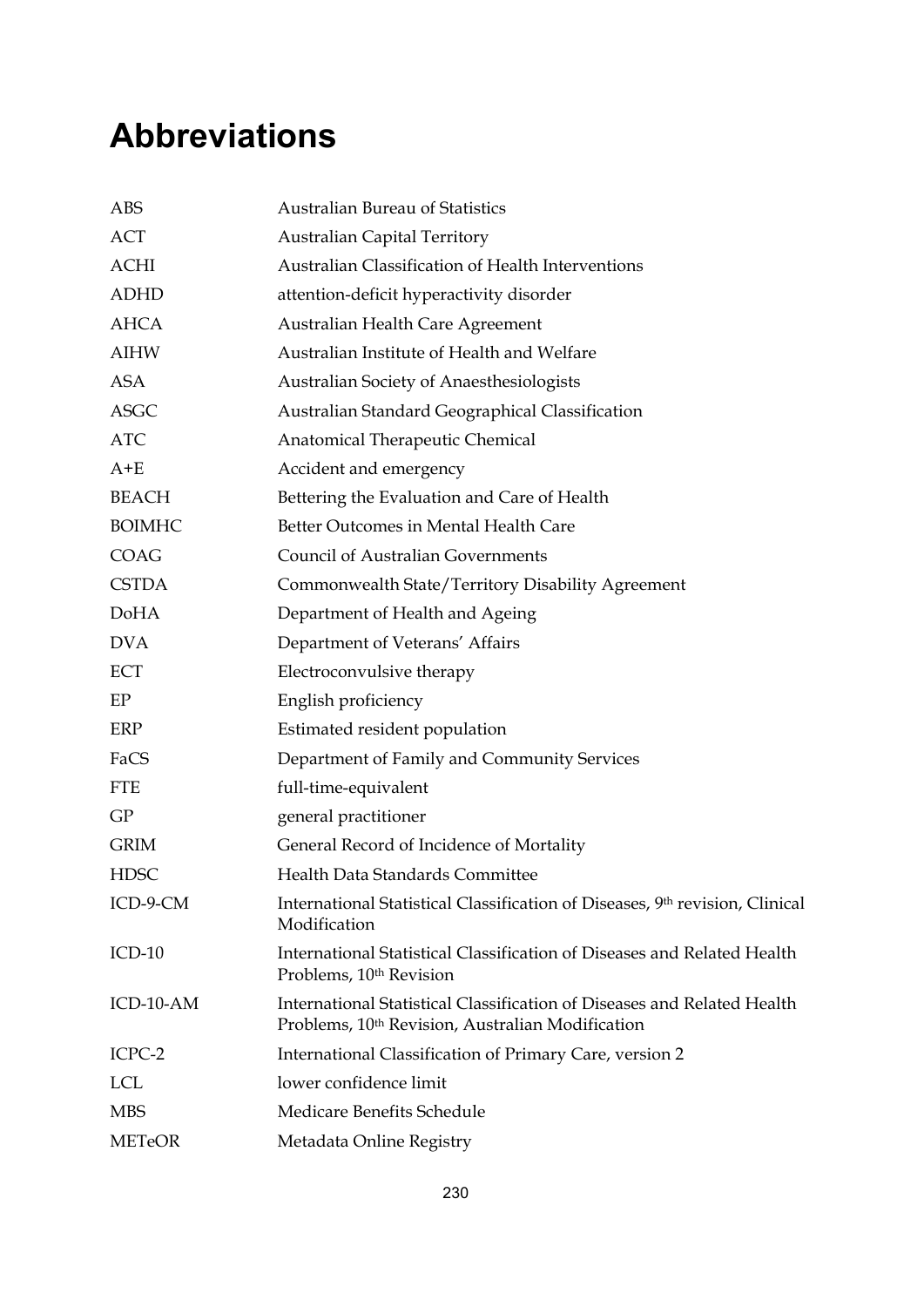| <b>NNAPEDCD</b> | National Non-admitted Patient Emergency Department Care Database                         |
|-----------------|------------------------------------------------------------------------------------------|
| <b>NCMHCD</b>   | National Community Mental Health Care Database                                           |
| <b>NHMD</b>     | National Hospital Morbidity Database                                                     |
| <b>NMDS</b>     | National Minimum Data Set                                                                |
| <b>NPHED</b>    | National Public Hospital Establishments Database                                         |
| <b>NRMHCD</b>   | National Residential Mental Health Care Database                                         |
| <b>NSW</b>      | New South Wales                                                                          |
| NT              | Northern Territory                                                                       |
| <b>OECD</b>     | Organisation for Economic Cooperation and Development                                    |
| OMP             | other medical practitioner                                                               |
| <b>PBS</b>      | <b>Pharmaceutical Benefits Scheme</b>                                                    |
| Qld             | Queensland                                                                               |
| <b>RPBS</b>     | Repatriation Pharmaceutical Benefits Scheme                                              |
| <b>RACGP</b>    | Royal Australian College of General Practitioners                                        |
| <b>SA</b>       | South Australia                                                                          |
| <b>SAAP</b>     | Supported Accommodation Assistance Program                                               |
| <b>SAAP NDC</b> | Supported Accommodation Assistance Program National Data<br>Collection                   |
| <b>SMHWB</b>    | National Survey of Mental Health and Wellbeing                                           |
| Tas             | Tasmania                                                                                 |
| <b>UCL</b>      | upper confidence limit                                                                   |
| Vic             | Victoria                                                                                 |
| <b>WA</b>       | Western Australia                                                                        |
| <b>WHO</b>      | World Health Organization                                                                |
| WMH-CIDI 3.0    | World Health Organization's Composite International Diagnostic<br>Interview, version 3.0 |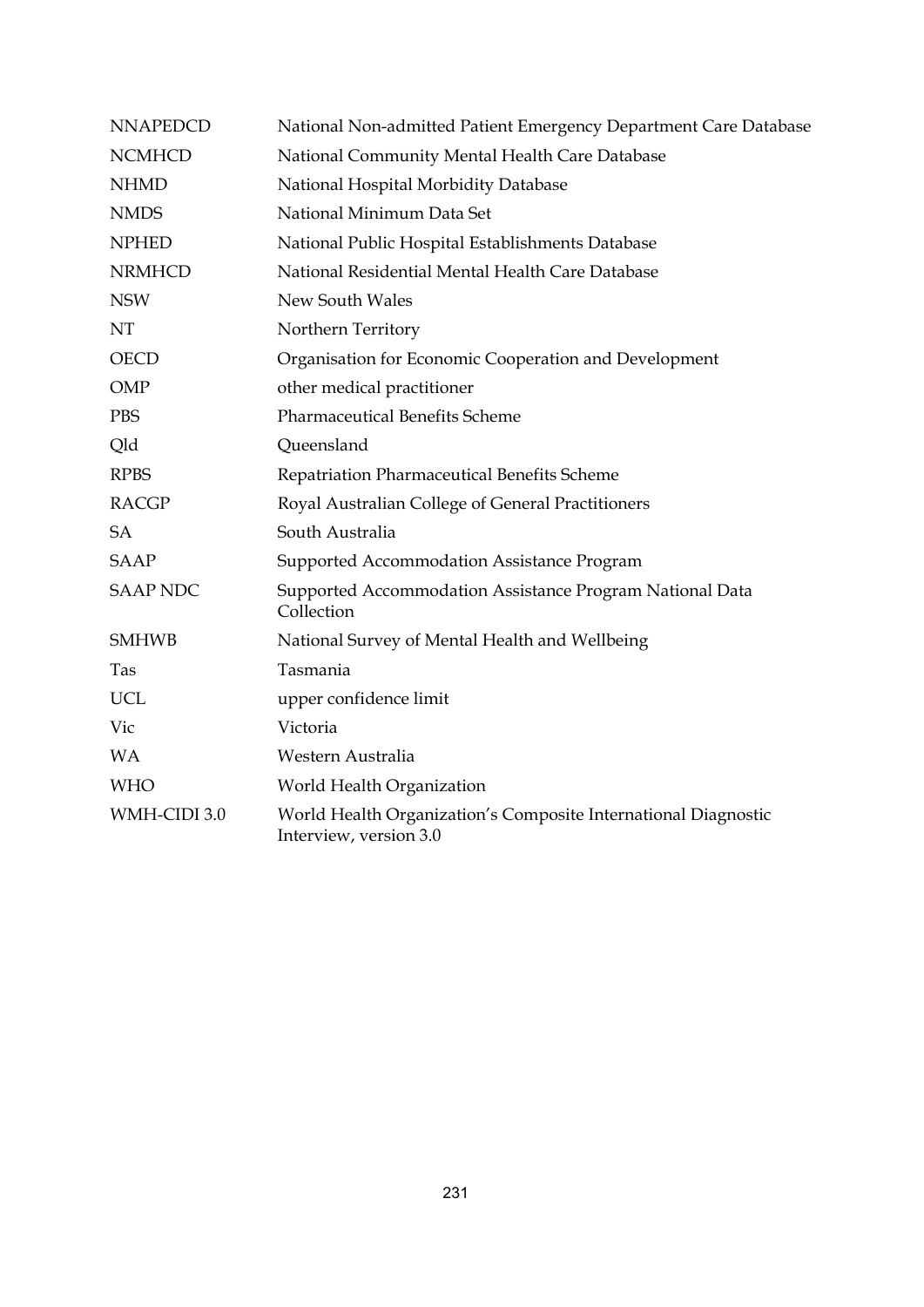# **References**

ABS (Australian Bureau of Statistics) 2007a. Australian Standard Geographical Classification (ASGC), July 2007. ABS cat. no. 1216.0. Canberra: ABS.

ABS 2007b. Population distribution, Aboriginal and Torres Straight Islander Australians, 2006. ABS cat. no. 4705.0. Canberra: ABS.

ABS 2008a. National survey of mental health and wellbeing: summary of results, Australia, 2007. ABS cat. no. 4326.0. Canberra: ABS.

ABS 2008b. Private hospitals, Australia, 2006–07. ABS cat. no. 4390.0. Canberra: ABS.

ABS 2009. Australian social trends, March 2009, mental health article. ABS Cat. No. 4102.0.

AIHW (Australian Institute of Health and Welfare) 2005. Improving the quality of indigenous identification in hospital separations data. Health services series no. 25. Cat. no. AUS 73. Canberra: AIHW.

AIHW 2007a. Mental health services in Australia 2004–05. Mental health series no. 9. Cat. no. HSE 47. Canberra: AIHW.

AIHW 2007b. Statistics on drug use in Australia 2006. Drug Statistics Series No. 18. Cat. no. PHE 80. Canberra: AIHW.

AIHW 2008a. Australian hospital statistics 2006–07. Health services series no. 31. Cat. no. HSE 55. Canberra: AIHW.

AIHW 2008b. Disability support services 2006–07: national data on service provided under the Commonwealth State/Territory Disability Agreement. Cat. no. DIS 52. Disability series. Canberra: AIHW.

AIHW 2008c. GRIM (General Record of Incidence of Mortality) Books (excel workbook). Canberra: AIHW.

AIHW 2008d. Health expenditure Australia 2006–07. Health and Welfare Expenditure Series no. 35. Cat. no. HWE 42. Canberra: AIHW.

AIHW 2008e. Homeless people in SAAP: SAAP National Data Collection annual report. SAAP NDCA report series 12. Cat. no. HOU 185. Canberra: AIHW.

AIHW 2008f. Medical labour force 2006. National health labour force series no. 41. Cat. no. HWL 42. Canberra: AIHW.

AIHW 2008g. Mental health services in Australia 2005–06. Mental health series no. 10. Cat. no. HSE 56. Canberra: AIHW.

AIHW 2008h. Nursing and midwifery labour force 2005. National health labour force series no. 39. Cat. no. HWL 40. Canberra: AIHW.

Australian Health Ministers Conference (AHMC) 2003. National Mental Health Plan 2003–2008. Canberra: Australian Government, 2003.

Begg S, Vos T, Barker B, Stevenson C, Stanley L & Lopez A 2007. The burden of disease and injury in Australia, 2003. Cat. no. PHE 82. Canberra: AIHW.

Britt H, Miller GC, Charles J, Henderson J, Bayram C, Harrison C, Valenti L, Fahridin S, Pan Y, O'Halloran J 2008. General practice activity in Australia 2007–08. General practice series no. 22. Cat. no. GEP 22. Canberra: AIHW.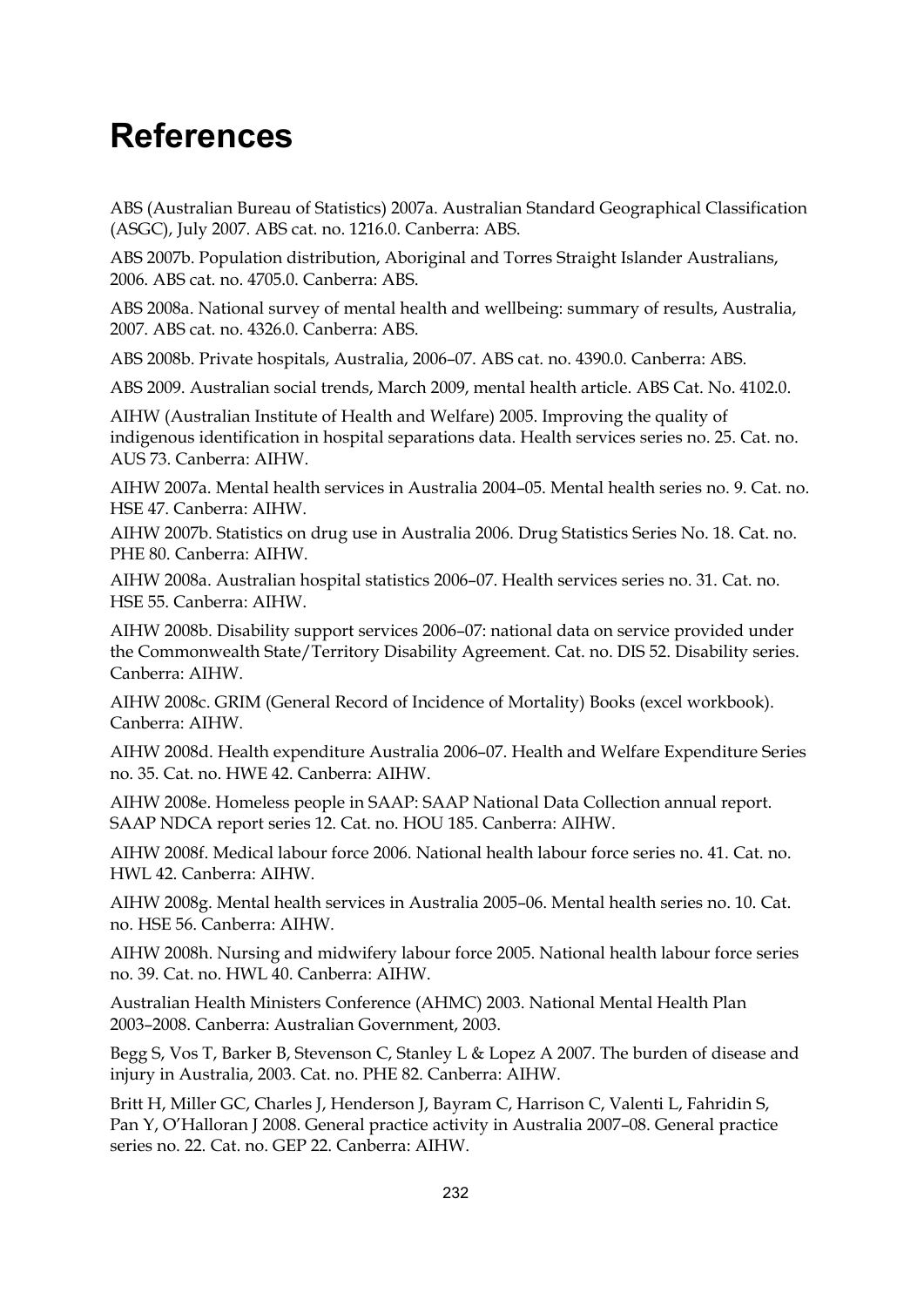COAG (Council of Australian Governments) 2006. National Action Plan on Mental Health 2006–2011. Viewed 9 December 2008, <www.coag.gov.au/coag\_meeting\_outcomes/2006–  $07-14/docs/nap$  mental health.pdf>.

COAG 2008. National Action Plan for Mental Health 2006–2011. Progress report 2006–07. Viewed April 2009, http://www.coag.gov.au/reports/docs/AHMC\_COAG\_mental\_ health.pdf

DIMIA (Department of Immigration, Multicultural and Indigenous Affairs) 2003. Statistical Focus - 2001 Classification of Countries into English Proficiency Groups. Canberra.

DoHA (Department of Health and Ageing) 2003. National Mental Health Report 2004: summary of changes in Australia's mental health services under the National Mental Health Strategy 1993–2002. Canberra: Commonwealth of Australia.

DoHA 2005. National Mental Health Report 2005: summary of ten years of reform in Australia's mental health services under the National Mental Health Strategy 1993–2003. Canberra: Commonwealth of Australia.

DoHA 2006. National mental health strategy. Viewed November 2008, <http://www.health.gov.au/internet/main/publishing.nsf/Content/mental-strat>.

DoHA 2007. Medicare Benefits Schedule Book, effective 1 November 2007. Canberra: Commonwealth of Australia.

DoHA 2008a. 'Data for Mental health services in Australia'. Letter written by Dr R Smith, Department of Health and Ageing. Canberra.

DoHA 2008b. Medicare Statistics—June Quarter 2008. Viewed September 2008, <http://www.health.gov.au/internet/main/publishing.nsf/Content/medstat-jun08-tablesg>.

DoHA 2008c. National Mental Health Report 2007: summary of twelve years of reform in Australia's Mental Health Services under the National Mental Health Strategy 1993–2005. Canberra: Commonwealth of Australia.

DoHA 2008d. PBS Portal. Viewed October 2008 <http://www.pbs.gov.au/html/home>.

DoHA 2009a. Drug Utilisation Sub-Committee (DUSC) database as at January 2009.

DoHA 2009b. National Mental Health Policy 2008. Canberra: DoHA.

DoHA 2009c. The mental health of Australians 2: Report on the 2007 national survey of mental health and wellbeing. Canberra: DoHA.

FaCS 2002. FaHCSIA (Commonwealth Department of Families, Housing, Community Services and Indigenous Affairs. Commonwealth State/Territory Disability Agreement (CSTDA) 2002–2007. Viewed September 2008,

<http://www.facs.gov.au/internet/facsinternet.nsf/disabilities/policy-cstda.htm>.

HDSC (Health Data Standards Committee) 2006. National health data dictionary. Version 13. Cat. no. HWI 88. Canberra: AIHW

Medicare Australia 2008. Medicare Benefits Schedule (MBS) Item Statistics Reports. Viewed October 2008, <http://www.medicareaustralia.gov.au/statistics/mbs\_item.shtml>

Medicare Australia 2009a. Medicare Statistics − June Quarter 2008. Viewed January 2009, <http://www.medicareaustralia.gov.au/about/governance/reports/07–08/stats/ index.jsp>.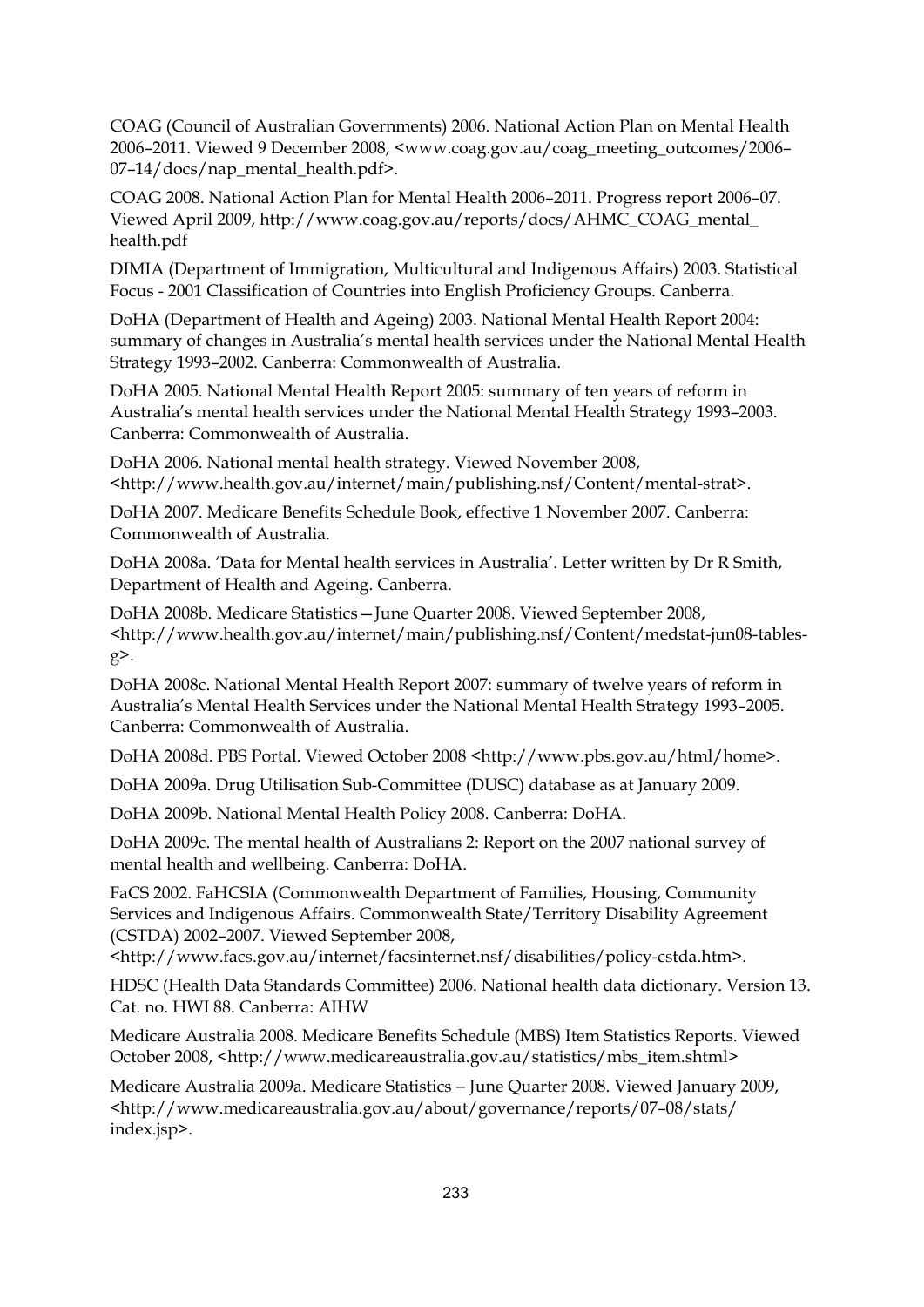Medicare Australia 2009b. Pharmaceutical Benefits Schedule (MBS) Item Statistics Reports. Viewed February 2009, <http://www.medicareaustralia.gov.au/statistics/pbs\_item.shtml>

NCC (National Coding Centre) 1996. The Australian version of the international classification of diseases, 9th revision, clinical modification. Sydney: NCC.

NCCH (National Centre for Classification in Health) 2006. The international statistical classification of diseases and related health problems, 10th revision, Australian modification. Sydney: NCCH.

NCSDC (National Community Services Data Committee) 2006. National Community Services Data Dictionary. AIHW cat. no. HWI 91. Version 4. Canberra: AIHW.

OECD (Organisation for Economic Co-Operation and Development) 2008. Mental Health in OECD Countries, Policy Brief. Paris: November 2008.

SCRGSP (Steering Committee for the Review of Government Service Provision) 2009, Report on Government Services 2009. Canberra: Productivity Commission.

Victorian Government Department of Human Services 2006. Mental health presentations to the emergency department. Melbourne: Victorian Government. Viewed November 2008, <http://www.health.vic.gov.au/mentalhealth/emergency/mh-presentations.pdf>.

WHO (World Health Organization) 2009a. International Classification of Diseases (ICD). Viewed January 2009, <http://www.who.int/classifications/icd/en/>.

WHO 2009b. The Anatomical, Therapeutic, Chemical classification system with Defined Daily Doses (ATC/DDD), Viewed January 2009, <http://www.whocc.no/atcddd/>.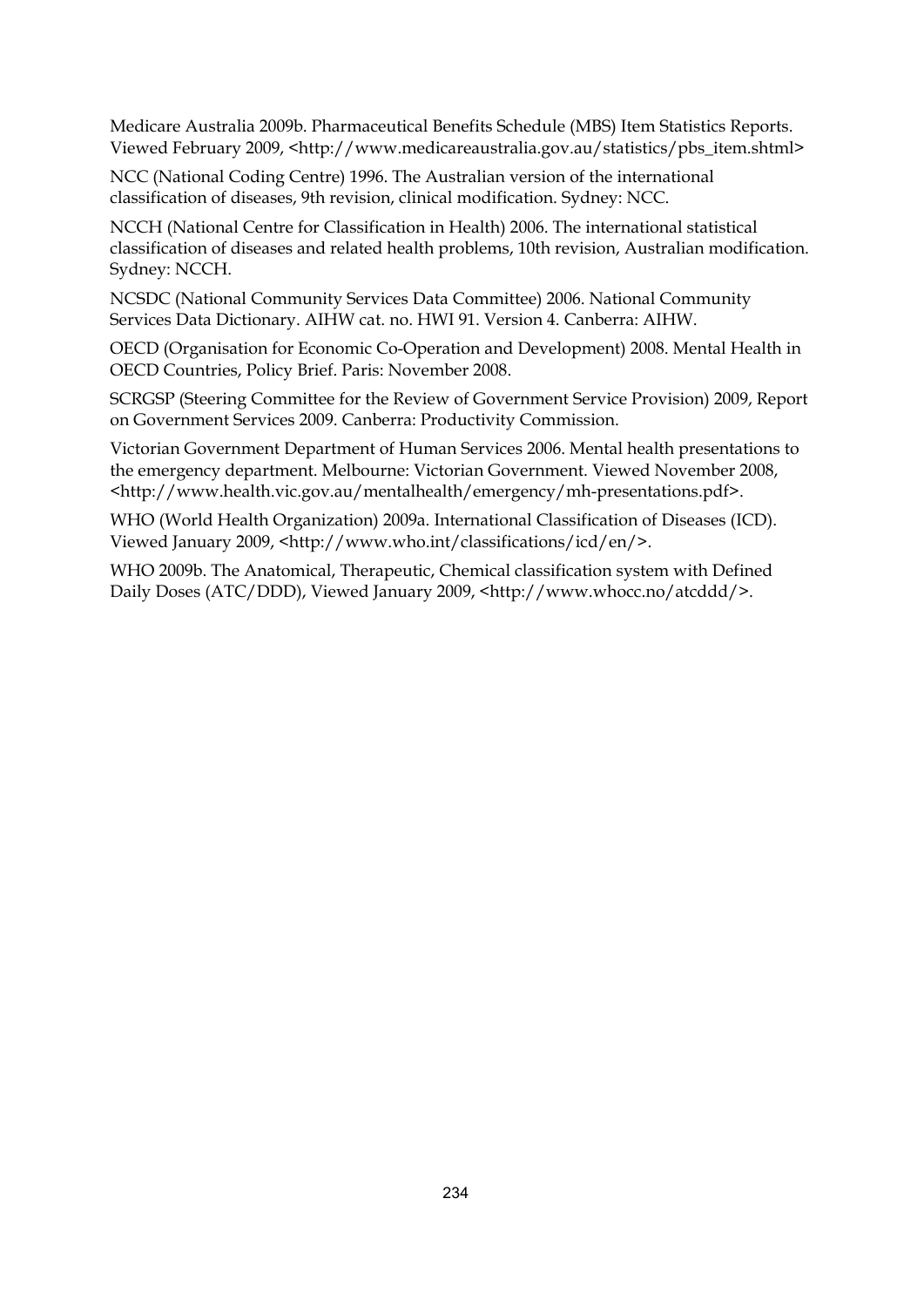# **List of tables**

| Table 1.1: | People with mental disorders by health services used for mental health problems,                                                                                |  |
|------------|-----------------------------------------------------------------------------------------------------------------------------------------------------------------|--|
| Table 2.1: |                                                                                                                                                                 |  |
| Table 2.2: | Patient demographics for mental health-related encounters, BEACH 2007-0813                                                                                      |  |
| Table 2.3: | The 10 most frequent mental health-related problems managed, BEACH 2007-08 15                                                                                   |  |
| Table 2.4: | Most common types of management of mental health-related problems, BEACH                                                                                        |  |
| Table 2.5: | Psychologically-related activity in other general practice encounters, BEACH                                                                                    |  |
| Table 2.6: | MBS-subsidised specific GP/OMP mental health services, by item group of service                                                                                 |  |
| Table 2.7: | Selected MBS items recorded for mental health-related encounters, BEACH 2007-08 20                                                                              |  |
| Table 2.8: | People receiving MBS-subsidised GP mental health services: patient demographic                                                                                  |  |
| Table 2.9: | MBS-subsidised specific GP mental health services, numbers of patients and services                                                                             |  |
| Table 3.1: | Mental health-related emergency department occasions of service in public hospitals,                                                                            |  |
| Table 3.2: | Mental health-related emergency department occasions of service in public hospitals,                                                                            |  |
| Table 3.3: | Mental health-related emergency department occasions of service in public hospitals,                                                                            |  |
| Table 3.4: | Mental health-related emergency department occasions of service in public hospitals,                                                                            |  |
| Table 4.1: | Community mental health care service contacts, states and territories, 2006-07 32                                                                               |  |
| Table 4.2: | Community mental health care service contacts, by mental health legal status, states                                                                            |  |
| Table 4.3: | Community mental health care service contacts, by patient demographic                                                                                           |  |
| Table 4.4: | Community mental health care service contacts, by principal diagnosis in                                                                                        |  |
| Table 5.1: | Ambulatory-equivalent mental health-related separations with and without<br>specialised psychiatric care, by hospital type, states and territories, 2006-07  43 |  |
| Table 5.2: | Ambulatory-equivalent mental health-related separations with specialised<br>psychiatric care, by mental health legal status and hospital type, 2006-0744        |  |
| Table 5.3: | Ambulatory-equivalent mental health-related separations, by patient demographic                                                                                 |  |
| Table 5.4: | Ambulatory-equivalent mental health-related separations with specialised<br>psychiatric care, by principal diagnosis and hospital type, 2006-0748               |  |
| Table 5.5: | Ambulatory-equivalent mental health-related separations without specialised                                                                                     |  |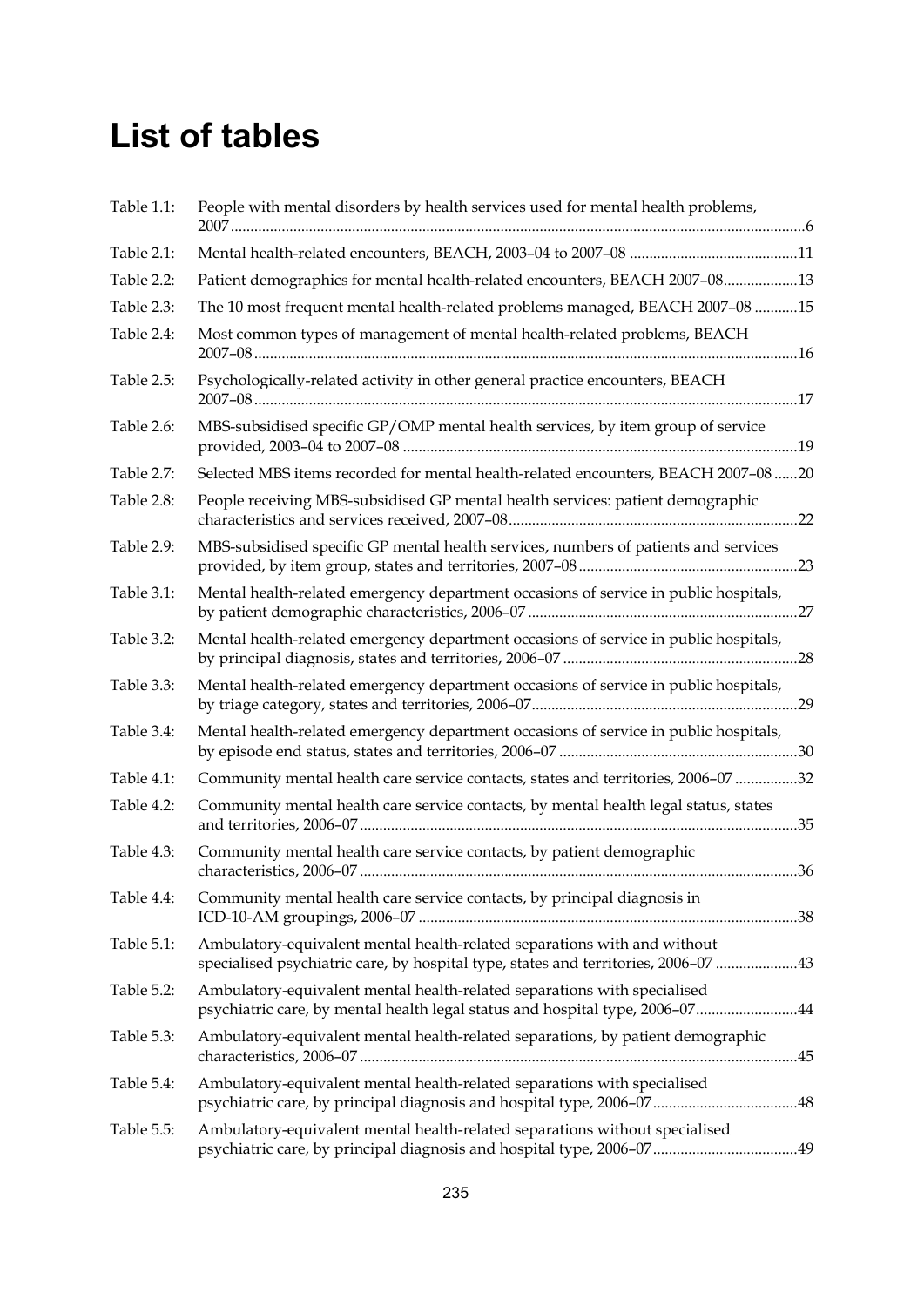| Table 5.6:  | Ambulatory-equivalent mental health-related separations with and without<br>specialised psychiatric care, by principal diagnosis and hospital type, 2006-0750           |  |
|-------------|-------------------------------------------------------------------------------------------------------------------------------------------------------------------------|--|
| Table 5.7:  | The 10 most frequently reported procedures for ambulatory-equivalent mental                                                                                             |  |
| Table 6.1:  | MBS-subsidised mental health services: numbers of patients and services, 2007-08 55                                                                                     |  |
| Table 6.2:  | People receiving MBS-subsidised psychiatrist, psychologist and allied mental health<br>services: patient demographic characteristics and number of services received,   |  |
| Table 6.3:  | People receiving MBS-subsidised psychiatrist, psychologist and allied mental health                                                                                     |  |
| Table 6.4:  | People receiving MBS-subsidised psychiatrist and allied health services, by item                                                                                        |  |
| Table 6.5:  | MBS-subsidised psychiatrist and allied health services, by item group of service                                                                                        |  |
| Table 6.6:  | MBS-subsidised psychiatrist and allied health services, by item group of service                                                                                        |  |
| Table 7.1:  | Admitted patient mental health-related separations with and without specialised                                                                                         |  |
| Table 7.2:  | Admitted patient separations with specialised psychiatric care, states and territories,                                                                                 |  |
| Table 7.3:  | Admitted patient separations with specialised psychiatric care, by mental health                                                                                        |  |
| Table 7.4:  | Admitted patient separations with specialised psychiatric care, by patient                                                                                              |  |
| Table 7.5:  | Admitted patient separations with specialised psychiatric care, by principal                                                                                            |  |
| Table 7.6:  | The 10 most frequently reported procedures for admitted patient separations with                                                                                        |  |
| Table 7.7:  | Admitted patient separations and patient days for mental health-related separations                                                                                     |  |
| Table 7.8:  | Mental health-related admitted patient separations without specialised psychiatric                                                                                      |  |
| Table 7.9:  | Mental health-related admitted patient separations without specialised psychiatric<br>care, by principal diagnosis in ICD-10-AM groupings and hospital type, 2006-07 84 |  |
| Table 7.10: | The 10 most frequently reported procedures for mental health-related admitted                                                                                           |  |
| Table 8.1:  | Episodes of residential mental health care, number of residents and residential care                                                                                    |  |
| Table 8.2:  | Episodes of residential mental health care, by mental health legal status, states and                                                                                   |  |
| Table 8.3:  | Episodes of residential mental health care, by patient demographic characteristics,                                                                                     |  |
| Table 8.4:  | Episodes of residential mental health care, by principal diagnosis in ICD-10-AM                                                                                         |  |
| Table 9.1:  | SAAP clients with mental health-related closed support periods: demographic                                                                                             |  |
|             |                                                                                                                                                                         |  |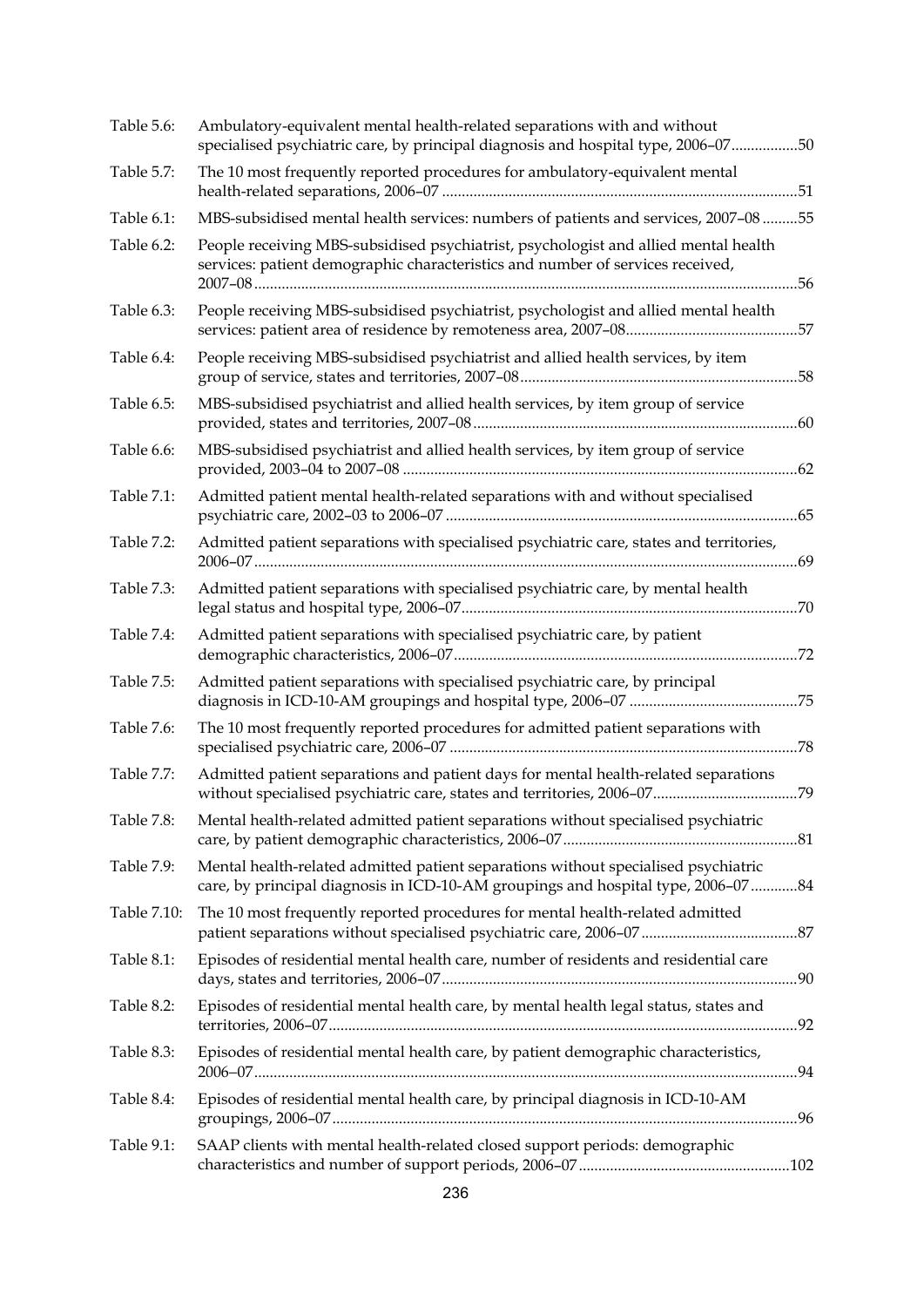| Table 9.2:  | SAAP mental health-related closed support periods, by service type, states and                                                                                            |  |
|-------------|---------------------------------------------------------------------------------------------------------------------------------------------------------------------------|--|
| Table 10.1: | CSTDA-funded service users with a psychiatric disability, states and territories,                                                                                         |  |
| Table 10.2: | CSTDA-funded residential service users with a psychiatric disability, by residential                                                                                      |  |
| Table 10.3: | CSTDA-funded residential service users with a psychiatric disability, by primary                                                                                          |  |
| Table 10.4: | Demographic characteristics of CSTDA-funded residential service users with a                                                                                              |  |
| Table 10.5: | CSTDA-funded residential service users with a psychiatric disability, by usual<br>residential setting, living arrangement and income source, 2006-07115                   |  |
| Table 10.6: | CSTDA-funded non-residential service users with a psychiatric disability, by service                                                                                      |  |
| Table 10.7: | CSTDA-funded non-residential service users with a psychiatric disability, by                                                                                              |  |
| Table 10.8: | Demographic characteristics of CSTDA-funded non-residential service users with a                                                                                          |  |
| Table 10.9: | CSTDA-funded non-residential service users with a psychiatric disability, by<br>residential setting, living arrangement and income source, 2006-07119                     |  |
| Table 11.1: | Drug groups defined for this report as mental health-related medications in the                                                                                           |  |
| Table 11.2: | Mental health-related prescriptions, by type of medication prescribed and                                                                                                 |  |
| Table 11.3: | Mental health-related prescriptions, by type of medication prescribed and                                                                                                 |  |
| Table 11.4: | Mental health-related prescriptions, by type of medication prescribed and                                                                                                 |  |
| Table 11.5: | Patients dispensed with mental health-related prescriptions: patient demographic                                                                                          |  |
| Table 11.6: | Patients dispensed with mental health-related prescriptions, by prescribing medical<br>practitioner and type of medication prescribed, states and territories, 2007-08128 |  |
| Table 11.7: | Patients dispensed with mental health-related prescriptions, by prescribing medical<br>practitioner and type of medication prescribed, 2003-04 to 2007-08129              |  |
| Table 12.1: | Number of specialised mental health facilities, states and territories, 2006-07 132                                                                                       |  |
| Table 12.2: |                                                                                                                                                                           |  |
| Table 12.3: | Community mental health care services, by target population, states and territories,                                                                                      |  |
| Table 12.4: | Public sector specialised mental health hospital beds, states and territories, 2006-07  134                                                                               |  |
| Table 12.5: | Public sector specialised mental health hospital beds, 2002-03 to 2006-07134                                                                                              |  |
| Table 12.6: | Public sector specialised mental health hospital beds, by target population and                                                                                           |  |
| Table 12.7: | Public sector specialised mental health hospital beds, by target population, 2002-03                                                                                      |  |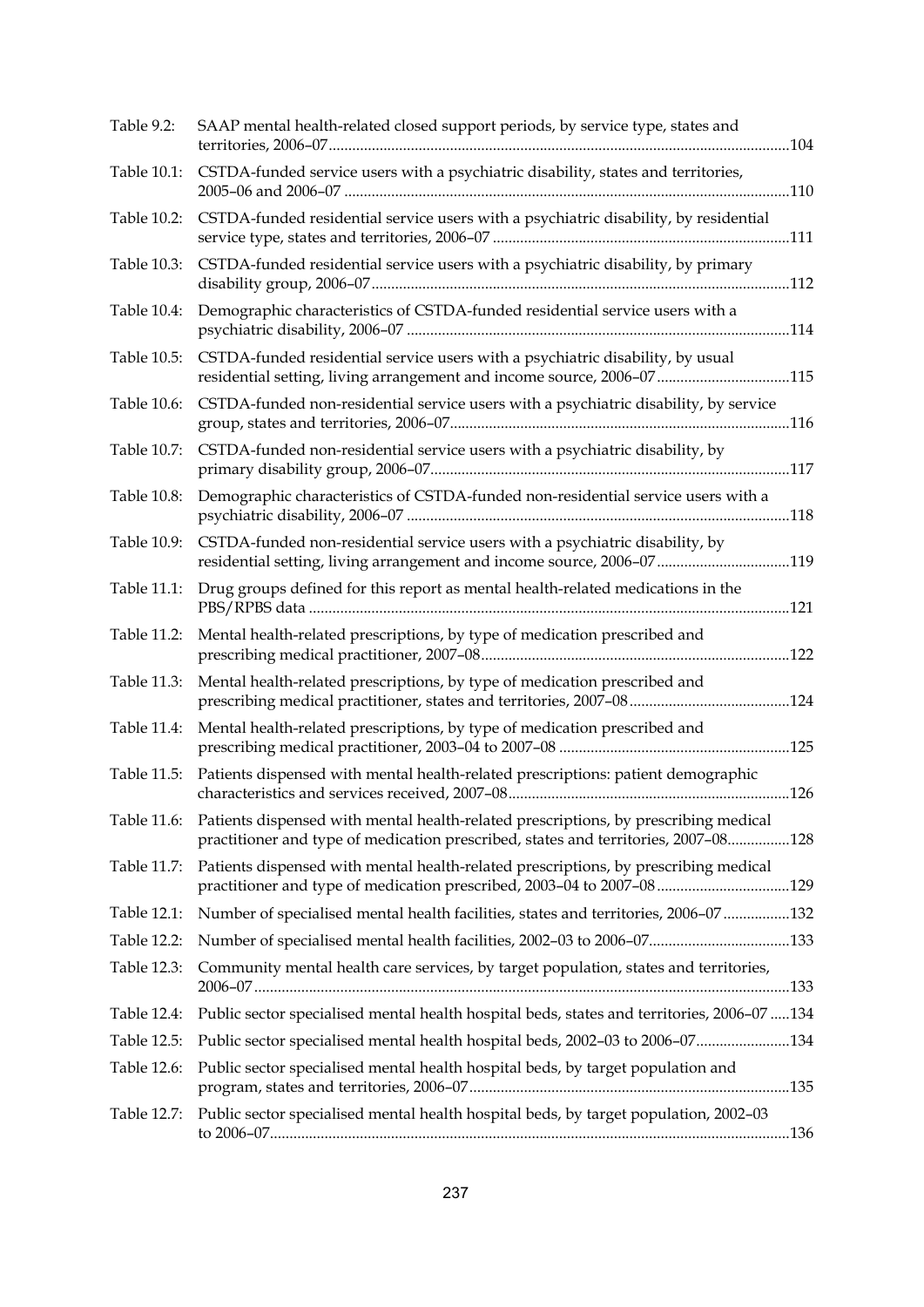| Table 12.8: | Number of residential mental health services beds, by service operator and staffing                                                                                     |  |
|-------------|-------------------------------------------------------------------------------------------------------------------------------------------------------------------------|--|
| Table 12.9: | Residential mental health services beds and beds per 100,000 population, by target                                                                                      |  |
|             | Table 12.10: Residential mental health services beds, by hours staffed and target population,                                                                           |  |
|             | Table 12.11: Full-time-equivalent staff by service setting, states and territories, 2006-07 138                                                                         |  |
|             | Table 12.12: Full-time-equivalent staff by staffing category, states and territories, 2006-07139                                                                        |  |
|             | Table 12.13: Full-time-equivalent staff by staffing category, states and territories, 2006-07                                                                           |  |
|             | Table 12.14: Full-time-equivalent staff per 100,000 population by staffing category, states and                                                                         |  |
|             | Table 12.15: Full-time-equivalent staff by staffing category, 2002-03 to 2006-07 141                                                                                    |  |
|             | Table 12.16: Private psychiatric hospitals, available beds and available beds per 100,000                                                                               |  |
|             | Table 12.17: Full-time-equivalent staff by staffing category, private psychiatric hospitals, states,                                                                    |  |
| Table 13.1: | Employed psychiatrists and psychiatrists-in-training, demographic characteristics,                                                                                      |  |
| Table 13.2: | Employed psychiatrists and psychiatrists-in-training, average total hours worked per                                                                                    |  |
| Table 13.3: | Employed psychiatrists and psychiatrists-in-training, FTE and FTE per 100,000                                                                                           |  |
| Table 13.4: | Employed psychiatrists and psychiatrists-in-training, FTE and FTE per 100,000                                                                                           |  |
| Table 13.5: | Employed psychiatrists and psychiatrists-in-training, FTE and FTE per 100,000                                                                                           |  |
| Table 13.6: | Employed psychiatrists and psychiatrists-in-training, FTE, states and territories,                                                                                      |  |
|             | Table 14.1: Recurrent expenditure (\$'000) on specialised mental health services, states and                                                                            |  |
| Table 14.2: | Recurrent expenditure (\$'000) on specialised mental health services, states and                                                                                        |  |
| Table 14.3: | Recurrent expenditure (\$'000) on admitted patient services in specialised mental<br>health public hospitals, by program type, states and territories, 2006-07153       |  |
| Table 14.4: | Recurrent expenditure (\$'000) on admitted patient services in specialised mental<br>health public hospitals, by target population, states and territories, 2006-07 154 |  |
| Table 14.5: | Recurrent expenditure (\$'000) on community mental health care services, by target                                                                                      |  |
| Table 14.6: | Recurrent expenditure (\$'000) on residential mental health services, by target                                                                                         |  |
| Table 14.7: |                                                                                                                                                                         |  |
| Table 14.8: | Private psychiatric hospital expenditure (\$'000), 2002-03 to 2006-07156                                                                                                |  |
| Table 14.9: | Australian Government Medicare expenditure (\$'000) on mental health-related                                                                                            |  |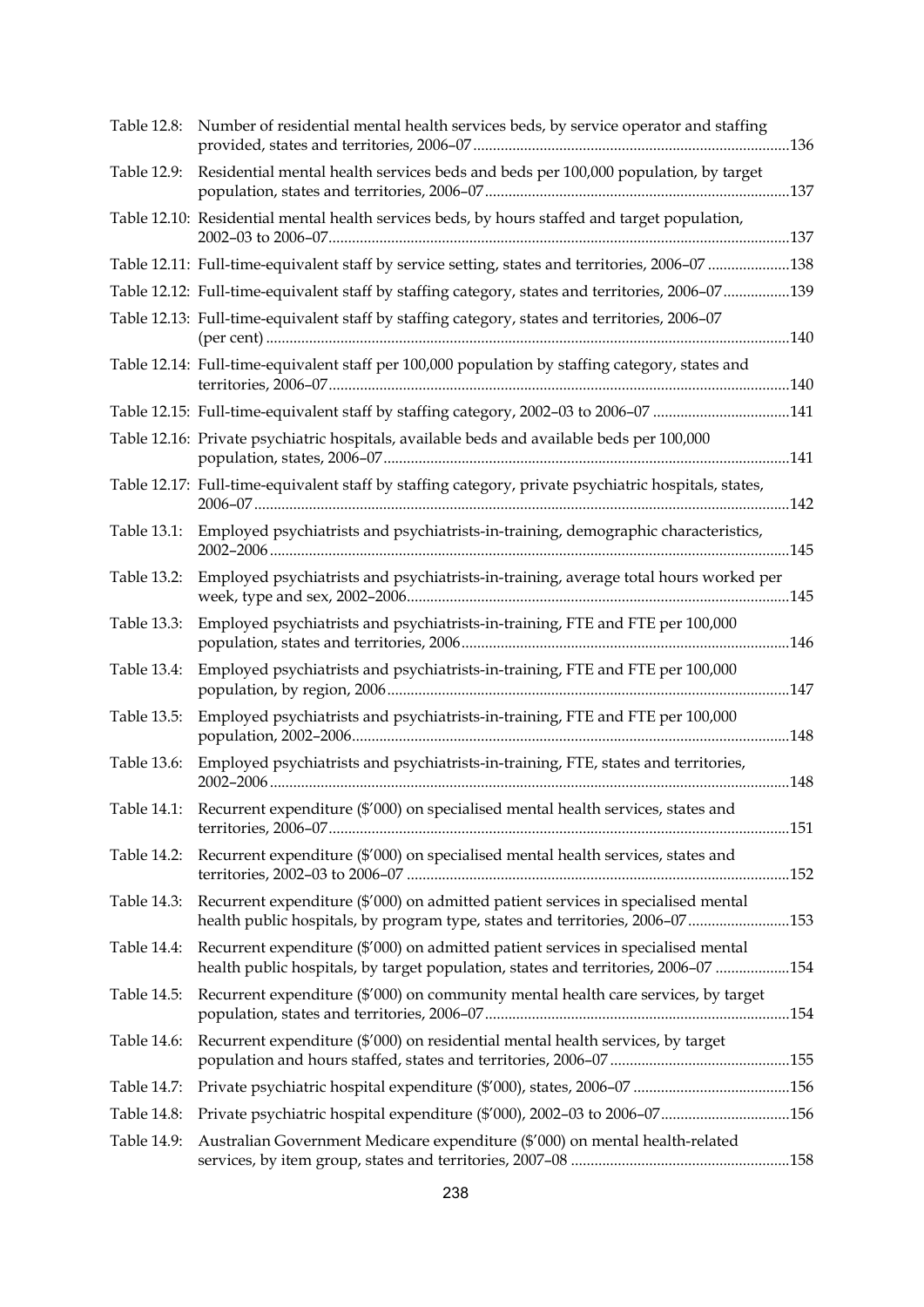|             | Table 14.10: Australian Government Medicare expenditure (\$'000) on mental health-related                                                                                   |  |
|-------------|-----------------------------------------------------------------------------------------------------------------------------------------------------------------------------|--|
|             | Table 14.11: Australian Government expenditure (\$'000) on mental health-related medications<br>subsidised under the PBS/RPBS, by type of medication prescribed and medical |  |
|             | Table 14.12: Australian Government expenditure (\$'000) on mental health-related medications<br>subsidised under the PBS/RPBS, by type of medication prescribed and type of |  |
|             | Table 14.13: Australian Government expenditure (\$'000) on medications prescribed by<br>psychiatrists subsidised under the PBS/RPBS, by type of medication prescribed,      |  |
|             | Table 14.14: Australian Government expenditure (\$'000) on mental health-related medications<br>subsidised under the PBS/RPBS, by type of medication prescribed and type of |  |
|             | Table 14.15: Australian Government expenditure (\$'000) on mental health-related services,                                                                                  |  |
|             | Table 14.16: Source of funding for specialised mental health services (\$'000), states and territories,                                                                     |  |
|             | Table 14.17: Expenditure (\$ million) on mental health-related services, by source of funding,                                                                              |  |
| Table 15.1: |                                                                                                                                                                             |  |
| Table 15.2: | Mental health-related prescriptions, New South Wales, 2003-04 to 2007-08 170                                                                                                |  |
| Table 15.3: |                                                                                                                                                                             |  |
| Table 15.4: | Workforce: psychiatrists and psychiatrists-in-training, New South Wales, 2001-2006170                                                                                       |  |
| Table 15.5: | Recurrent expenditure (\$'000) for specialised mental health services,                                                                                                      |  |
| Table 15.6: |                                                                                                                                                                             |  |
| Table 15.7: |                                                                                                                                                                             |  |
| Table 15.8: |                                                                                                                                                                             |  |
|             | Table 15.9: Workforce: psychiatrists and psychiatrists-in-training, Victoria, 2001-2006 173                                                                                 |  |
|             | Table 15.10: Recurrent expenditure (\$'000) for specialised mental health services, Victoria,                                                                               |  |
|             |                                                                                                                                                                             |  |
|             | Table 15.12: Mental health-related prescriptions, Queensland, 2003-04 to 2007-08176                                                                                         |  |
|             |                                                                                                                                                                             |  |
|             | Table 15.14: Workforce: psychiatrists and psychiatrists-in-training, Queensland, 2001-2006 176                                                                              |  |
|             | Table 15.15: Recurrent expenditure (\$'000) for specialised mental health services, Queensland,                                                                             |  |
|             |                                                                                                                                                                             |  |
|             | Table 15.17: Mental health-related prescriptions, Western Australia, 2003-04 to 2007-08179                                                                                  |  |
|             |                                                                                                                                                                             |  |
|             | Table 15.19: Workforce: psychiatrists and psychiatrists-in-training, Western Australia, 2001-2006  179                                                                      |  |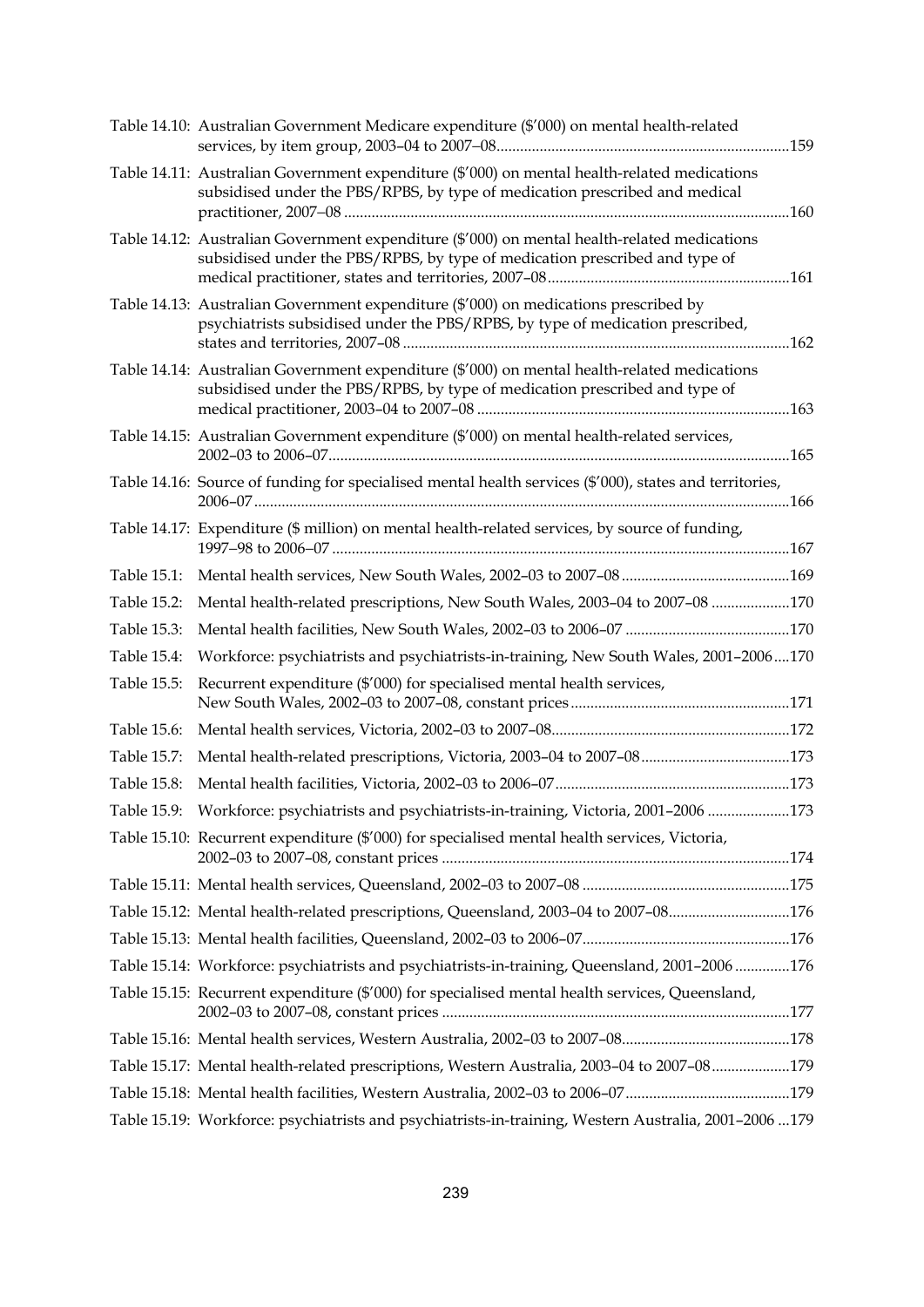| Table 15.20: Recurrent expenditure (\$'000) for specialised mental health services,                   |  |
|-------------------------------------------------------------------------------------------------------|--|
|                                                                                                       |  |
| Table 15.22: Mental health-related prescriptions, South Australia, 2003-04 to 2007-08 182             |  |
|                                                                                                       |  |
| Table 15.24: Workforce: psychiatrists and psychiatrists-in-training, South Australia, 2001-2006182    |  |
| Table 15.25: Recurrent expenditure (\$'000) for specialised mental health services, South Australia,  |  |
|                                                                                                       |  |
| Table 15.27: Mental health-related prescriptions, Tasmania, 2003-04 to 2007-08185                     |  |
|                                                                                                       |  |
| Table 15.29: Workforce: psychiatrists and psychiatrists-in-training, Tasmania, 2001-2006 185          |  |
| Table 15.30: Recurrent expenditure (\$'000) for specialised mental health services, Tasmania,         |  |
| Table 15.31: Mental health services, Australian Capital Territory, 2002-03 to 2007-08 187             |  |
| Table 15.32: Mental health-related prescriptions, Australian Capital Territory, 2003-04 to 2007-08188 |  |
| Table 15.33: Mental health facilities, Australian Capital Territory, 2002-03 to 2006-07188            |  |
| Table 15.34: Workforce: psychiatrists and psychiatrists-in-training, Australian Capital Territory,    |  |
| Table 15.35: Recurrent expenditure (\$'000) for specialised mental health services,                   |  |
|                                                                                                       |  |
| Table 15.37: Mental health-related prescriptions, Northern Territory, 2003-04 to 2007-08191           |  |
|                                                                                                       |  |
| Table 15.39: Workforce: psychiatrists and psychiatrists-in-training, Northern Territory, 2001-2006191 |  |
| Table 15.40: Recurrent expenditure (\$'000) for specialised mental health services,                   |  |
|                                                                                                       |  |
| Table 15.42: Mental health-related prescriptions, Australia, 2003-04 to 2007-08194                    |  |
|                                                                                                       |  |
| Table 15.44: Workforce: psychiatrists and psychiatrists-in-training, Australia, 2001-2006194          |  |
| Table 15.45: Recurrent expenditure (\$'000) for specialised mental health services, Australia,        |  |
| Table A1.1: MBS items (2002 Better Outcomes in Mental Health Care, 2004 Enhanced Primary              |  |
| Table A1.2: Mental health-related emergency department occasions of service, principal                |  |
| Table A1.3: Emergency department occasions of service in public hospitals, estimated coverage         |  |
| Table A1.4: CSTDA response rates, by states and territories, 2005-06 to 2006-07 (per cent) 208        |  |
| Table A1.5: Community-dispensed prescriptions by patient category group for mental                    |  |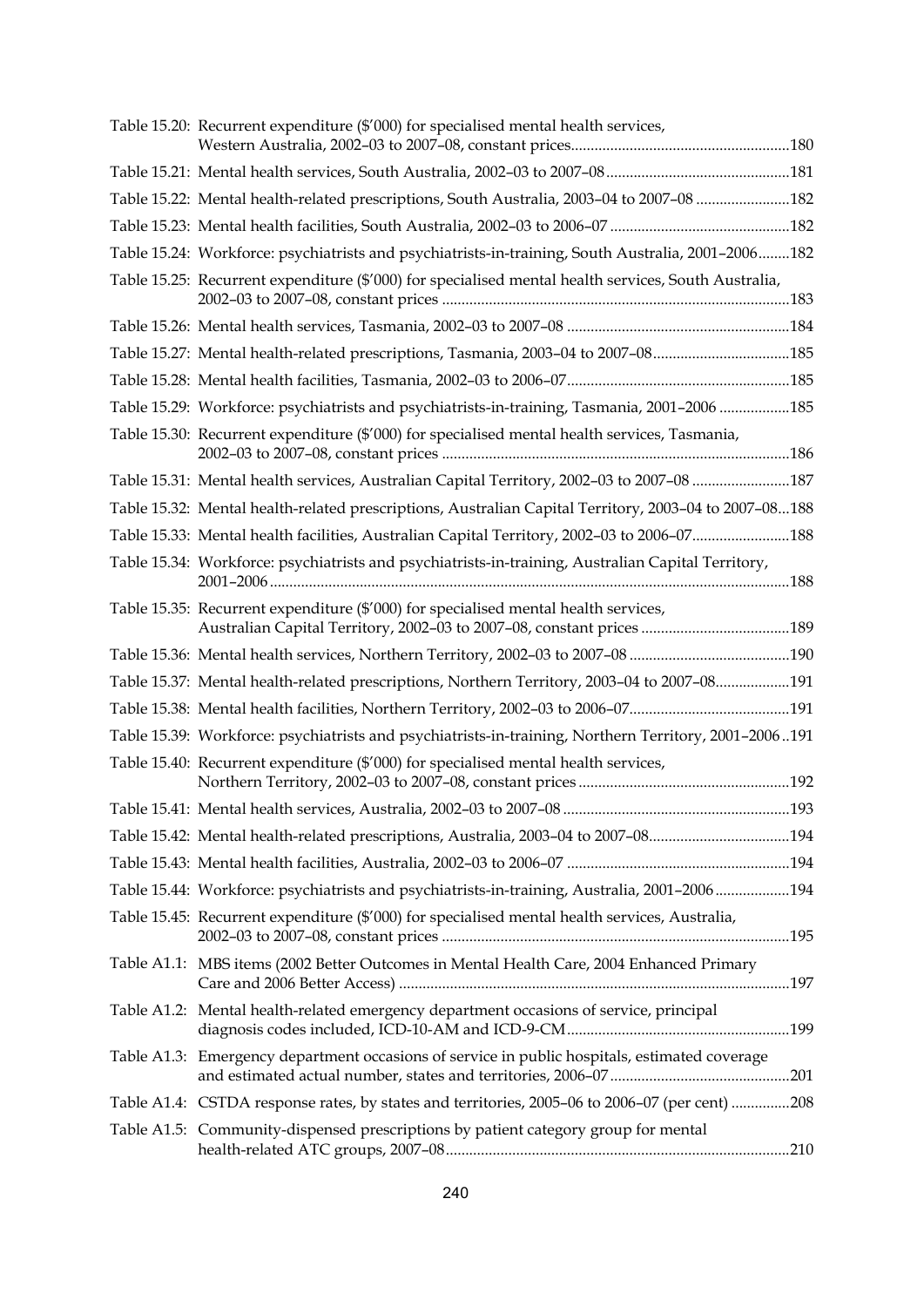| Table A1.6: Differences between the WHO ATC classification and the PBS Schedule                                                                                            |  |
|----------------------------------------------------------------------------------------------------------------------------------------------------------------------------|--|
| Table A4.1: ICPC-2, ICPC-2 PLUS and ATC codes classified as psychological for problems<br>managed, treatments, referrals and medications in the BEACH database, 2007-08221 |  |
| Table A4.2: ICD-10-AM diagnosis codes used to define mental health-related hospital                                                                                        |  |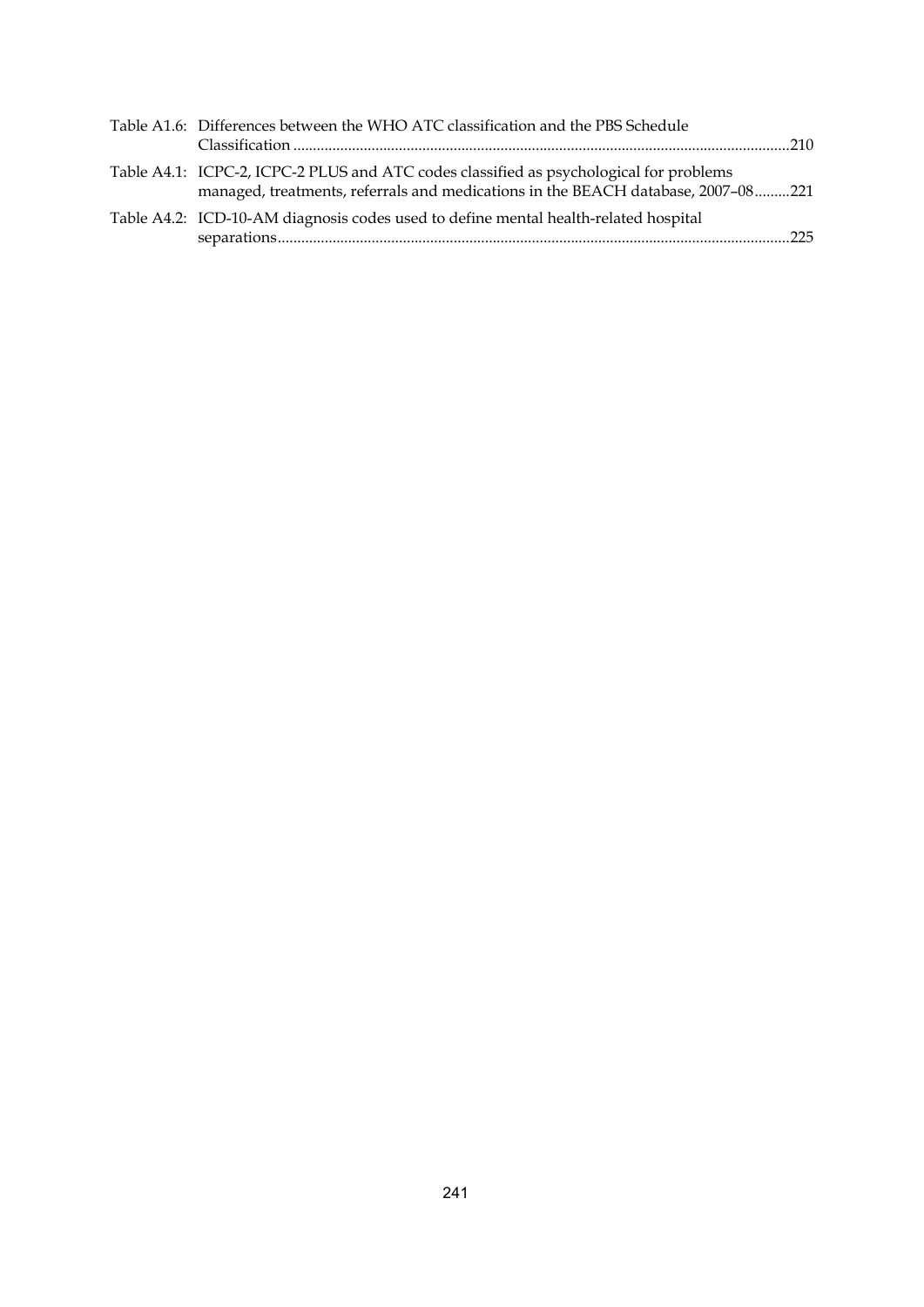# **List of figures**

| Figure 1.1: |                                                                                                                                                                                         |  |
|-------------|-----------------------------------------------------------------------------------------------------------------------------------------------------------------------------------------|--|
| Figure 1.2: | The prevalence of 12-month mental disorders by age group and by mental disorder                                                                                                         |  |
| Figure 2.1: | The age distribution of patients at mental health-related encounters, by sex, BEACH                                                                                                     |  |
| Figure 2.2: | Mental health-related GP encounters, by problem managed and whether mental                                                                                                              |  |
| Figure 2.3: | MBS-subsidised GP Mental Health Care Plans per 1,000 population, by remoteness                                                                                                          |  |
| Figure 4.1: | Community mental health care service contacts, by contact type and patient presence                                                                                                     |  |
| Figure 4.2: | Duration of community mental health care service contacts, 2006-0734                                                                                                                    |  |
| Figure 4.3: | Community mental health care service contacts for the five most commonly reported<br>principal diagnoses, by duration, contact type and patient presence status, 2006-0739              |  |
| Figure 4.4: |                                                                                                                                                                                         |  |
| Figure 5.1: | Ambulatory-equivalent mental health-related separations, by age and sex, 2006-07 46                                                                                                     |  |
| Figure 5.2: | Ambulatory-equivalent mental health-related separations for the 10 most commonly<br>reported principal diagnoses by specialised care and sector, 2006-0747                              |  |
| Figure 5.3: | Ambulatory-equivalent mental health-related separations, with and without                                                                                                               |  |
| Figure 7.1: | Mental health-related separations with and without specialised psychiatric care, by                                                                                                     |  |
| Figure 7.2: | Average length of stay for mental health-related separations with and without                                                                                                           |  |
| Figure 7.3: | Average length of stay for separations with specialised psychiatric care in public                                                                                                      |  |
| Figure 7.4: | Involuntary separations with specialised psychiatric care, by age group and sex,                                                                                                        |  |
| Figure 7.5: | Admitted patient mental health-related separations with specialised                                                                                                                     |  |
| Figure 7.6: | Admitted patient mental health-related separations with specialised psychiatric care,<br>by age group, for the 10 most commonly reported principal diagnoses, 2006–07 76                |  |
| Figure 7.7: | Admitted patient mental health-related separations with specialised psychiatric care,<br>by sex, for the 10 most commonly reported principal diagnoses, 2006-0777                       |  |
| Figure 7.8: | Average length of stay for separations without specialised psychiatric care                                                                                                             |  |
| Figure 7.9: | Admitted patient mental health-related separations without specialised psychiatric                                                                                                      |  |
|             | Figure 7.10: Admitted patient mental health-related separations without specialised psychiatric<br>care, by the 10 most commonly reported principal diagnoses and age group, 2006-07 85 |  |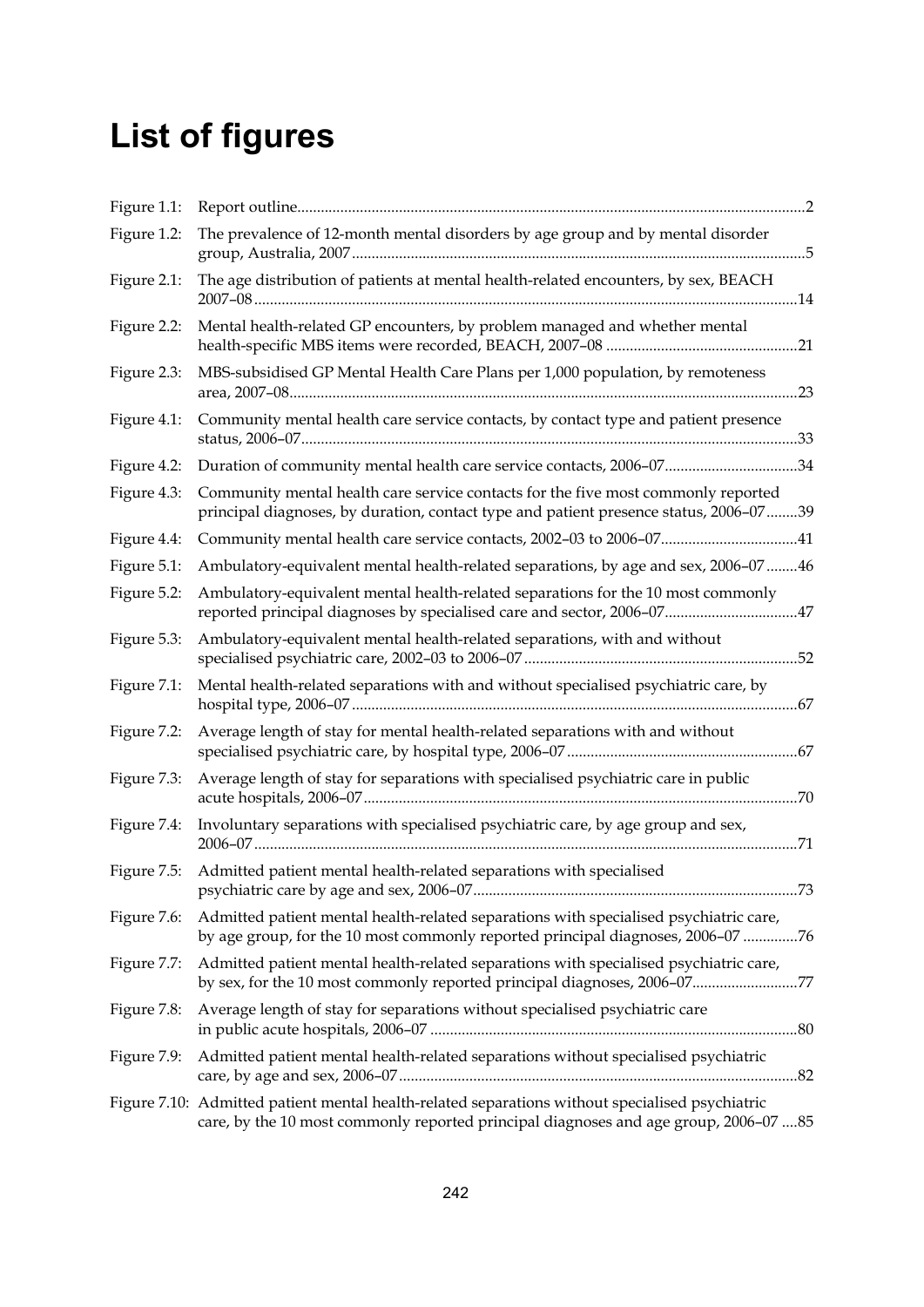|             | Figure 7.11: Admitted patient mental health-related separations without specialised psychiatric<br>care, by the 10 most commonly reported principal diagnoses and sex, 2006-07 86 |
|-------------|-----------------------------------------------------------------------------------------------------------------------------------------------------------------------------------|
| Figure 8.1: | Residential mental health care episodes and residents, states and territories, 2004-05                                                                                            |
| Figure 8.2: | Residential mental health care episodes, by mental health legal status, states and                                                                                                |
| Figure 8.3: |                                                                                                                                                                                   |
| Figure 8.4: | Residential episodes, for the five most commonly reported principal diagnoses, by<br>.95                                                                                          |
| Figure 8.5: | Episodes of residential mental health care, by length of episode, 2004-05 to 2006-07 97                                                                                           |
| Figure 8.6: | Episodes of residential mental health care ending in 2006-07, by length of residential                                                                                            |
| Figure 9.1: | Children accompanying SAAP client with mental health-related closed support                                                                                                       |
| Figure 9.2: | SAAP clients with mental health-related closed support periods, proportion of                                                                                                     |
| Figure 9.3: | SAAP mental health-related closed support periods, by source of referral, 2006-07 105                                                                                             |
| Figure 9.4: | SAAP mental health-related closed support periods, by main presenting reason for                                                                                                  |
| Figure 9.5: | SAAP mental health-related closed support periods, by length of support, 2006-07107                                                                                               |
|             | Figure 10.1: Service users, by residential service type, states and territories, 2006-07112                                                                                       |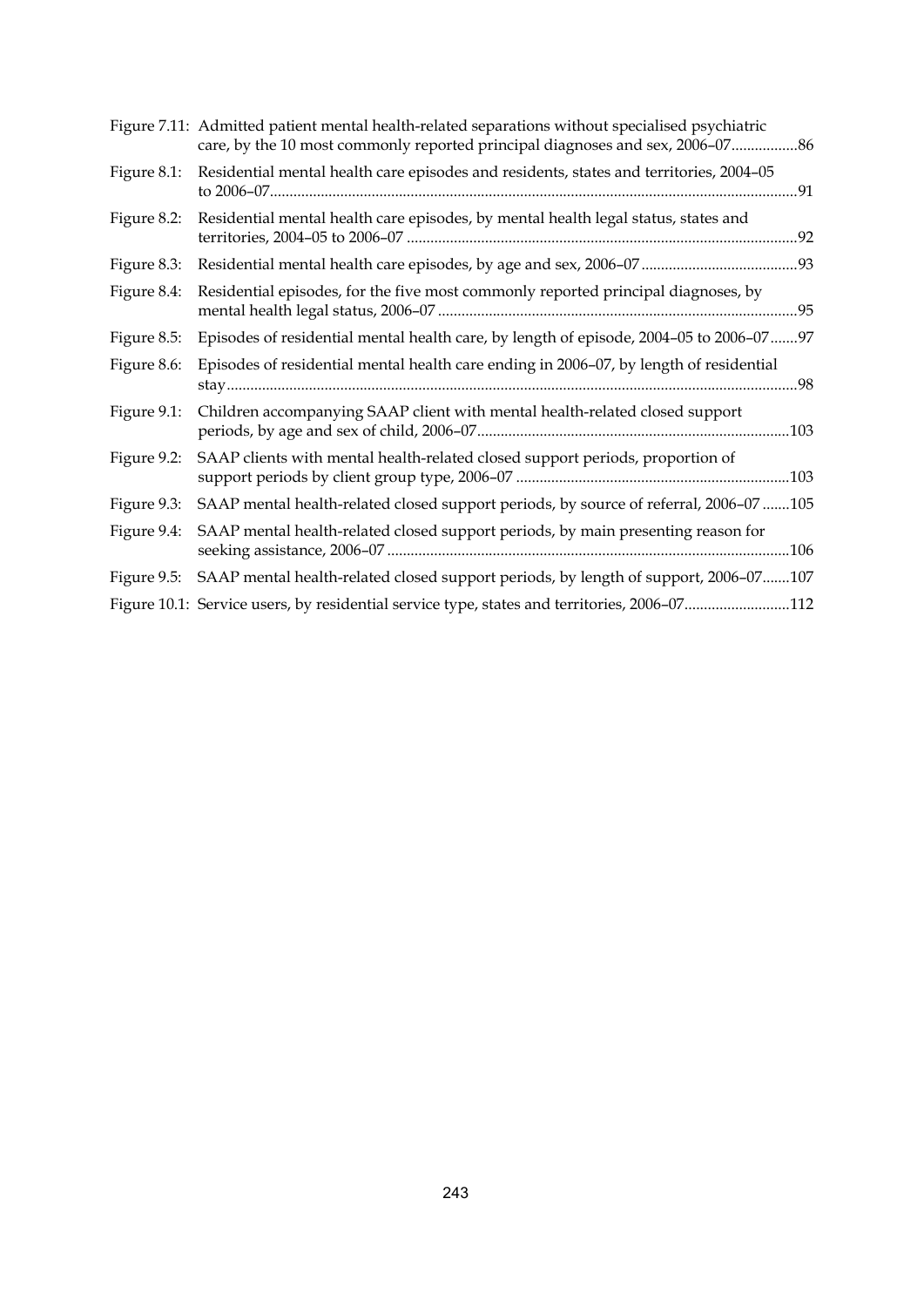# **Index**

3 Step Mental Health Process, 18, 157 admitted patient care, 63 additional diagnosis separations, 87 average length of stay, 64 non-specialised psychiatric care, 78 demographics, 80 Indigenous Australians, 82 principal diagnosis, 82 procedures, 86 separations, 78 patient days, 64 psychiatric care days, 64 specialised psychiatric care, 68 demographics, 71 Indigenous Australians, 72 mental health legal status, 70 principal diagnosis, 73 procedures, 77 separations, 68 age-standardisation. *See* population rates alcohol abuse, 74, 83 ambulatory-equivalent admitted patient care, 42 demographics, 44 mental health legal status, 44 principal diagnosis, 46 procedures, 51 separations, 43 specialised psychiatric care, 44, 46, 52 antidepressants, 122, 160 antipsychotics, 122, 123, 160, 164 anxiety, 24, 83 anxiolytics, 122, 123, 160

beds, specialised mental health public hospital, 134 residential care, 136 *Better Access to psychiatrists, psychologists and GPs through the MBS*, 8, 12, 15, 18, 19, 53, 157, 213 Better Outcomes in Mental Health Care (BOIMHC), 18 Bettering the Evaluation and Care of Health survey data (BEACH), 10 bipolar affective disorder, 37 burden of disease, 4 Clozapine, 127, 164 Commonwealth State/Territory Disability Agreement (CSTDA), 108 community mental health care, 31 demographics, 35 duration of service contacts, 33 Indigenous Australians, 35 legal status, 34 principal diagnosis, 37 service contacts, 31, 33 CSTDA National Minimum Data Set, 108 data coverage community mental health care, 40 data presentation, 214 deflators, 216 dementia, 83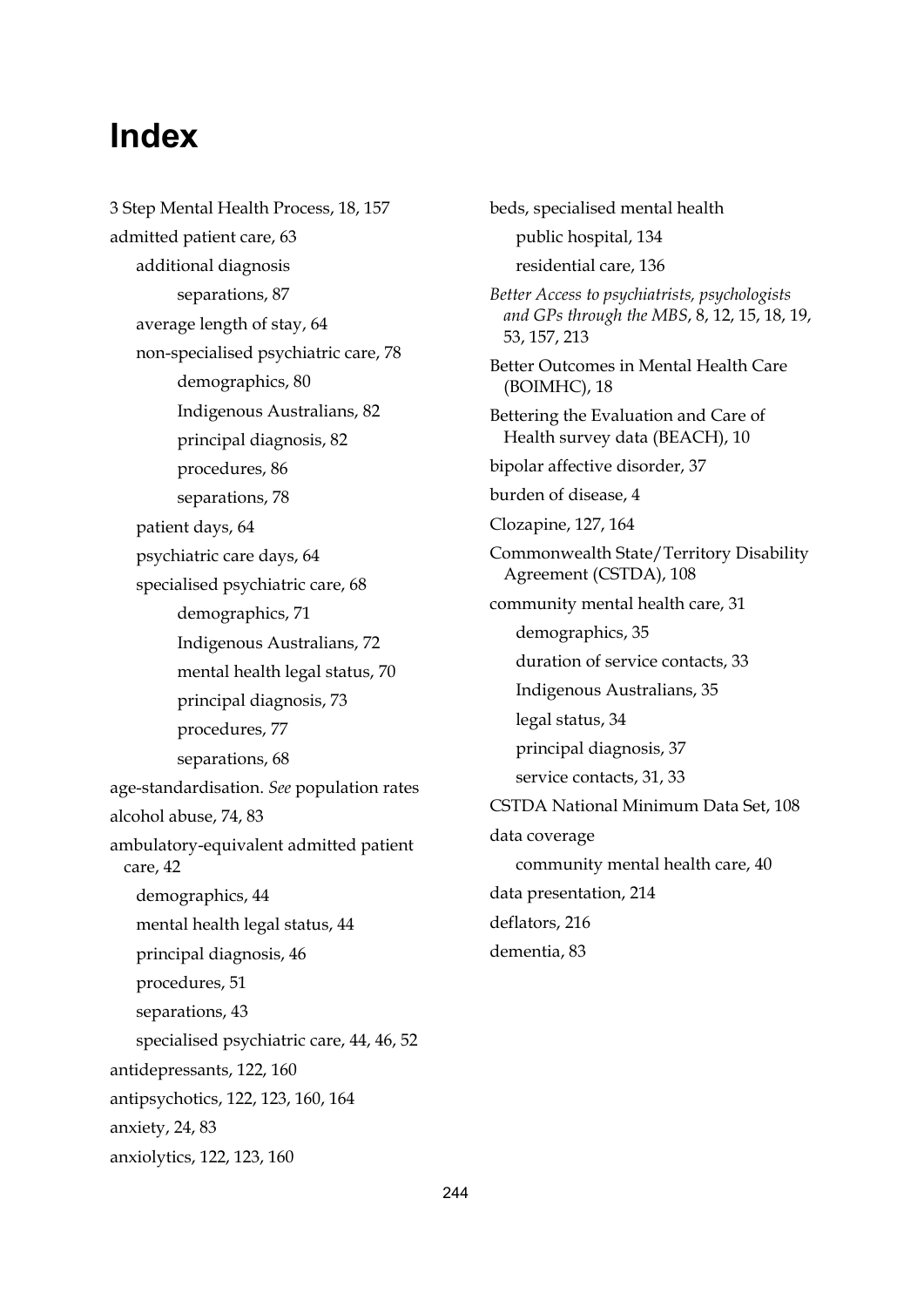demographics admitted patient care non-specialised psychiatric care,  $80$ specialised psychiatric care, 71 ambulatory-equivalent admitted patient care, 44 BEACH, 12 community mental health care, 35 disability support services non-residential, 118 residential, 114 emergency departments, 26 Medicare-subsidised mental healthrelated services, 56 medications, mental health-related patients, 126 residential mental health care, 93 supported accommodation services, 101, 102 depression, 24, 73, 77, 83 depressive episode, 37 disability support services, 108 non-residential, 115 demographics, 118 Indigenous Australians, 117 service users, 117 residential, 111 demographics, 114 Indigenous Australians, 113 service users, 111 residential service users disability group, 112 eating disorders, 73

emergency departments, 24 demographics, 26 departure status, 29 occasions of service, 24 principal diagnosis, 27 triage category, 29 *Enhanced Primary Care Program*, 53 expenditure and funding Australian Government expenditure, 164 Medicare-subsidised mental healthrelated services, 158 medication, 160 private psychiatric hospital expenditure, 155 source of funding mental health-related services, 167 specialised mental health services, 166 sources of funding, 165 specialised mental health facilities, 150 facilities, specialised mental health, 130, 132 expenditure, 150 community services, 150, 154 public hospitals, 150, 152 residential services, 150, 155 private psychiatric hospitals, 141 program type, definition, 131 public hospital beds, 134 program type, 134 target population, 134 residential care beds, 136 target population, 136 source of funding, 166 staffing, 138 target population, definition, 131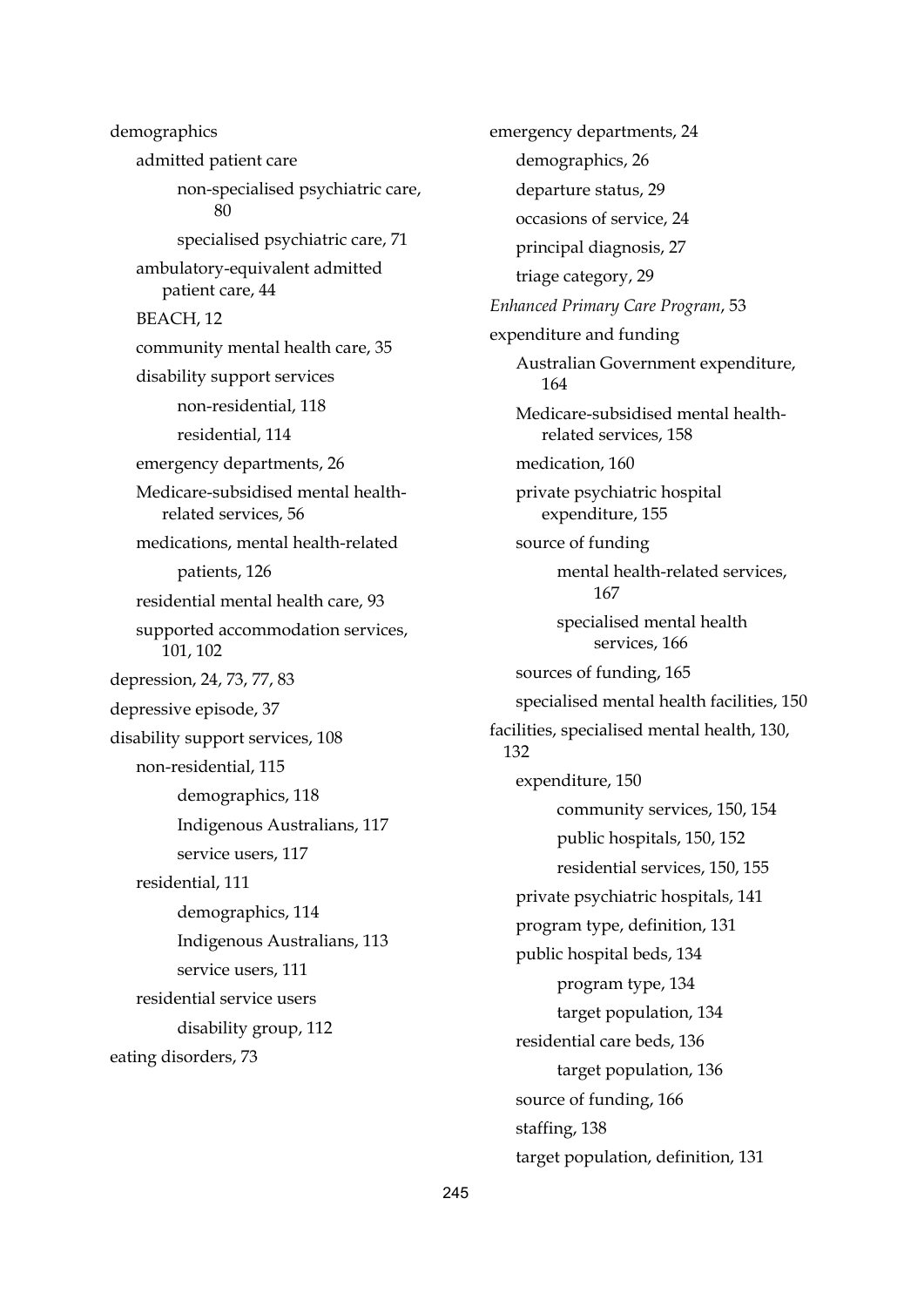Focussed Psychological Strategies, 18, 53 funding. *See* expenditure and funding general practice additional activity, 17 encounters, 12 mental health-related problems managed, 15 problems managed, 14 general practitioner, 157 GP Mental Health Care Plan, 18, 157 hypnotics, 122, 123, 160 Indigenous Australians admitted patient care non-specialised psychiatric care, 82 specialised psychiatric care, 72 ambulatory-equivalent admitted patient care, 46 community mental health care, 35 disability support services non-residential, 117 residential services, 113 emergency departments, 27 general practice, 13 quality of identification, 202 residential mental health care, 94 supported accommodation services, 101 Medicare Benefits Schedule (MBS), 10, 217 Medicare-subsidised mental health-related services, 18, 53 demographics, 56 expenditure, 157 number of patients, 54 number of services, 59 medication, mental health related expenditure, 160

medication, mental health-related, 120 demographics, patients, 126 number of prescriptions, 122 prescribing medical practitioner, 122 type of, 121 mental health facilities. *See* facilities, specialised mental health mental health legal status, 34, 44 admitted specialised psychiatric care, 70 residential mental health care, 91 Mental Health Statement of Rights and Responsibilities, 7 mental health-related services definition, 3 mortality of mental illness, 7 National Action Plan on Mental Health, 7 National Community Mental Health Care Database, 31, 168 National Hospital Morbidity Database, 42, 63, 168 National Mental Health Policy, 7 National Mental Health Strategy, 7 National Residential Mental Health Care Database, 89, 168 nootropics, 123, 127 occupational therapist, 157 personality disorders, 73 Pharmaceutical Benefits Scheme (PBS), 120, 208 population rates, 214 prescriptions. *See* medication prevalence of mental illness, 4